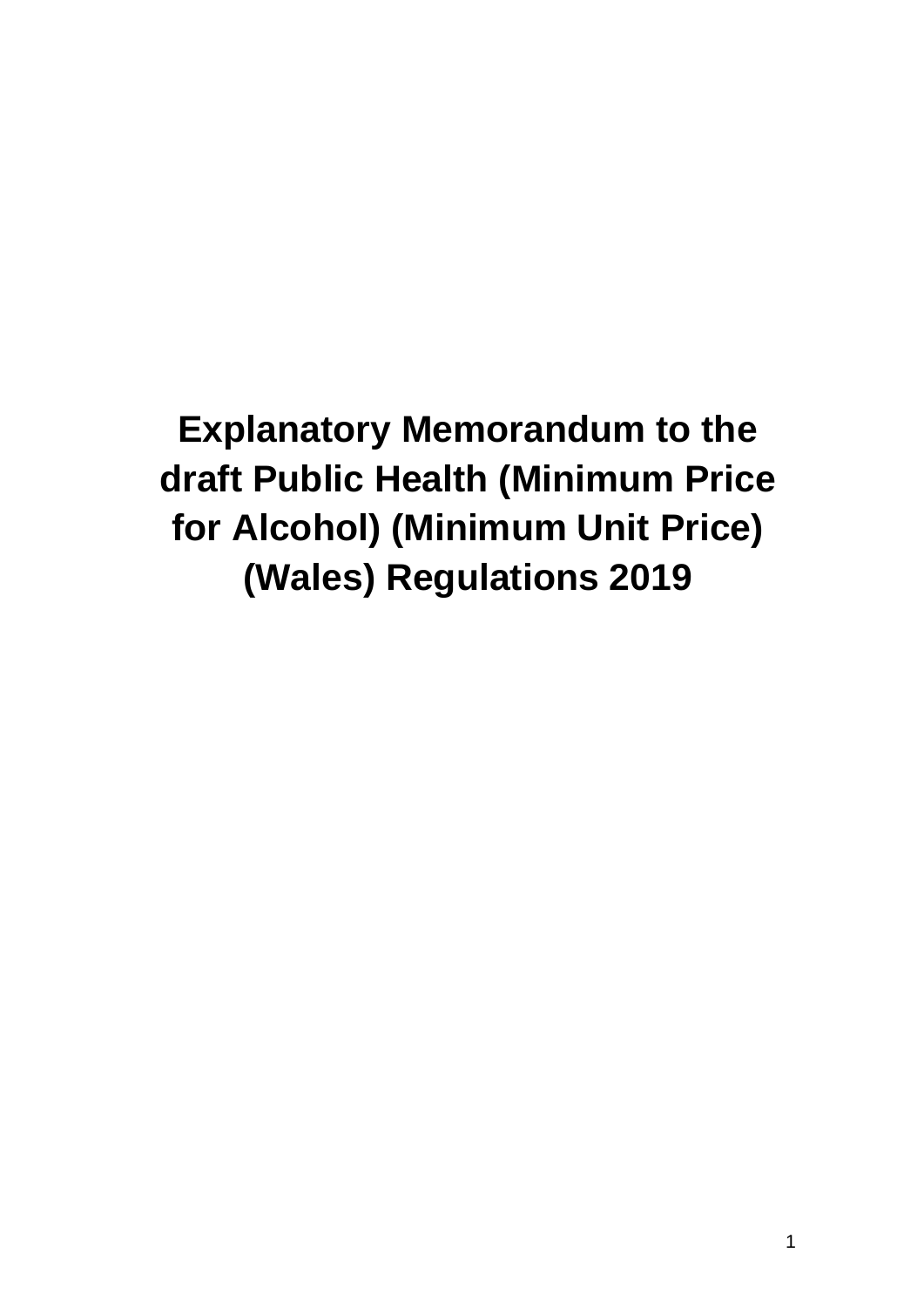## **Explanatory Memorandum to the draft Public Health (Minimum Price for Alcohol) (Minimum Unit Price) (Wales) Regulations 2019**

This Explanatory Memorandum has been prepared by the Health and Social Services Department and is laid before the National Assembly for Wales in conjunction with the above subordinate legislation and in accordance with Standing Order 27.1.

#### **Minister's Declaration**

In my view, this Explanatory Memorandum gives a fair and reasonable view of the expected impact of the draft Public Health (Minimum Price for Alcohol) (Minimum Unit Price) (Wales) Regulations 2019. I am satisfied that the benefits justify the likely costs.

Vaughan Gething AM **Minister for Health and Social Services** 15 October 2019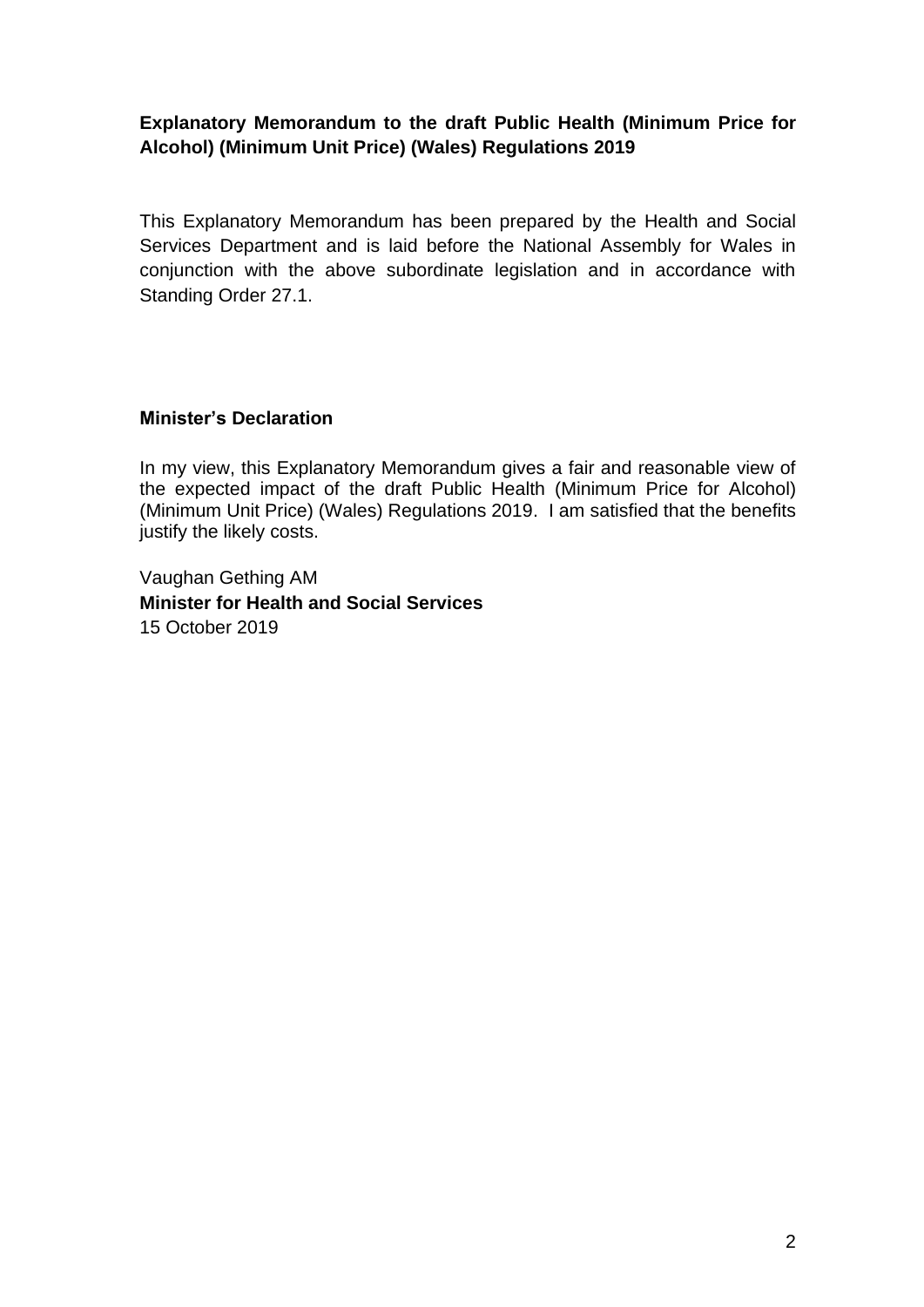# **PART 1**

## **1. Description**

- 1. The Public Health (Minimum Price for Alcohol) (Wales) Act 2018 ("the Act") makes provision about the minimum price for which alcohol is to be supplied by alcohol retailers from qualifying premises in Wales to a person in Wales and establishes a local authority led enforcement regime.
- 2. Section 1 of the Act sets out the formula which is to be applied in calculating the applicable minimum price for this purpose. That formula is M x S x V.
- 3. M is the minimum unit price which is specified in regulations; S is the strength of the alcohol, expressed as a cardinal number (so for instance if the strength is 5%, the relevant cardinal number will be 5); and V is the volume of the alcohol in litres.
- 4. These regulations specify that the minimum unit price (M) for the purposes of the 2018 Act is £0.50.

## **2. Matters of special interest to the Constitutional and Legislative Affairs Committee**

5. None.

## **3. Legislative background**

- 6. The regulations are made pursuant to section 1(1)(a) of the Act.
- 7. In accordance with section 26(2) of the Act, these regulations are subject to the affirmative procedure.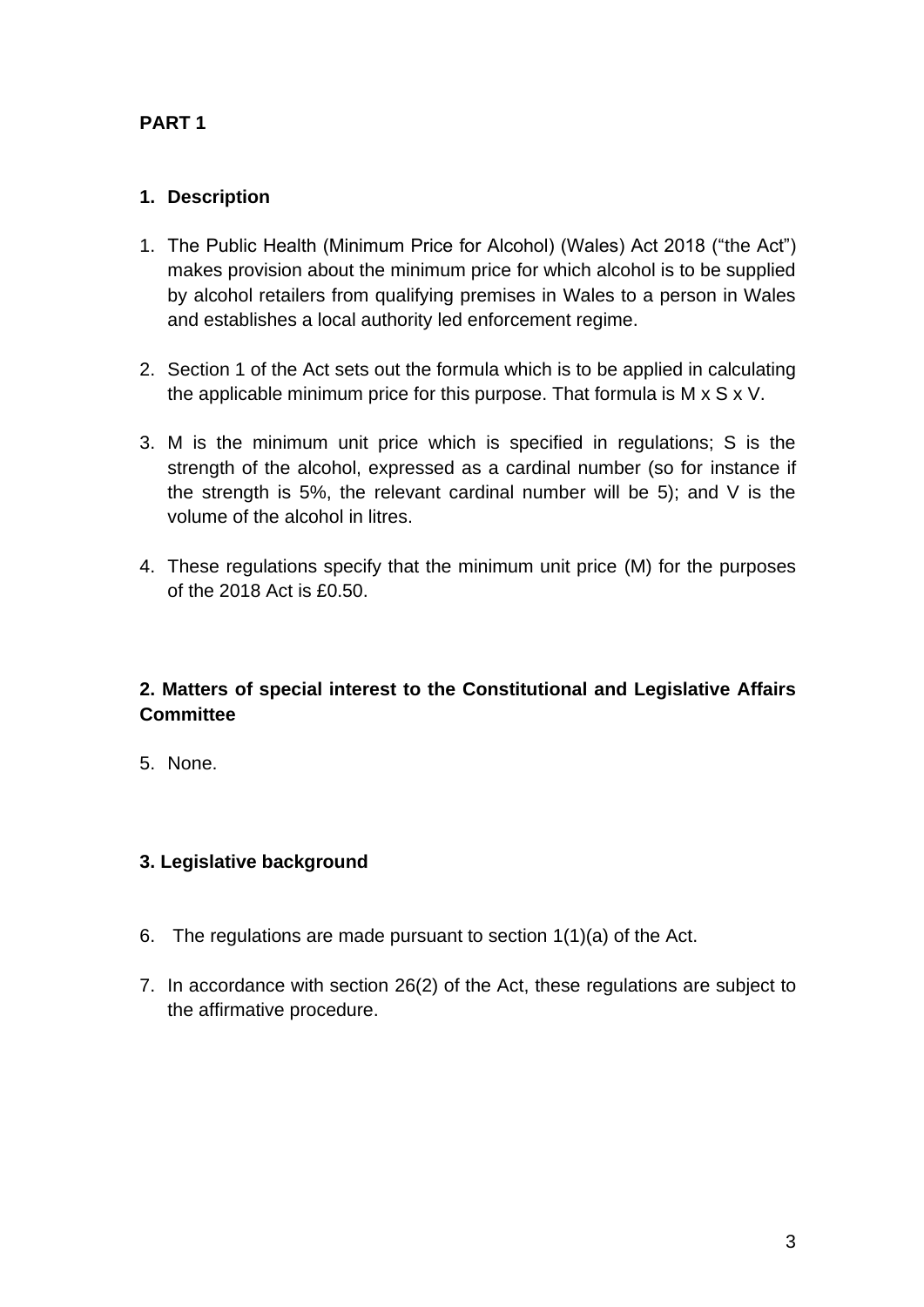## **4. Purpose and intended effect of the legislation**

- 8. The purpose of these regulations is to specify the level of the minimum unit price for the purposes of the minimum pricing regime introduced by the Act.
- 9. The ultimate objective of these regulations is to tackle alcohol-related harm, including alcohol-attributable hospital admissions and alcohol-related deaths in Wales, by reducing alcohol consumption in hazardous and harmful drinkers. In 2017, there were 540 alcohol-specific deaths in Wales (increasing from 504 in 2016) and in 2017/18, there were almost 55,000 alcohol-attributable hospital admissions. Both the Act and these regulations are targeted at protecting the health of hazardous and harmful drinkers (including young people) who tend to consume greater quantities of low-cost and high-alcohol content products.
- 10.The Act provides for the introduction of a minimum price for the supply of alcohol in Wales, calculated according to the minimum unit price, the percentage strength of the alcohol and its volume. Introducing a minimum price for alcohol will not increase the price of every alcoholic drink, only those currently sold below that price.
- 11.While it is anticipated that minimum pricing will mean people will consume less alcohol, they will pay more for products previously sold at below the applicable minimum price. Revenue will go to drinks retailers, not the Welsh Government. Others in the supply chain may also see increased revenues.
- 12.The Welsh Government commissioned the Sheffield Alcohol Research Group at the University of Sheffield to model the potential impact to Wales of a range of alcohol pricing policies. On 8 December 2014 the report *Model-Based Appraisal of Minimum Unit Pricing for Alcohol in Wales<sup>1</sup>* was published. The model has since been updated with the most recent Welsh data, including alcohol consumption data from the National Survey for Wales and sales data for the Wales and West region. Revised estimates of the impact of different levels of minimum unit price (ranging from 35 pence to 70 pence, in five pence increments) were published on 22 February

[http://wales.gov.uk/statistics-and-research/research-likely-impact-public-attitudes-towards](http://wales.gov.uk/statistics-and-research/research-likely-impact-public-attitudes-towards-minimum-unit-price-alcohol/?lang=en)[minimum-unit-price-alcohol/?lang=en](http://wales.gov.uk/statistics-and-research/research-likely-impact-public-attitudes-towards-minimum-unit-price-alcohol/?lang=en)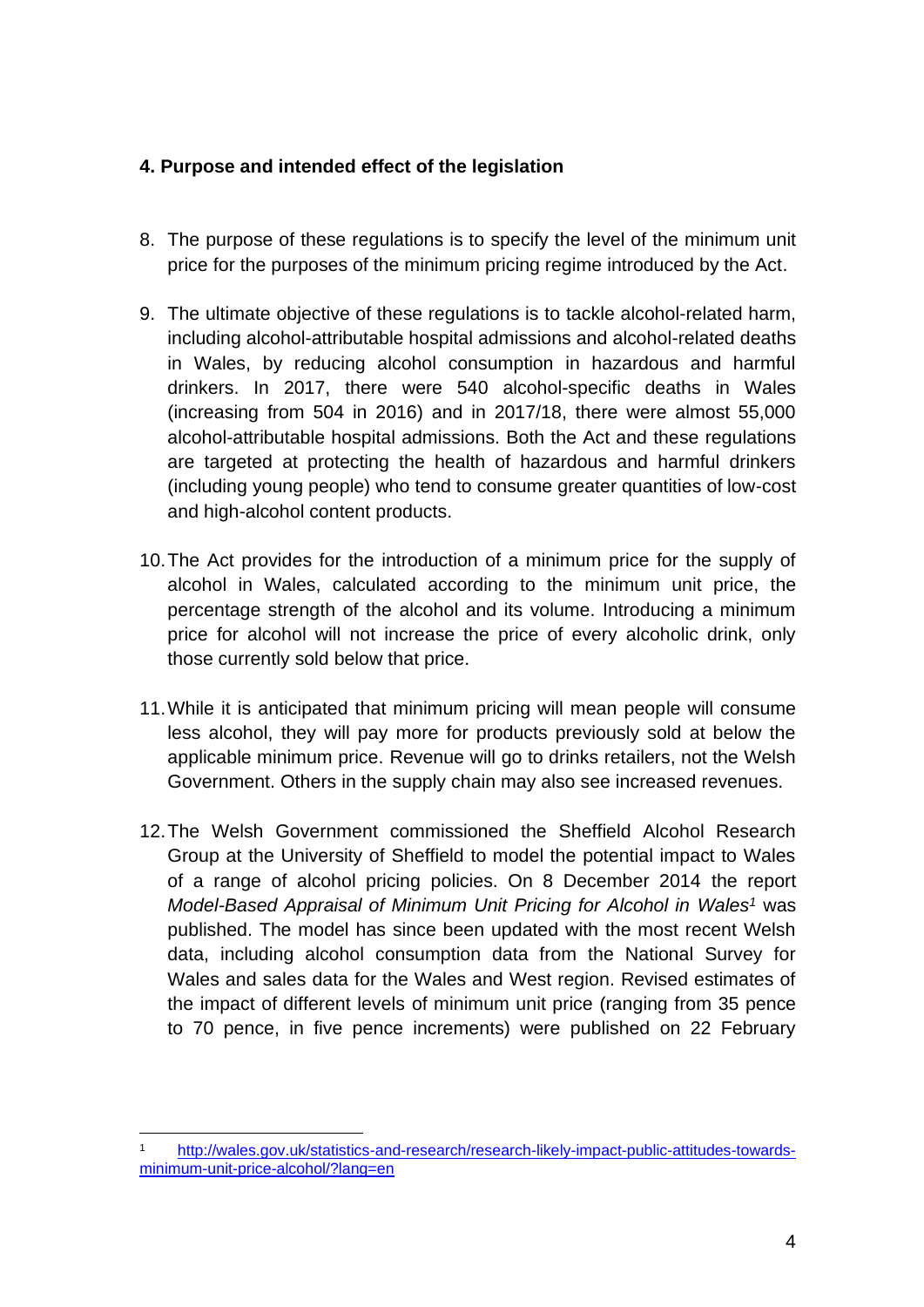2018.<sup>2</sup> Prior to this, an interim report on the impacts of a 50p minimum unit price had been published in November 2017.<sup>3</sup>

- 13.Taking into account a range of factors, the Welsh Government considers that setting the minimum unit price at 50p will target consumption amongst hazardous and harmful drinkers, with the aim of delivering greater health benefits to those most at risk, whilst also taking account of impacts on moderate drinkers and interference in the market.
- 14.A detailed discussion about the impacts of a 45p, 50p and 55p minimum unit price can be found in Part 2 of this document – the Regulatory Impact Assessment (RIA).

## **5. Consultation**

- 15.The Welsh Government has twice consulted about the principle of introducing a minimum price for alcohol in Wales – in 2014 as part of the Public Health White Paper<sup>4</sup> and in 2015 on a draft Public Health (Minimum Price for Alcohol) (Wales) Bill.<sup>5</sup>
- 16.On 28 September 2018, the Welsh Government issued a consultation on its preferred level of the MUP for alcohol of £0.50 and draft regulations.<sup>6</sup>
- 17.The 12 week consultation on the preferred level of the MUP and the draft regulations was drawn to the attention of a wide audience of key stakeholders including the public, retailers, the alcohol industry, service

<https://gov.wales/betaconsultations/healthsocialcare/white-paper/?lang=en>

<https://gov.wales/betaconsultations/healthsocialcare/alcohol/?lang=en>

<sup>6</sup> https://beta.gov.wales/setting-minimum-unit-price-alcohol

<sup>2</sup> Angus, C., Holmes, J., Brennan, A. and Meier, P. (2018) Model-based appraisal of the comparative impact of Minimum Unit Pricing and taxation policies in Wales: Final report. Cardiff: Welsh Government. [http://gov.wales/docs/caecd/research/2018/180222-comparative](http://gov.wales/docs/caecd/research/2018/180222-comparative-impact-minimum-unit-pricing-taxation-policies-en.pdf)[impact-minimum-unit-pricing-taxation-policies-en.pdf](http://gov.wales/docs/caecd/research/2018/180222-comparative-impact-minimum-unit-pricing-taxation-policies-en.pdf)

<sup>3</sup> Angus, C., Holmes, J., Brennan, A. and Meier, P. (2018) Model-based appraisal of the comparative impact of Minimum Unit Pricing and taxation policies in Wales: Interim report. An update to the 50p example. Cardiff: Welsh Government

[https://gov.wales/docs/caecd/research/2017/171129-comparative-impact-minimum-unit-pricing](https://gov.wales/docs/caecd/research/2017/171129-comparative-impact-minimum-unit-pricing-taxation-policies-interim-en.pdf)[taxation-policies-interim-en.pdf](https://gov.wales/docs/caecd/research/2017/171129-comparative-impact-minimum-unit-pricing-taxation-policies-interim-en.pdf)

<sup>4</sup> 2014 Consultation on the Public Health White Paper Listening to you: Your health matters.

<sup>5</sup> 2015 Consultation on the Draft Public Health (Minimum Price for Alcohol) (Wales) Bill.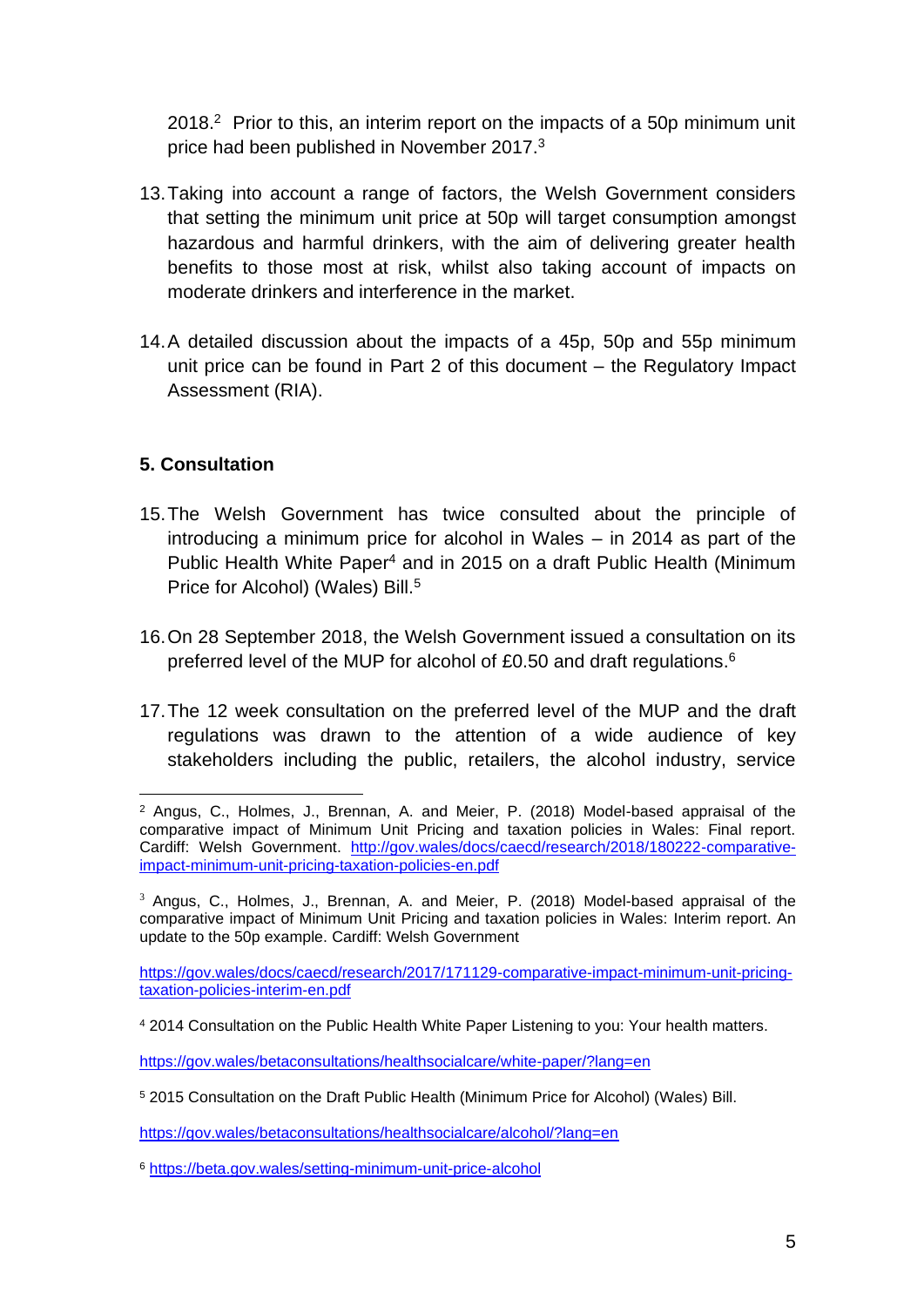providers and service users, public health stakeholders, Substance Misuse Area Planning Boards and third sector organisations, such as the Substance Misuse Network.

18.148 written responses were received – and a summary of these responses (and the themes raised by stakeholders during meetings regarding the preferred level) was published on the Welsh Government website on 15 February 2019.<sup>7</sup> The responses have been used to inform this Explanatory Memorandum and RIA, which accompanies the draft regulations laid before the National Assembly for Wales. A summary of consultation responses is also included in section 8 of the RIA..

<sup>7</sup> https://beta.gov.wales/sites/default/files/consultations/2019-02/summary-of-responses\_0.pdf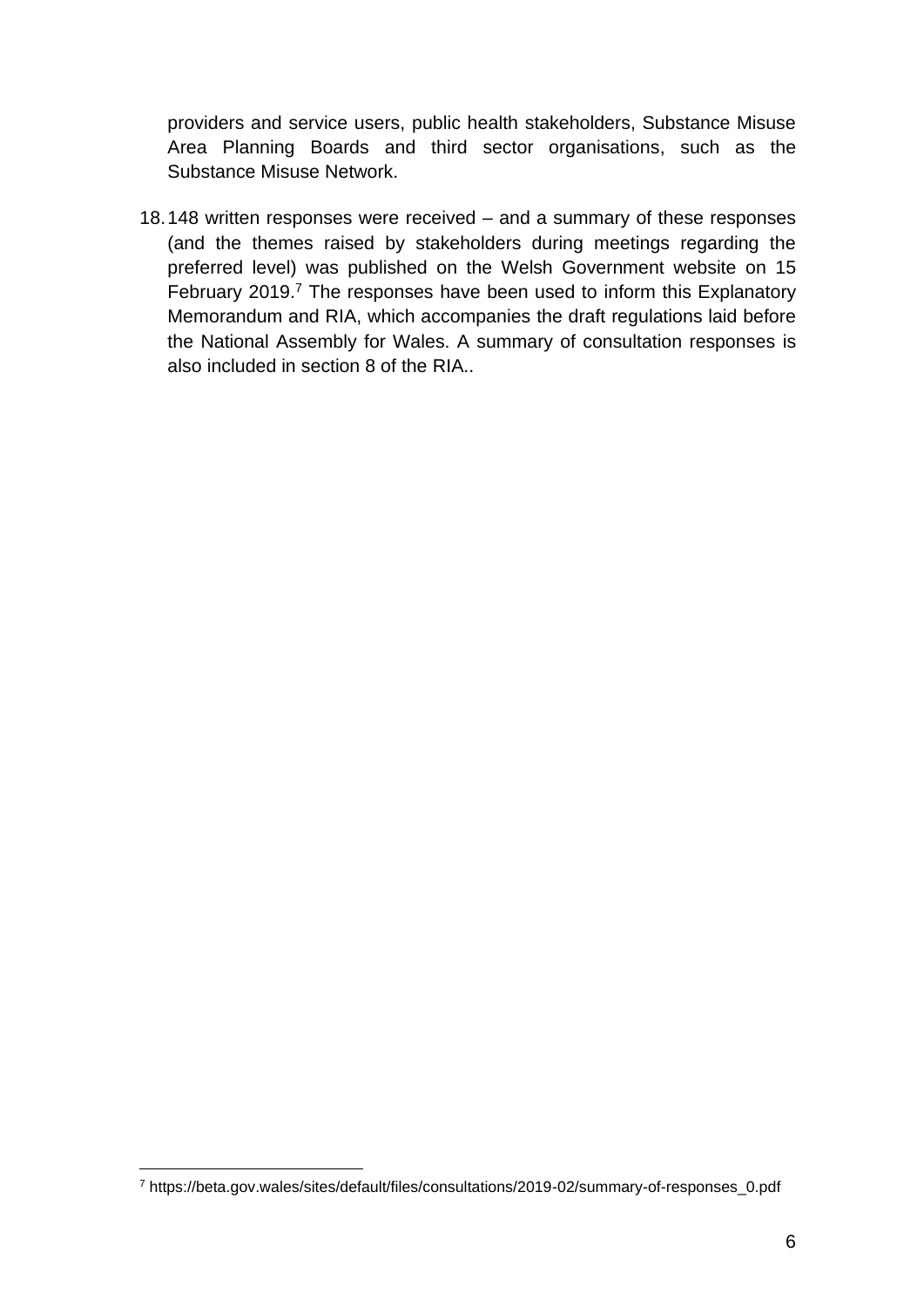# **PART 2 – REGULATORY IMPACT ASSESSMENT**

## **6. Options**

- 19.The RIA for the Public Health Minimum Price for Alcohol) (Wales) Bill considered options for achieving the Welsh Government's stated objective of reducing alcohol-related harms by reducing alcohol consumption, particularly amongst hazardous and harmful drinkers.<sup>8</sup> Specifically, the RIA for the Bill included: Option  $1 -$  do nothing; Option  $2 -$  strengthen the existing policy; and Option 3 – introduce a minimum price for which alcohol can be sold or supplied in Wales.
- 20.No additional or alternative evidence has become available which significantly alters the analysis in the RIA for the Bill published in June 2018. Although minimum pricing for alcohol has recently been implemented in Scotland, findings from its evaluation have not yet been published. The Welsh Government will continue to monitor the position in Scotland.
- 21.In light of this, this RIA for the draft regulations focuses on the impacts of specifying different levels of a minimum unit price – and includes three options on this matter, namely:
	- Option 1 50p minimum unit price (preferred level)
	- Option 2 55p minimum unit price
	- Option 3 45p minimum unit price
- 22.Options for a lower minimum unit price are not considered sufficient to achieve the desired public health and social impact of the legislation. Higher levels have not been included because evidence shows that when looking across the range of modelled minimum unit price thresholds, a clear pattern emerges. Higher levels lead to greater overall reductions in consumption and reductions in alcohol-related harms; however they are also less targeted, with a greater proportion of the alcohol purchased by moderate drinkers being affected and therefore a greater impact on their consumption. In other words, the higher the minimum unit price threshold, the greater the impact, but the less concentrated these impacts on the groups in the population at the greatest risk of harm.
- 23.The costs and benefits associated with each option are set out in section 7. This includes estimated costs to consumers, retailers, local authorities, the

<sup>8</sup> <http://www.assembly.wales/laid%20documents/pri-ld11577-em/pri-ld11577-em-e.pdf>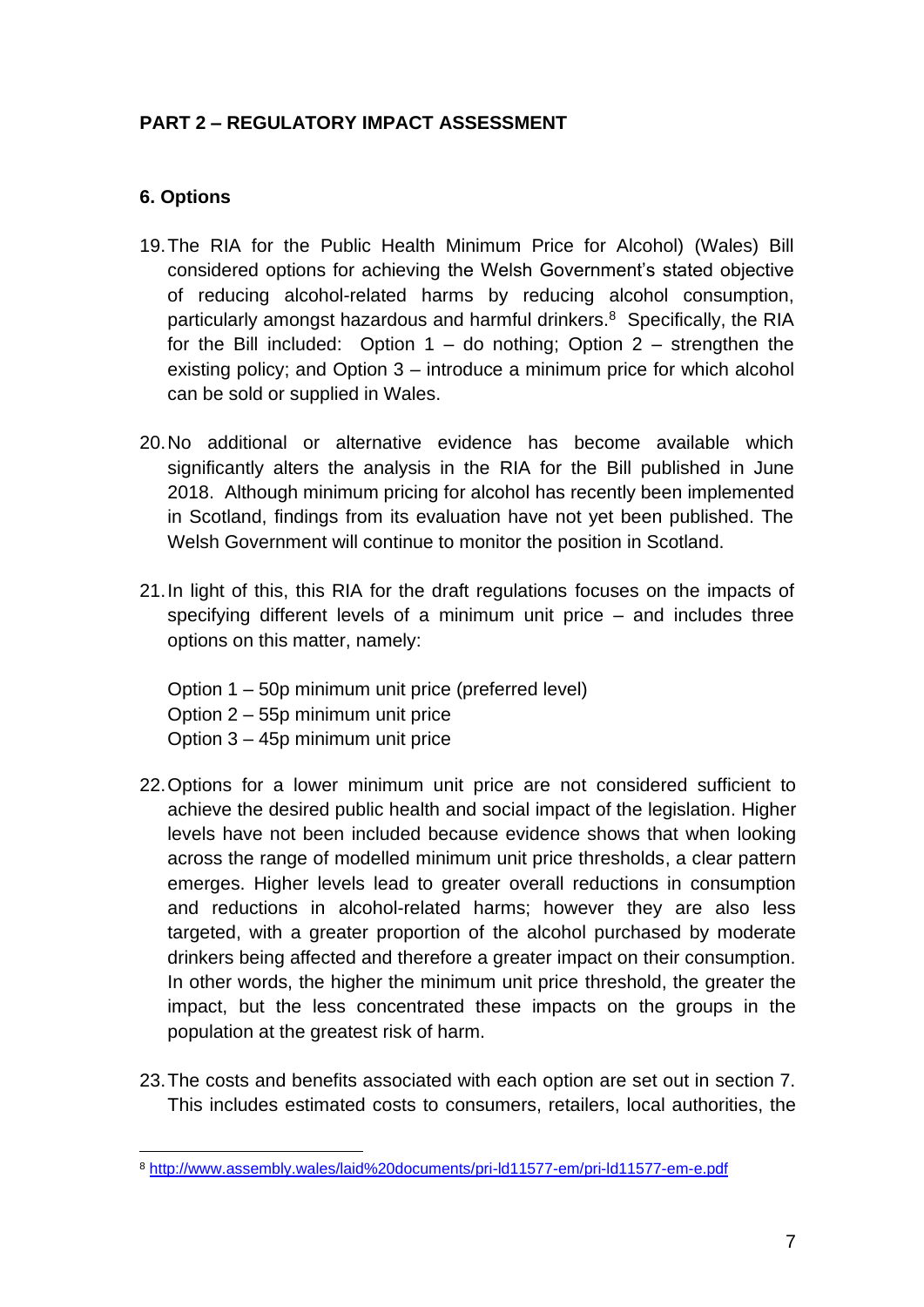courts, the Welsh Government and the UK Government. The costs and benefits are compared to a baseline, 'business as usual' scenario.

24.The costs and benefits have been assessed over a 20-year appraisal period, with cash flows discounted using HM Treasury's central discount rate of 3.5%.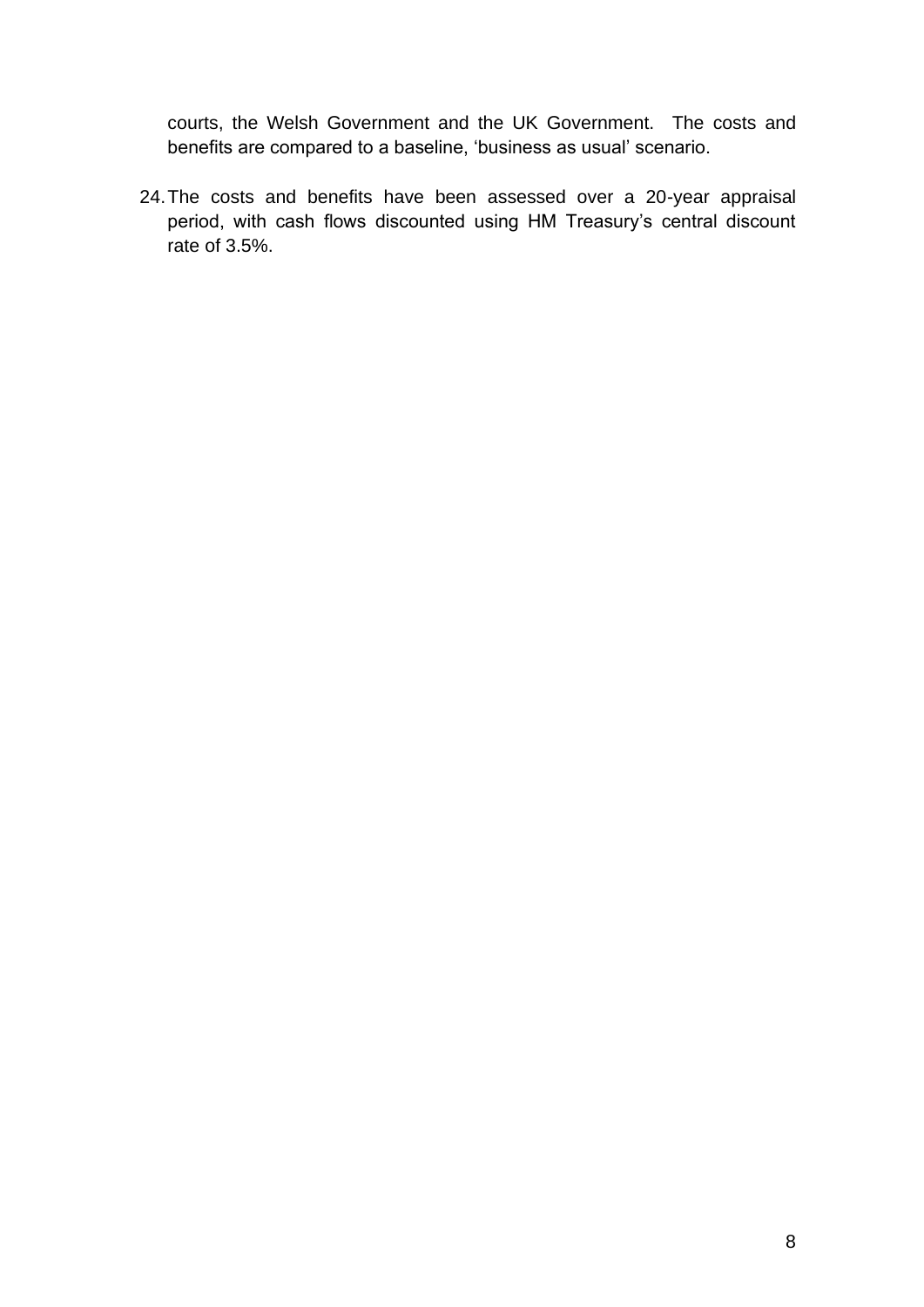### **7. Costs and benefits**

## **Option 1: 50p minimum unit price**

## **Costs**

#### **Consumers**

- 25.Consumers who currently buy alcohol at less than the applicable minimum price will be directly affected.
- 26. Just under two-fifths (37%) of all alcohol<sup>9</sup> is currently purchased at less than 50p per unit (see table1). However, this accounts for just under half of all off-trade alcohol (47% sold below 50p).<sup>10</sup>
- 27.The Sheffield model estimates costs will fall largely on hazardous and harmful drinkers who tend to favour cheaper alcohol which is most affected by a minimum unit price.
- 28.According to the analysis by the University of Sheffield published in 2018, there are just under two million people in Wales who consume alcohol; 72% of these are moderate drinkers; 23.5% are hazardous drinkers and 4.2% are harmful drinkers.<sup>11</sup>
- 29.Moderate drinkers purchased 22% of their units below a 50p per unit threshold, with the figures for hazardous and harmful drinkers being higher (36% and 46% respectively), as shown in figure 1.
- 30.Under a 50p minimum unit price, a hazardous drinker will spend approximately £18 more per year, while a harmful drinker will spend approximately £48 more per year, with the greater effect being the

<sup>&</sup>lt;sup>9</sup> In Wales and the West.

 $10$  Off-trade is defined as locations where alcohol is sold for consumption off the premises, e.g. shops and supermarkets. On-trade is defined as locations where alcohol is sold for consumption on the premises, e.g. pubs and restaurants. Source: Glossary in Angus, C., Holmes, J., Brennan, A. and Meier, P. (2018) Model-based appraisal of the comparative impact of Minimum Unit Pricing and taxation policies in Wales: Final report. Cardiff: Welsh Government.

<sup>&</sup>lt;sup>11</sup> Angus, C. et al. (2018); Sheffield: ScHARR, University of Sheffield. Table 5. Page 26.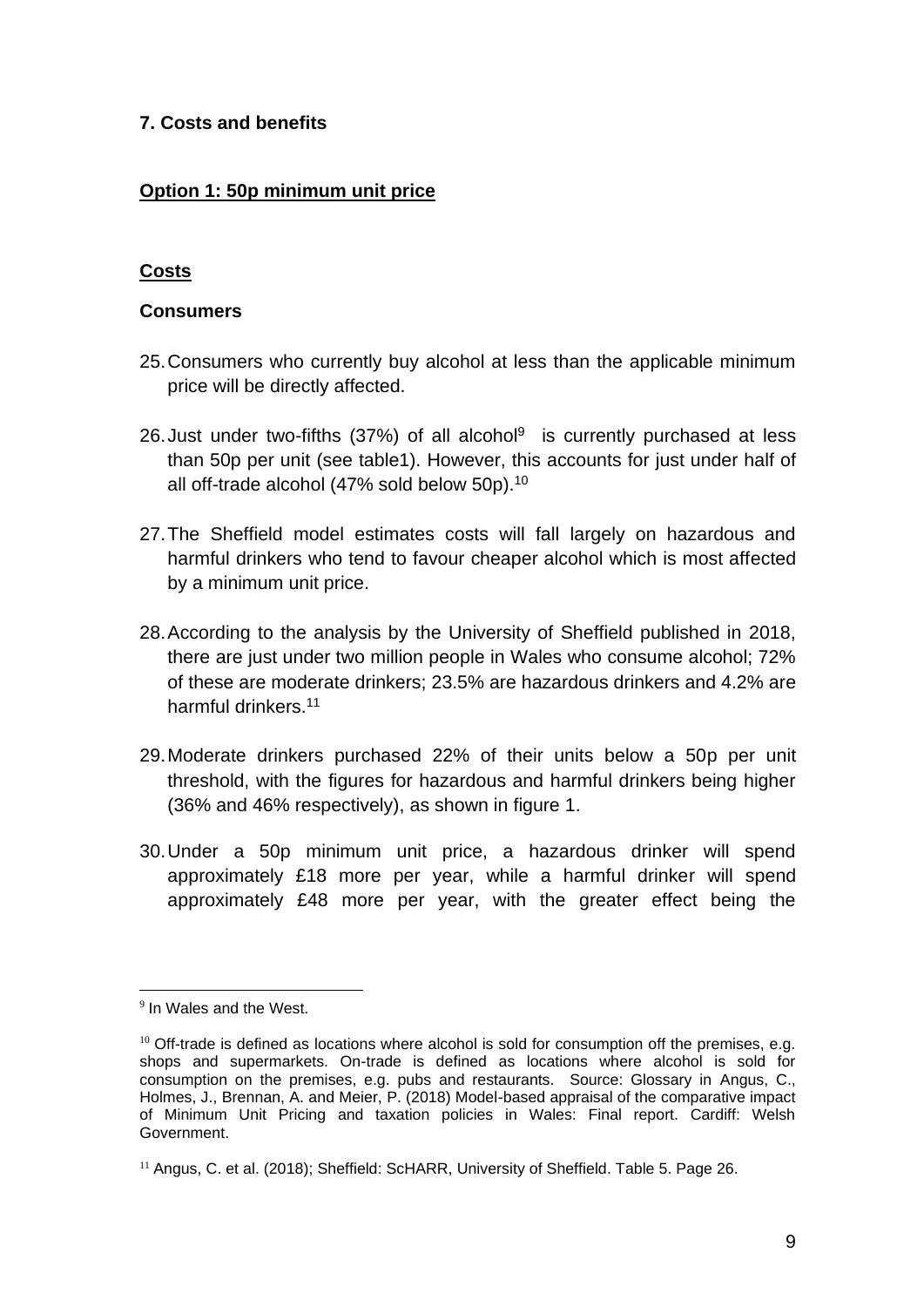anticipated drop in consumption. In contrast, moderate drinkers will spend on average £3 more per year.<sup>12</sup>



*Figure 1: Proportion and total units purchased at below 50p / unit by drinker group*<sup>13</sup>

- 31.In terms of alcohol consumed by different income groups, whilst people in poverty generally pay less per unit than people on higher incomes, this is seen in heavier, not lighter, drinkers.<sup>14</sup>
- 32.Furthermore, a greater proportion of those in the most deprived quintile are abstainers (27%) compared to those in the least deprived quintile (14%). This has been found in other studies using household survey data, with 50% of households in the poorest quintile buying no alcohol in a two week period compared to 15% of households in the richest quintile.<sup>15</sup> Moderate drinkers in the most deprived quintile also already tend to consume less, at 3.7 units

<sup>12</sup> Angus, C. et al. (2017); Sheffield: ScHARR, University of Sheffield. Table 10, page 17.

<sup>13</sup> Angus, C. et al. (2017); Sheffield: ScHARR, University of Sheffield. Figure 8, page 12.

<sup>14</sup> Crawford, M.J., Parry A.M., Weston, A.R., Seretis, D., Zauter-Tutt, M., Hussain, A., Mostajabi, P., Sanatinia, R. and North, B. (2012) Relationship Between Price Paid for Off-Trade Alcohol, Alcohol Consumption and Income in England: A Cross-Sectional Survey. Alcohol and Alcoholism. Volume 47 (6). Page 741.

<sup>15</sup> Ludbrook, A., Petrie, D., McKenzie, L. and Farrar, S. (2012) Tackling alcohol misuse. *[Applied](http://rd.springer.com/journal/40258)  [Health Economics and Health Policy.](http://rd.springer.com/journal/40258)* January 2012. Volume 10. [Issue 1.](http://rd.springer.com/journal/40258/10/1/page/1) Pages 51-63.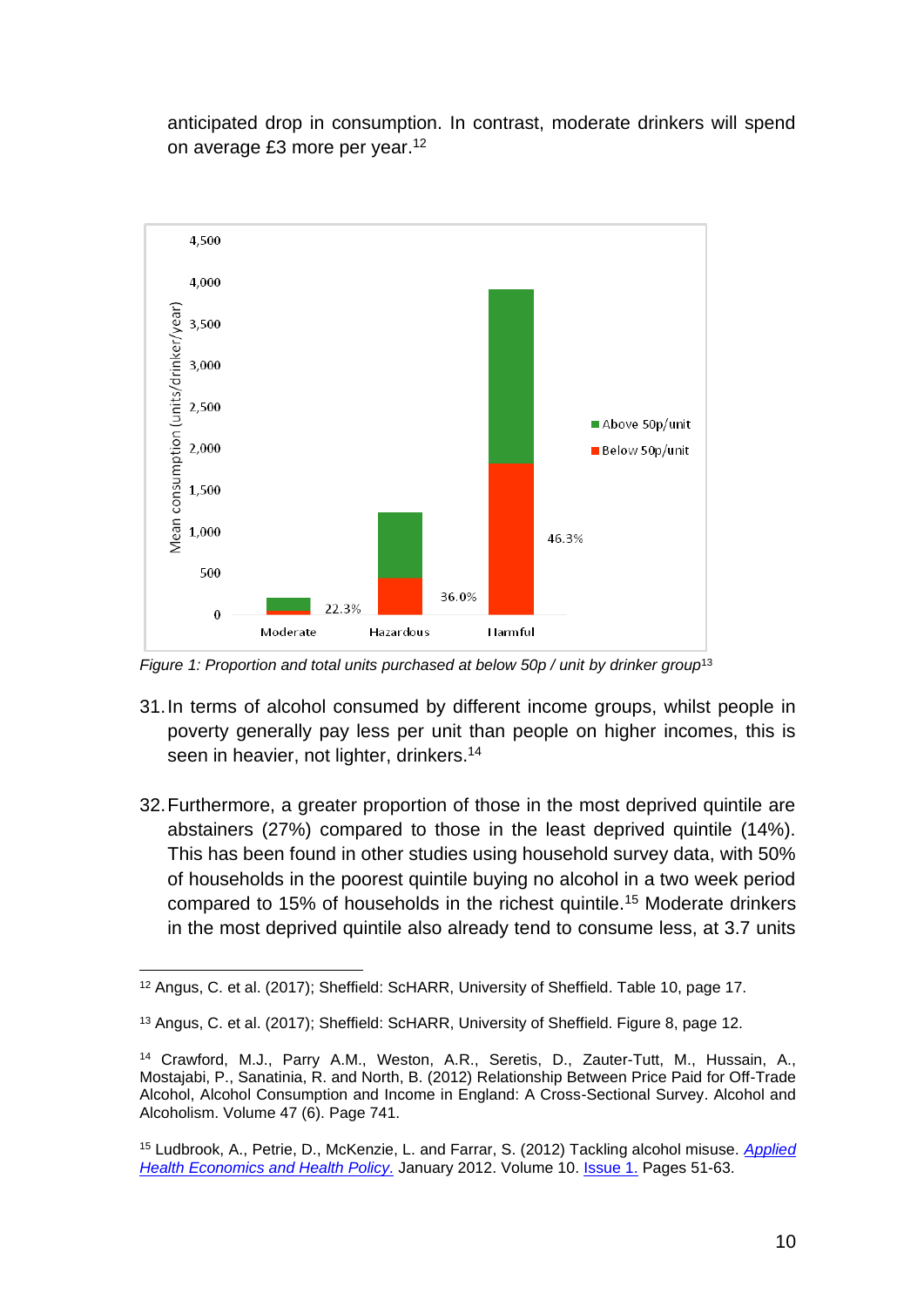per week, compared to 4.4 for moderate drinkers in the least deprived quintile.

- 33.UK household expenditure data<sup>16</sup> shows that while the poorest 10% of the population (the bottom decile) spend the highest proportion of their total household expenditure on alcohol (1.9%), this then reduces through the deciles, with the third decile spending the lowest (1.3%). Most deciles spend a roughly similar proportion (1.4% to 1.5%). Given that these proportions of total expenditure are relatively low, for the majority of moderate drinkers, a small increase in expenditure (anticipated at £2.10 per year for moderate drinkers in the most deprived WIMD quintile, or £3.80 per year for moderate drinkers in the least deprived WIMD quintile) is likely to have a limited impact on other household expenditure.
- 34.The increased costs of the policy are therefore focused on hazardous and harmful drinkers. For those in the least deprived quintile, the increased costs will be £25.40 per year for hazardous drinkers, and £87.60 for harmful drinkers, accompanied by a drop in consumption of 0.3% (3.6 units) and 0.7% (26.4 units) respectively. For those in the most deprived quintile who are hazardous or harmful drinkers, there is a reduction in overall spending of £1.10 and £206.20 respectively.<sup>17</sup> The more significant impact is the reduction in consumption (8.4%; 102.7 units and 25.6%; 1,119 units a year, respectively).<sup>18</sup> It should be acknowledged, however, that this impact could be significant for some harmful drinkers, particularly those who find they are unable to restrict their consumption significantly. This could have a knock-on impact on family budgets and households may have less money to spend on other items, especially within the poorest 10% where spend on alcohol is relatively high compared to total household expenditure.
- 35.It is difficult to predict what impact this may have on family spending if spend is transferred from a whole range of areas of household expenditure. It is not possible to provide estimates of any potential changes in the allocation of household expenditure. These are not yet known.

<sup>16</sup> ONS, Family Spending in the UK: financial year ending March 2016 Edition Release (February 2017). Table 3.2E: Detailed household expenditure as a percentage of total expenditure by equivalised disposable income decile group 2016.

<sup>17</sup> Angus, C. et al. (2017); Sheffield: ScHARR, University of Sheffield. Tables 12 and 13, pages 19 and 20.

<sup>&</sup>lt;sup>18</sup> Angus, C. et al. (2017); Sheffield: ScHARR, University of Sheffield. Tables 12 and 13, pages 19 and 20.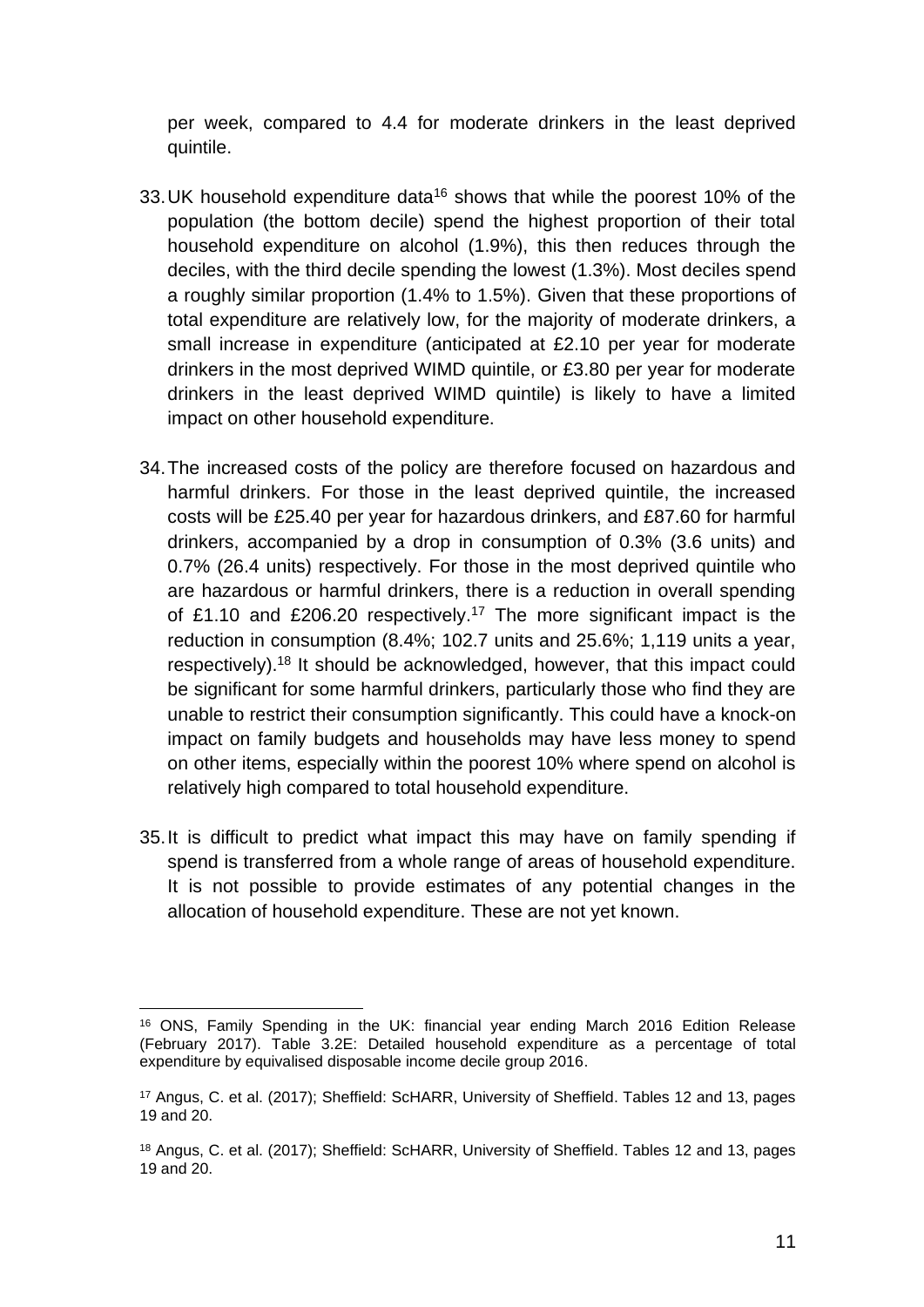- 36.The small decline in consumption among moderate drinkers (a reduction of 1.1%) may lead to a cost to health services, resulting from a loss of the protective effect of alcohol for ischaemic heart disease, ischaemic stroke and type 2 diabetes. The impact is small because the protective effect is only evident for low levels of consumption, so the change would only affect those who are already moderate drinkers (who are predicted to change behaviour only slightly, reducing their consumption by 2.4 units per year).
- 37.However, the University of Sheffield model estimates that over 20 years, the net effect of introducing a 50p minimum unit price is a saving of 66 deaths and 1,281 hospital admissions.<sup>19</sup>
- 38.An increase in the price of alcohol will also lead to a reduction in utility (consumer satisfaction) for those who reduce their consumption in response. It is not possible to estimate what these reductions will be and it is assumed that they will be outweighed by an increase in utility from the health benefits accruing as a result of lower consumption. It is not possible to estimate any associated monetary values – and so these are not yet known.

#### **Retailers**

- 39.Both on-trade and off-trade premises will be affected by the introduction of a minimum unit price for alcoholic drinks. As highlighted earlier, it is likely to have a greater impact on off-trade premises than on on-trade, as the price of off-trade alcohol is generally lower than the price of on-trade alcohol.
- 40.Although on-trade drinks promotions are commonplace, the majority of alcohol sold in the on-trade retails at above 50p per unit. A 50p minimum unit price is estimated to lead to an overall increase in revenue for on-trade retailers of £1m (0.2% increase).<sup>20</sup>
- 41.A majority (by volume) of all alcohol, except wine, is purchased at less than 50p per unit in the off-trade: 62% of off-trade beer is purchased at less than 50p per unit, 73% of cider, 32% of wine and 60% of spirits (see Table 1).

<sup>19</sup> Angus, C. et al. (2017); Sheffield: ScHARR, University of Sheffield. Table 14, page 21.

<sup>20</sup> Angus, C. et al. (2018); Sheffield: ScHARR, University of Sheffield. Page 43.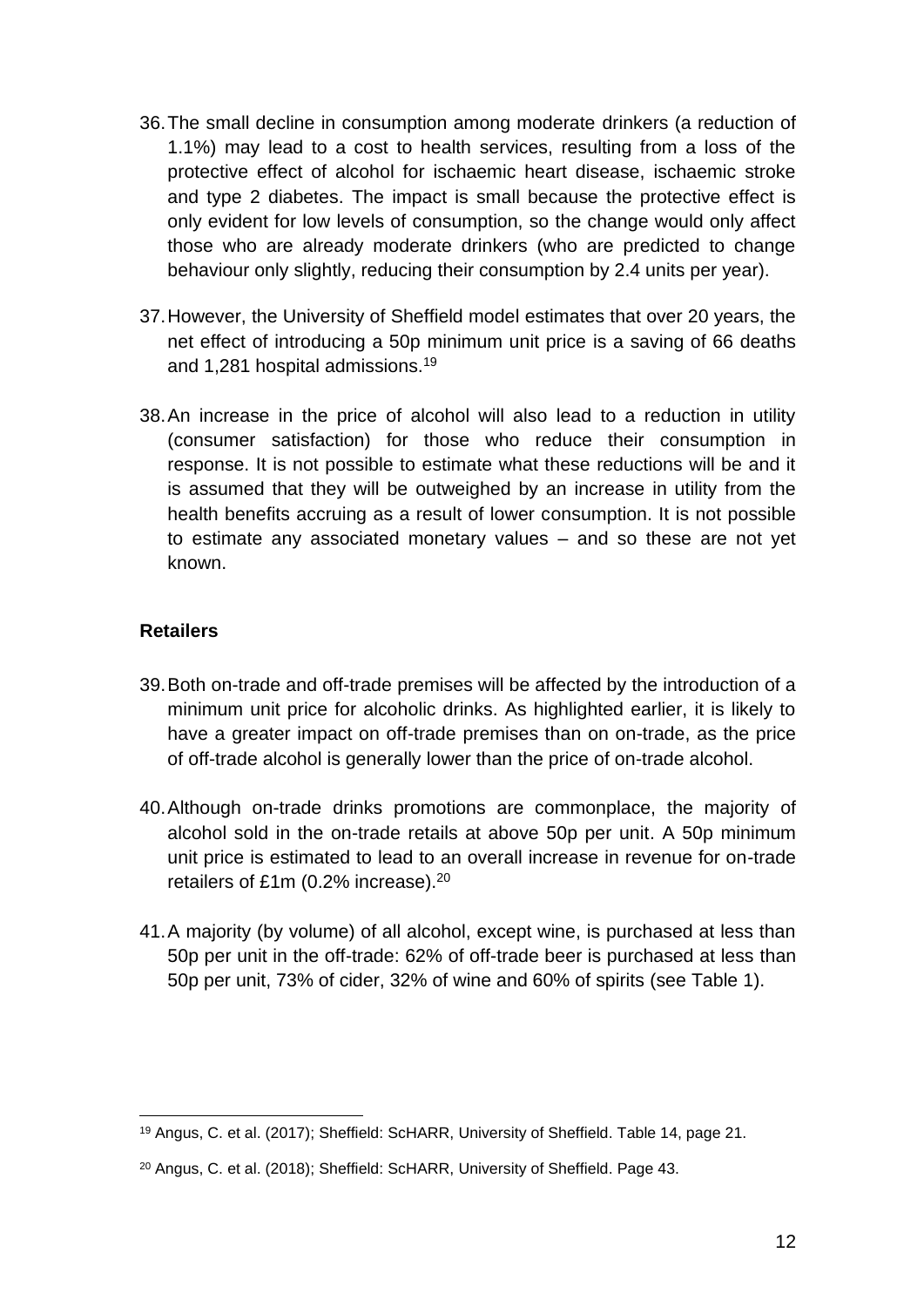|               |                |     |                 |     |                 | <b>Price threshold</b> |                 |     |                 |
|---------------|----------------|-----|-----------------|-----|-----------------|------------------------|-----------------|-----|-----------------|
|               |                | 35p | 40 <sub>p</sub> | 45p | 50 <sub>p</sub> | 55p                    | 60 <sub>p</sub> | 65p | 70 <sub>p</sub> |
|               | Beer           | 20% | 34%             | 47% | 62%             | 76%                    | 83%             | 89% | 94%             |
|               | Cider          | 48% | 56%             | 66% | 73%             | 79%                    | 84%             | 86% | 89%             |
| Off-trade     | Wine           | 4%  | 8%              | 22% | 32%             | 55%                    | 64%             | 75% | 81%             |
|               | <b>Spirits</b> | 2%  | 19%             | 43% | 60%             | 74%                    | 79%             | 85% | 88%             |
|               | RTDs*          | 0%  | 0%              | 1%  | 1%              | 2%                     | 2%              | 8%  | 13%             |
|               | <b>Beer</b>    | 0%  | 1%              | 1%  | 1%              | 2%                     | 3%              | 3%  | 4%              |
|               | Cider          | 0%  | 0%              | 2%  | 3%              | 4%                     | 5%              | 6%  | 7%              |
| On-trade      | Wine           | 1%  | 2%              | 2%  | 2%              | 3%                     | 3%              | 4%  | 5%              |
|               | Spirits        | 2%  | 2%              | 4%  | 5%              | 8%                     | 9%              | 9%  | 11%             |
|               | <b>RTDs</b>    | 0%  | 0%              | 0%  | 0%              | 0%                     | 1%              | 1%  | 1%              |
|               |                |     |                 |     |                 |                        |                 |     |                 |
| All off-trade |                | 9%  | 19%             | 35% | 47%             | 65%                    | 72%             | 81% | 85%             |
| All on-trade  |                | 1%  | 1%              | 1%  | 2%              | 3%                     | 3%              | 4%  | 5%              |
|               |                |     |                 |     |                 |                        |                 |     |                 |
| All alcohol   |                | 7%  | 15%             | 27% | 37%             | 50%                    | 56%             | 63% | 66%             |

### *Table 1: Proportion of alcohol sold below a range of price thresholds by drink type and channel<sup>21</sup>*

*\*Ready to drink*

- 42.For off-trade retailers, the Sheffield model suggests that any reductions in sales will be compensated by higher prices, resulting in overall increases in revenue owing to the relative inelasticity of demand for alcohol, although the overall impact on revenues is uncertain. A 50p minimum unit price is estimated to lead to an overall increase in revenue for off-trade retailers of £16.8m (9.9% increase).<sup>22</sup> The implementation costs for retailers will however vary for smaller and larger businesses – although the extent to which these costs will vary is currently unknown.
- 43.Larger businesses which operate UK-wide may incur costs associated with a different pricing and promotion regime in Wales. The cost of re-pricing and labelling at the point of implementation is not considered to be excessive, as these stores regularly re-price their products, including in response to changes in alcohol duty at short notice. However, these costs are unknown.
- 44.Minimum pricing will apply to qualifying premises in Wales which operate an online or telephone delivery of alcohol when supplying to a person in Wales.

 $21$  Angus, C. et al. (2018); Sheffield: ScHARR, University of Sheffield. Page 30.

<sup>22</sup> Angus, C. et al. (2018); Sheffield: ScHARR, University of Sheffield. Page 43.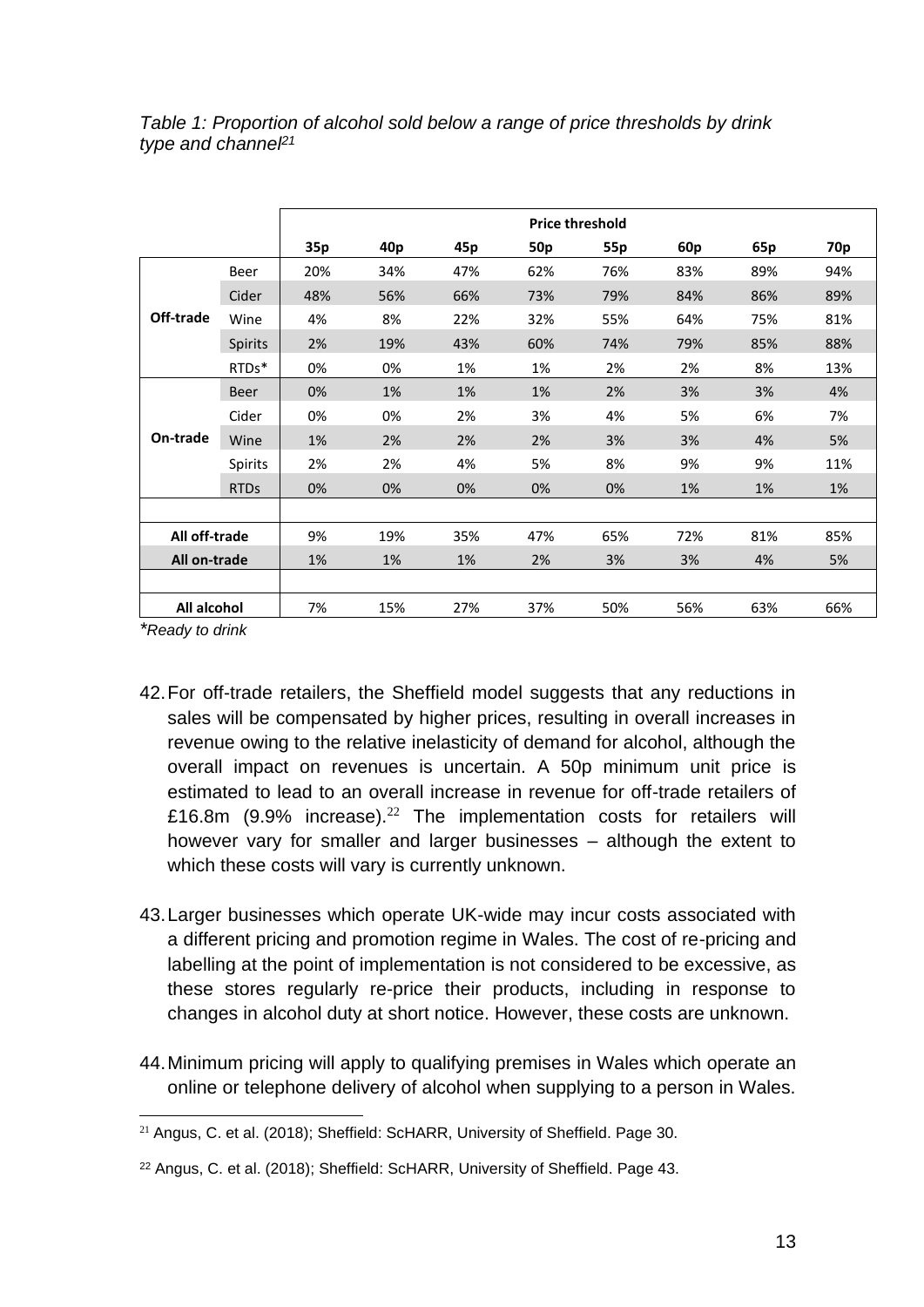The Welsh Government acknowledges that internet sales/click and collect/telephone orders may pose an implementation challenge for some retailers in Wales. As such, we specifically sought views on this matter in the consultation on the draft Public Health (Minimum Price for Alcohol) (Wales) Bill in 2015. Most respondents in favour of the proposal said that legislation would have little effect on those buying or selling alcohol online, particularly as those products often already exceed any likely minimum price and are often specialised products – for example, fine wines or unique product brands. One respondent said that online retailers whose main business relies on the sale of cheap, strong alcohol may be adversely affected.

45.The Welsh Retail Consortium has highlighted a number of other costs, including the need to update in-store systems, which are currently used to block till-point sales of alcohol below the cost-price. In their response to the consultation on the Bill issued by the Health, Social Care and Sport Committee, they set out their view that the implementation of MUP will be burdensome for some Welsh retailers to implement and deliver – and that creating new systems and processes is time consuming and requires investment from those businesses at a time when grocery retail margins are small.<sup>23</sup> However, these costs are unknown. One supermarket chain has estimated this could cost up to £1m and take between two and three years to implement and test. $24$  Asda, for example, in their response to the consultation by the National Assembly for Wales' Health, Social Care and Sport Committee commented: "As an indication of the scale of these costs, preparing our pricing systems for the implementation of minimum pricing in Scotland cost Asda more than £1million and took approximately three years."<sup>25</sup> Some representatives from the alcohol and retail industry have

<sup>&</sup>lt;sup>23</sup> Welsh Retail Consortium Response to the National Assembly for Wales Health, Social Care and Sport Committee's Consultation on the Public Health (Minimum Price for Alcohol) (Wales) Bill. MPA 38.

[http://senedd.assembly.wales/mgConsultationDisplay.aspx?id=282&RPID=1012950534&cp=ye](http://senedd.assembly.wales/mgConsultationDisplay.aspx?id=282&RPID=1012950534&cp=yes) [s](http://senedd.assembly.wales/mgConsultationDisplay.aspx?id=282&RPID=1012950534&cp=yes)

See also: Welsh Retail Consortium Response to the Welsh Government Consultation on the Public Health White Paper, June 2014.

 $24$  In correspondence with the Welsh Government. More recently, similar points were raised during the scrutiny sessions held by the Health, Social Care and Sport Committee, regarding the Public Health (Minimum Price for Alcohol) (Wales) Bill. ASDA, for example, in their response to the consultation by the Committee stated: "As an indication of the scale of these costs, preparing our pricing systems for the implementation of minimum pricing in Scotland cost Asda more than £1million and took approximately three years."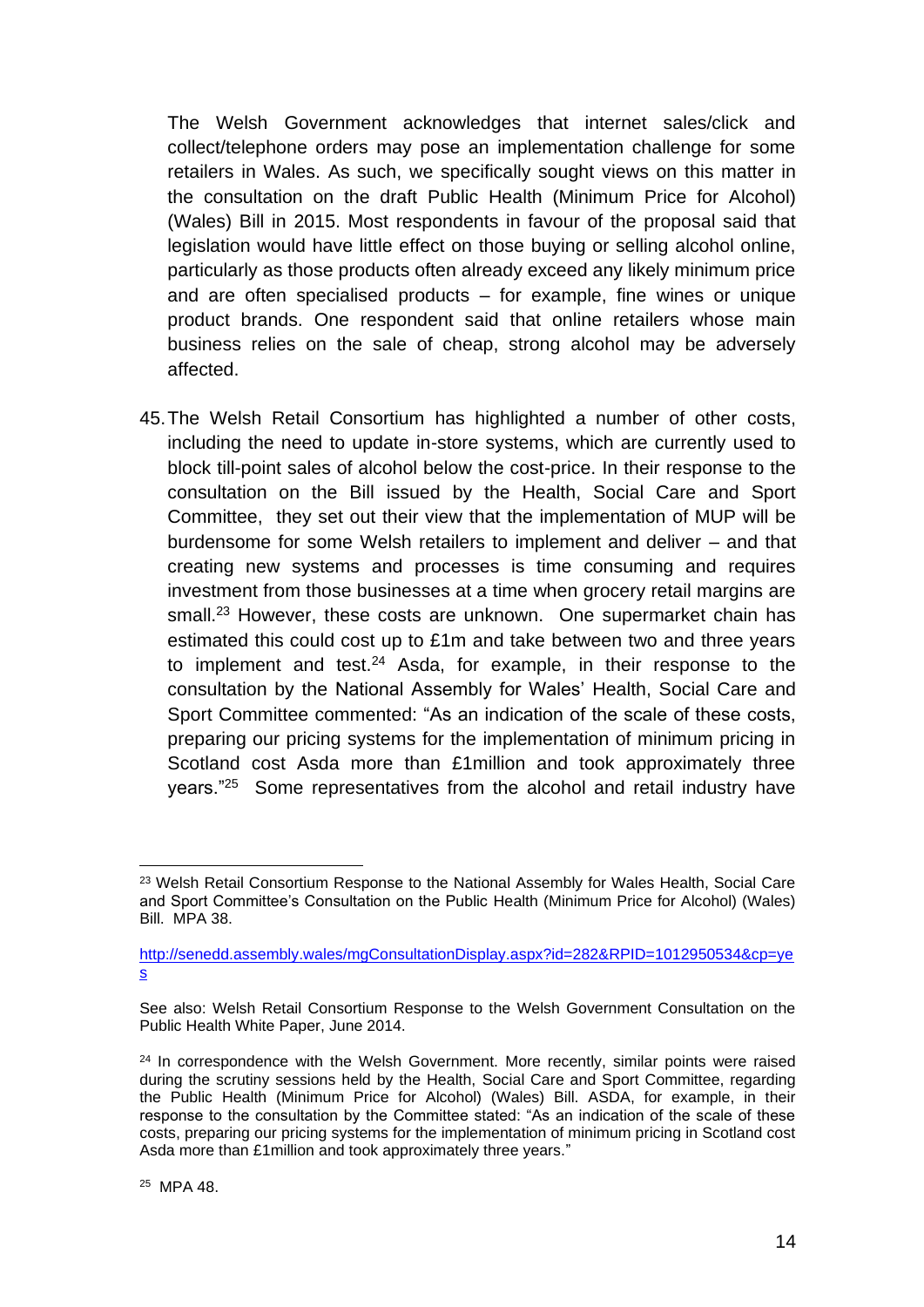also suggested there may be a cost for maintaining different pricing and compliance systems across the border.<sup>26</sup>

- 46.However, a significant number of these retailers (predominantly supermarket chains) already have differential pricing across different types/sizes of store, as well as being very familiar with implementing and different rules on alcohol price promotions and the recent introduction of a minimum price of alcohol in Scotland.
- 47.The Wine and Spirit Trade Association mentioned the cost of reviewing promotional material in both their response to the Public Health White Paper in 2014 and in their response to the more recent consultation by the National Assembly's Health, Social Care and Sport Committee on the Bill.<sup>27</sup> There may also be costs associated with wastage since damaged products cannot be sold at less than the applicable minimum price.<sup>28</sup> These costs are unknown. Although we acknowledge there will be some costs associated with the change, larger retailers should be able to absorb facilitation and implementation costs, as they are likely to benefit from an increase in revenue as a result of minimum pricing. Approximately 84% of alcohol offsales are from large multiple retailers, according to Nielsen.<sup>29</sup>
- 48.Minimum pricing will apply to qualifying premises in Wales which operate an online or telephone delivery of alcohol when supplying to a person in Wales.

[http://senedd.assembly.wales/mgConsultationDisplay.aspx?id=282&RPID=1012950534&cp=ye](http://senedd.assembly.wales/mgConsultationDisplay.aspx?id=282&RPID=1012950534&cp=yes) [s](http://senedd.assembly.wales/mgConsultationDisplay.aspx?id=282&RPID=1012950534&cp=yes)

<sup>26</sup> The Wine and Spirit Trade Association (WSTA), for example, commented that the regulatory compliance cost for businesses in Wales appears low (given the cost of changing systems for all alcohol retailers including staff training cost, reworking pricing and promotion policies and technological changes to accompany this) – but also note that the actual cost of compliance for retailers will depend on the final regulations: "Should the regulations follow those of Scotland, including price and approach, then compliance costs will be reduced for national retailers."

<sup>27</sup> WSTA Response to the Welsh Government Consultation on the Public Health White Paper. June 2014. See also the WSTA Response to the health, Social Care and Sport Committee Consultation on the Public Health (Minimum Price for Alcohol) (Wales) Bill. MPA 40.

[http://senedd.assembly.wales/mgConsultationDisplay.aspx?id=282&RPID=1012950534&cp=ye](http://senedd.assembly.wales/mgConsultationDisplay.aspx?id=282&RPID=1012950534&cp=yes) [s](http://senedd.assembly.wales/mgConsultationDisplay.aspx?id=282&RPID=1012950534&cp=yes)

<sup>28</sup> This was highlighted by the Welsh Retail Consortium, the Wine and Spirits Trade Association (WSTA) and Asda in their responses to the call for evidence on the Bill by the National Assembly's Health, Social Care and Sport Committee.

<sup>29</sup> Beeston, C., Robinson, M., Craig, N., and Graham, L. (2011) Monitoring and Evaluating Scotland's Alcohol Strategy. Setting the Scene: Theory of change and baseline picture – Glossary and Appendices. Edinburgh: NHS Health Scotland. Page 36.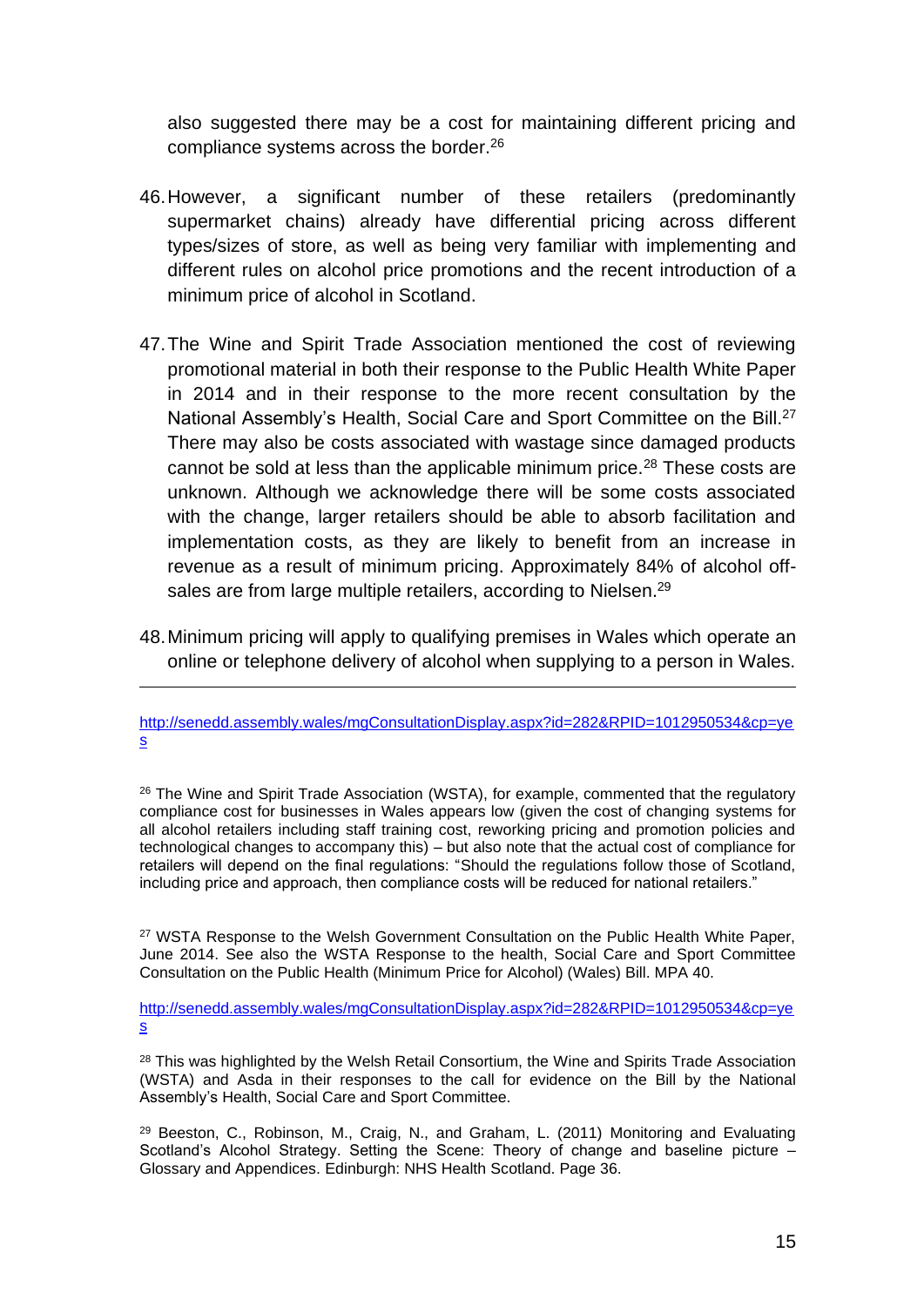The Welsh Government acknowledges that internet sales/click and collect/telephone orders may pose an implementation challenge for some retailers in Wales. As such, we specifically sought views on this matter in the consultation on the draft Public Health (Minimum Price for Alcohol) (Wales) Bill in 2015. Most respondents in favour of the proposal said that legislation would have little effect on those buying or selling alcohol online, particularly as those products often already exceed any likely minimum price and are often specialised products – for example, fine wines or unique product brands. One respondent said that online retailers whose main business relies on the sale of cheap, strong alcohol may be adversely affected.

- 49.Where retailers are continuing to use heavy discounts on alcohol to encourage customers, they may lose some footfall as a result. However this is difficult to calculate and large retailers are likely to be competing with other large retailers, who will all be affected in the same way and they will continue to be able to compete with discounts on other products. Associated costs as a result of a loss in footfall are unknown.
- 50.Smaller businesses, particularly those without head office support, may face higher implementation costs. For example, independent retailers may need to allocate a member of staff to do this for one day, at a cost of approximately £67 per shop (based on a retail assistant working for eight hours on a salary of £8.33 per hour).<sup>30</sup> Based on these figures, this would mean a total implementation cost of approximately £477,040 for all retailers, of which there are a total of 7,120 in Wales. $31$  Smaller retailers may find this

[https://www.ons.gov.uk/employmentandlabourmarket/peopleinwork/earningsandworkinghours/b](https://www.ons.gov.uk/employmentandlabourmarket/peopleinwork/earningsandworkinghours/bulletins/annualsurveyofhoursandearnings/2018/relateddata) [ulletins/annualsurveyofhoursandearnings/2018/relateddata](https://www.ons.gov.uk/employmentandlabourmarket/peopleinwork/earningsandworkinghours/bulletins/annualsurveyofhoursandearnings/2018/relateddata)

[https://www.ons.gov.uk/releases/analysesbasedonannualsurveyofhoursandearningsprovisional](https://www.ons.gov.uk/releases/analysesbasedonannualsurveyofhoursandearningsprovisional2018andrevised2017) [2018andrevised2017](https://www.ons.gov.uk/releases/analysesbasedonannualsurveyofhoursandearningsprovisional2018andrevised2017)

<sup>30</sup> These figures are based on the 2016 figure in the Annual Survey of Hours and Earnings, with an uplift to reflect an increase in earnings for 2017:

[https://www.ons.gov.uk/employmentandlabourmarket/peopleinwork/earningsandworkinghours/b](https://www.ons.gov.uk/employmentandlabourmarket/peopleinwork/earningsandworkinghours/bulletins/annualsurveyofhoursandearnings/2016provisionalresults) [ulletins/annualsurveyofhoursandearnings/2016provisionalresults](https://www.ons.gov.uk/employmentandlabourmarket/peopleinwork/earningsandworkinghours/bulletins/annualsurveyofhoursandearnings/2016provisionalresults) 

According to the 2018 Annual Survey Hours of Earnings median gross weekly earnings for Sales and Customer Service occupations increased by 4.3 per cent between 2016 and 2017, so the 2016 figures have been uplifted by this amount.

 $31$  Number of enterprise headquarters in Wales with the Retail Sector for 2016 = 7,120 (2013 = 7,095, 2014 = 7,030). Based on provisional figures for 2016: Retail assistant average hourly rate = £7.99. Retail managers average hourly rate = £10.56. As outlined in footnote 31, these figures have been uplifted by 4.3 per cent. The total number of retailers has been calculated using **Standard Industrial Classification** (SIC) codes. These are based on the UK enterprises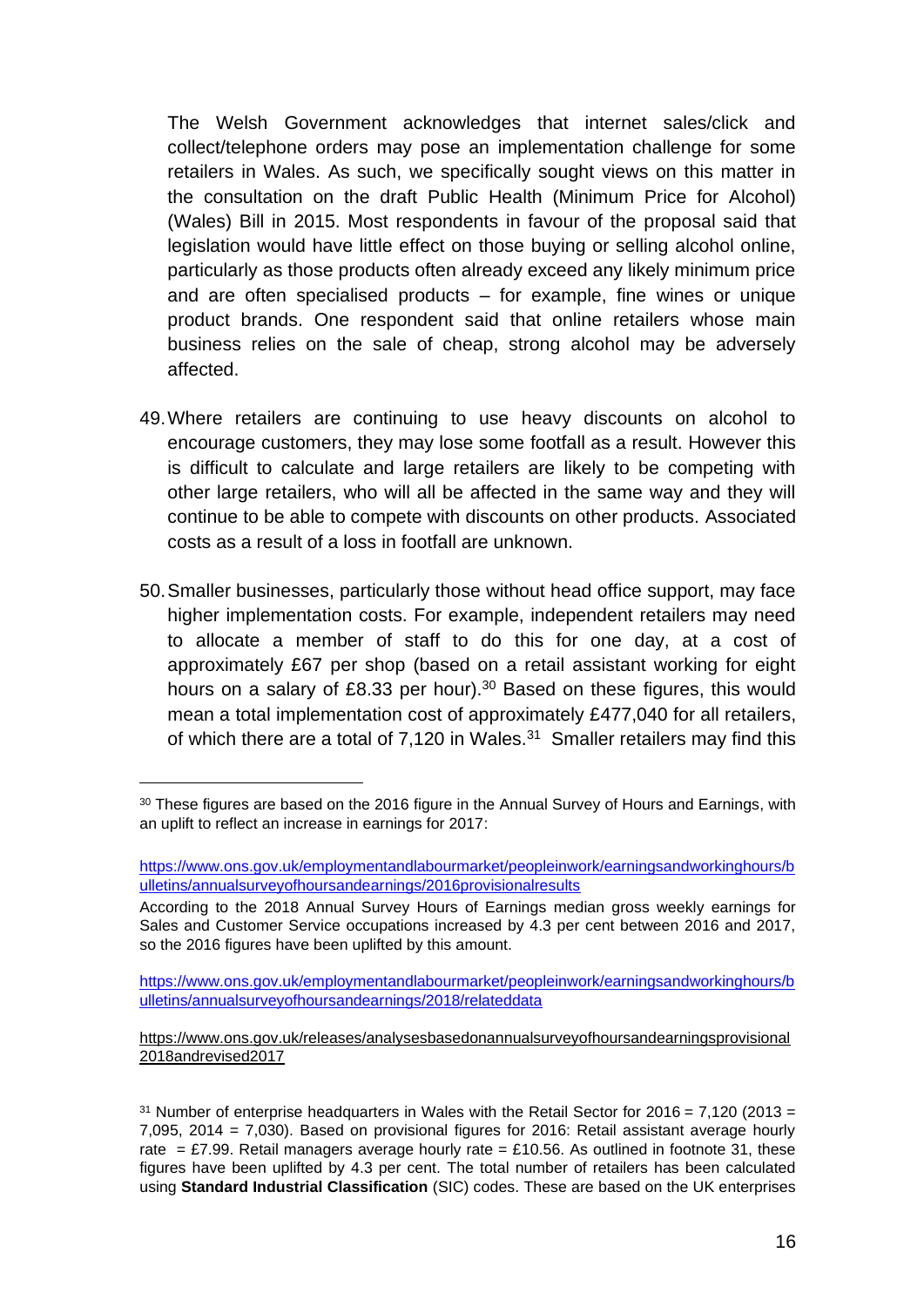cost is off-set not only by increased revenues but also by their improved ability to compete with large retailers and supermarkets. However, while an estimate has been included for implementation costs, specific costs (or increases in revenue) are unknown.

- 51.Retailers will also need to familiarise themselves with the requirements of minimum unit pricing to ensure they comply. This could take managers of stores approximately four hours to fully familiarise themselves with changes and brief staff as required. Based on the hourly rate of retail managers  $(E11.01)$ ,<sup>32</sup> and assuming one member of staff at this level per store, costs for this would amount to approximately £313,600 in the year before implementation. It is assumed that retailers will have an ongoing system to ensure store managers have up-to-date knowledge of alcohol licensing standards. Including a minimum unit price for alcohol as part of this may require an additional hour of familiarisation, at a cost of approximately £78,000 (for licensed retailers in Wales) in the future.
- 52.There remains uncertainly around retailers' precise responses to the introduction of minimum unit price and the impact on the market as a whole. There is little consensus from the industry on whether minimum pricing will affect sale prices which are above the minimum price – and whether premium brands will also raise prices in order to maintain the differential between these and value brands. The Welsh Retail Consortium has argued it will disproportionately affect own-brand alcohol.<sup>33</sup> The University of

industrial classification. The following three digit SIC codes were used - 471, 472, 473, 474, 475, 476, 477. The list of SIC codes can be found at:

[https://www.gov.uk/government/publications/standard-industrial-classification-of-economic](https://www.gov.uk/government/publications/standard-industrial-classification-of-economic-activities-sic)[activities-sic](https://www.gov.uk/government/publications/standard-industrial-classification-of-economic-activities-sic) 

 $32$  2016 Annual Survey of Hours and Earnings: [https://www.ons.gov.uk/employmentandlabourmarket/peopleinwork/earningsandworkinghours/b](https://www.ons.gov.uk/employmentandlabourmarket/peopleinwork/earningsandworkinghours/bulletins/annualsurveyofhoursandearnings/2016provisionalresults) [ulletins/annualsurveyofhoursandearnings/2016provisionalresults](https://www.ons.gov.uk/employmentandlabourmarket/peopleinwork/earningsandworkinghours/bulletins/annualsurveyofhoursandearnings/2016provisionalresults) 

According to the 2018 Annual Survey Hours of Earnings median gross weekly earnings for Sales and customer service occupations increased by 4.3 per cent between 2016 and 2017, so the 2016 figures have been uplifted by this amount.

https://www.ons.gov.uk/employmentandlabourmarket/peopleinwork/earningsandworkinghours/b ulletins/annualsurveyofhoursandearnings/2018/relateddata

<sup>33</sup> Welsh Retail Consortium Response to the National Assembly for Wales Health, Social Care and Sport Committee's Call for evidence on the Public Health Minimum Price for Alcohol (Wales) Bill. MPA 38.

[http://senedd.assembly.wales/mgConsultationDisplay.aspx?id=282&RPID=1012950534&cp=ye](http://senedd.assembly.wales/mgConsultationDisplay.aspx?id=282&RPID=1012950534&cp=yes) [s](http://senedd.assembly.wales/mgConsultationDisplay.aspx?id=282&RPID=1012950534&cp=yes)

See also the Welsh Retail Consortium response to the Welsh Government Consultation on the Public Health White Paper, June 2014.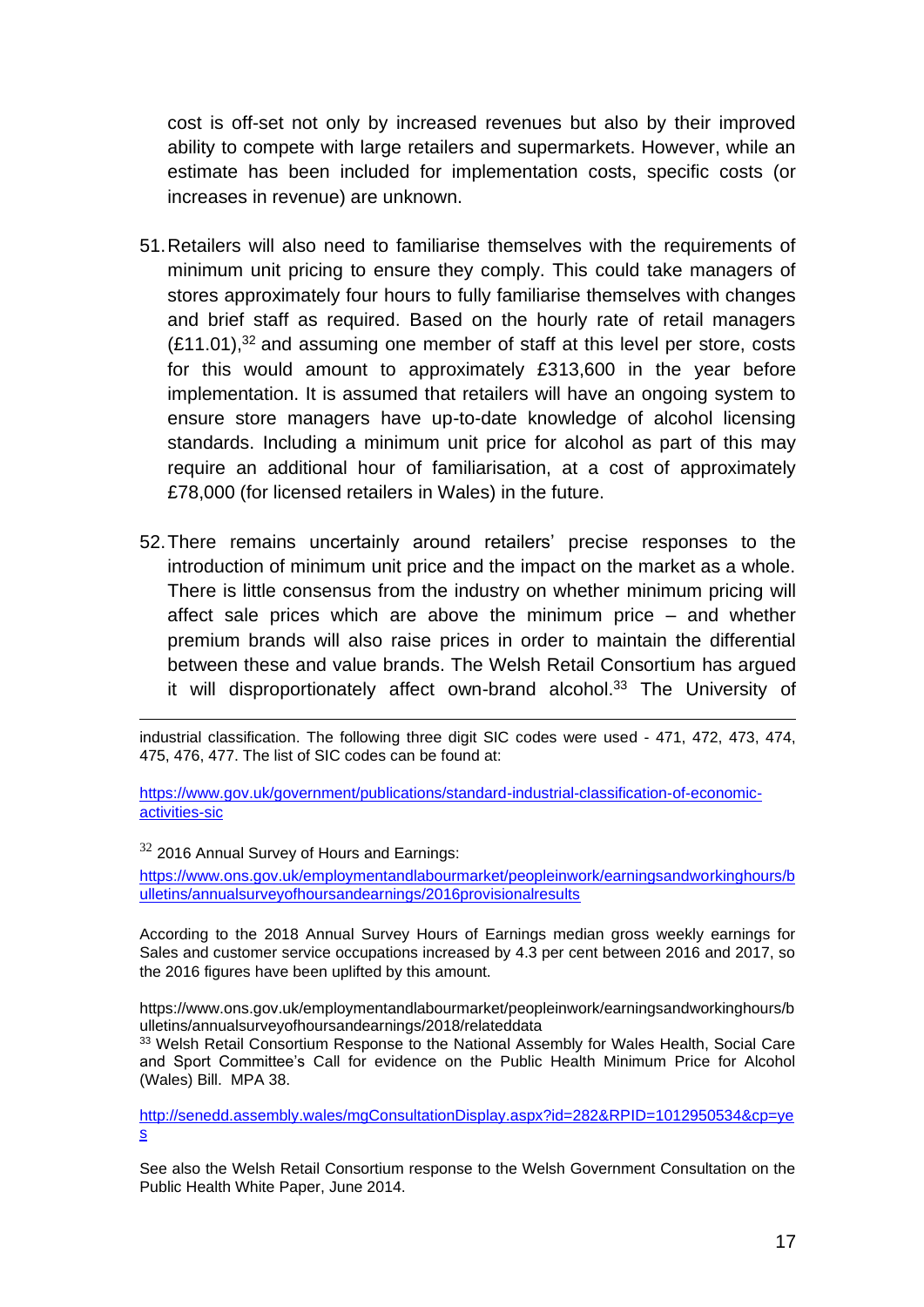Sheffield model assumes the only change will be for prices to be raised to the minimum unit price threshold since the effect on costs and revenues for different types of retailers and producers cannot be accurately modelled. It is predicted that the cost of a decline in consumption will be outweighed by the higher revenues resulting from higher prices. The Welsh Government will learn from the implementation of minimum pricing in Scotland and its evaluation. The Welsh Government is also continuing to engage with WGAIN, the Welsh Government Alcohol Industry Network, ahead of (and post) implementation – whose members include producers and retailers.

- 53.Alcohol wholesalers will be indirectly affected as the volume of alcohol purchased at less than the applicable minimum price is expected to decline. The extent of the impact will depend on the quantity of alcohol sold to retailers which is then priced at less than the applicable minimum price for alcohol. They will not however be subject to any minimum pricing requirement in relation to their trade-to-trade sales.<sup>34</sup> Wholesalers may choose to increase prices in the knowledge that retail prices of certain goods have increased, but that will be for individual companies within the supply chain to determine. Similarly, the impact on producers is difficult to ascertain as the reaction on the supply side and where additional revenue will accrue in the supply chain is not known. Producers may choose, for example, to produce lower-strength products that will retail more cheaply or to focus on premium brands. The alcohol industry has already demonstrated innovation in this area, by removing more than a billion units from the UK alcohol market as part of the responsibility deal.<sup>35</sup>
- 54.Retailers which do not comply with minimum pricing requirements may incur costs as a result of fixed penalty notices imposed or, possible prosecution and fines. These costs are unknown. However, learning from existing local authority enforcement policy, the Welsh Government anticipates that local authorities, may, wherever possible in appropriate cases, wish to exercise their discretion and work with retailers to resolve issues voluntarily.

<sup>&</sup>lt;sup>34</sup> Where a retailer trades as a retail and wholesale business with both customer types shopping in the store, the retailer should ensure the minimum price for alcohol is charged to individuals purchasing alcohol for their consumption (that is where the sale in question would be a 'sale by retail' for the purposes of section 192 of the Licensing Act 2003) and that wholesale prices are only offered to other wholesale businesses and customers.

<sup>&</sup>lt;sup>35</sup> Department of Health (December 2014) Responsibility Deal: Monitoring the number of units of alcohol sold – second interim report, 2013 data.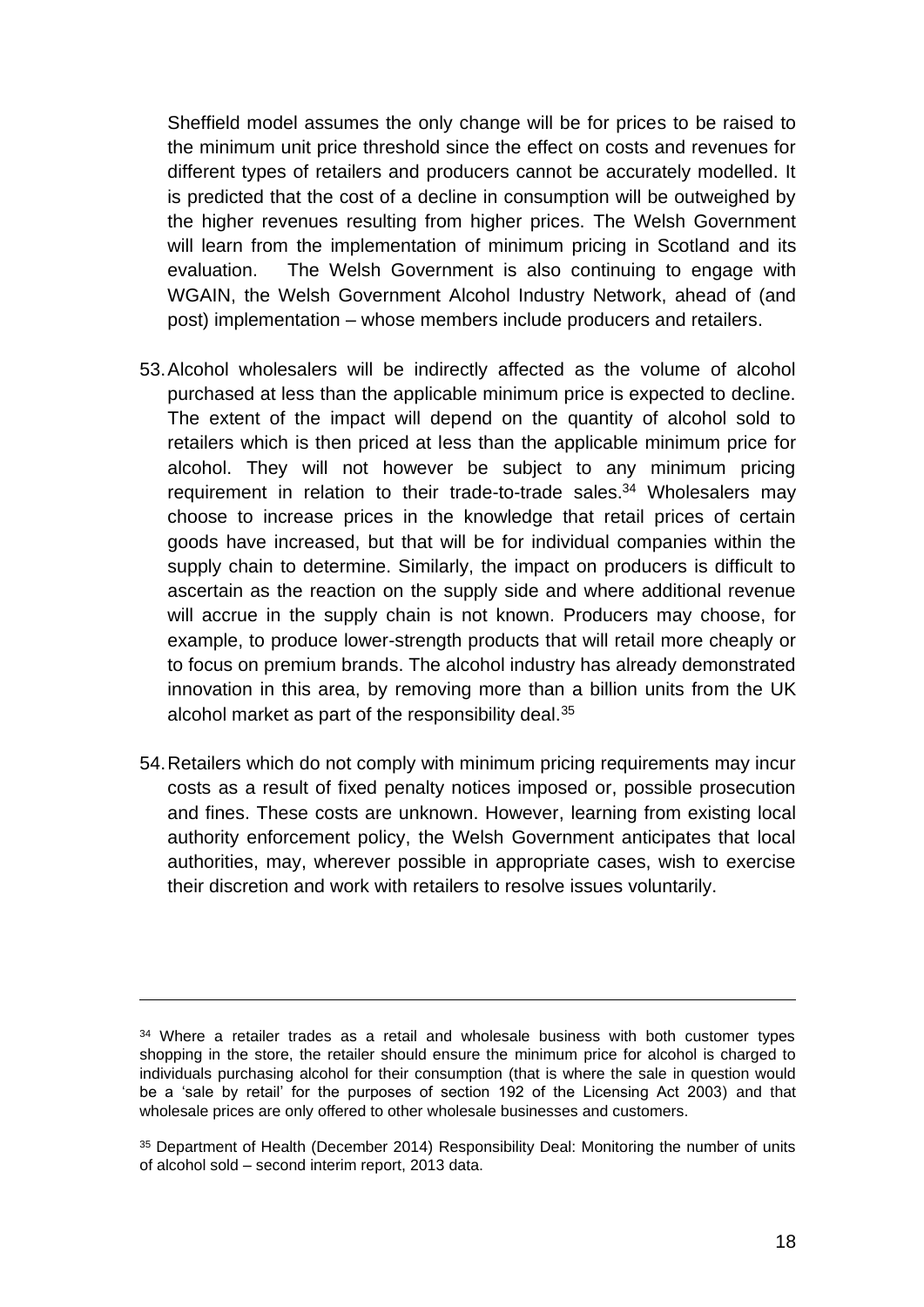## **Local authorities**

- 55.It is anticipated compliance inspections for minimum pricing will become part of the current inspection regime for premises selling alcohol. Moore et al. estimated that the cost of an inspection visit (by an environmental health officer or licensing officer) is approximately £125.<sup>36</sup> There may also be an additional cost for local authorities due to the need for longer or more frequent checks, particularly in the early days of the legislation. Similarly, although there may be some additional administration costs in issuing fixed penalty notices for non-compliance with minimum pricing, this will be off-set to some extent for local authorities. The Act provides that local authorities may use fixed penalty amounts received for their enforcement functions under the Act. Overall – these compliance costs are unknown.
- 56.There have been ongoing discussions between the Welsh Government and the Welsh Heads of Trading Standards regarding costs for enforcement and inspection activity. Following consideration of proposals by the Welsh Heads of Trading Standards, the Welsh Government will allocate funding of a total of £300,000 over three years (2019/20, 2020/21 and 2021/22) to the Welsh Heads of Trading Standards for the initial enforcement of the Act. The funding will end after the third year.
- 57.This £300,000 of funding will be allocated as follows: £200,000 in Year 1 (anticipated to be 2019/20); £70,000 in Year 2 (2020/21); and £30,000 in Year 3 (2021/22). There are 3,275 off-sales only premises across Wales and providing the majority of the funding in year one (2019/20) would allow local authorities to carry out an inspection visit at all of these premises in the first three months after implementation of minimum pricing for alcohol. It is anticipated that there will be a high level of compliance.
- 58.Where prosecutions are necessary, local authorities may face administrative and legal costs. The legal costs of bringing the prosecution are generally reclaimable against those being prosecuted if the case is successful, but there will be initial costs. Learning from the enforcement of carrier bag legislation suggests that overall costs for the enforcement of minimum pricing are likely to be low – however, these costs are unknown. Local authorities report that enforcement of the carrier bag legislation has mostly been effective through informal mechanisms (such as verbal warnings and repeat visits).

<sup>36</sup> Moore, S., O'Brien, C., Alam, M., Cohen, D., Hood, K., Huang, C., Moore, L., Murphy, S., Playle, R., Sivarajasingam, V., Spasic, I., Williams, A. and Shepherd, J. (2015) All-Wales Licensed Premises Intervention (AWLPI): a randomised controlled trial of an intervention to reduce alcohol-related violence. Public Health Research. Volume 3 (10).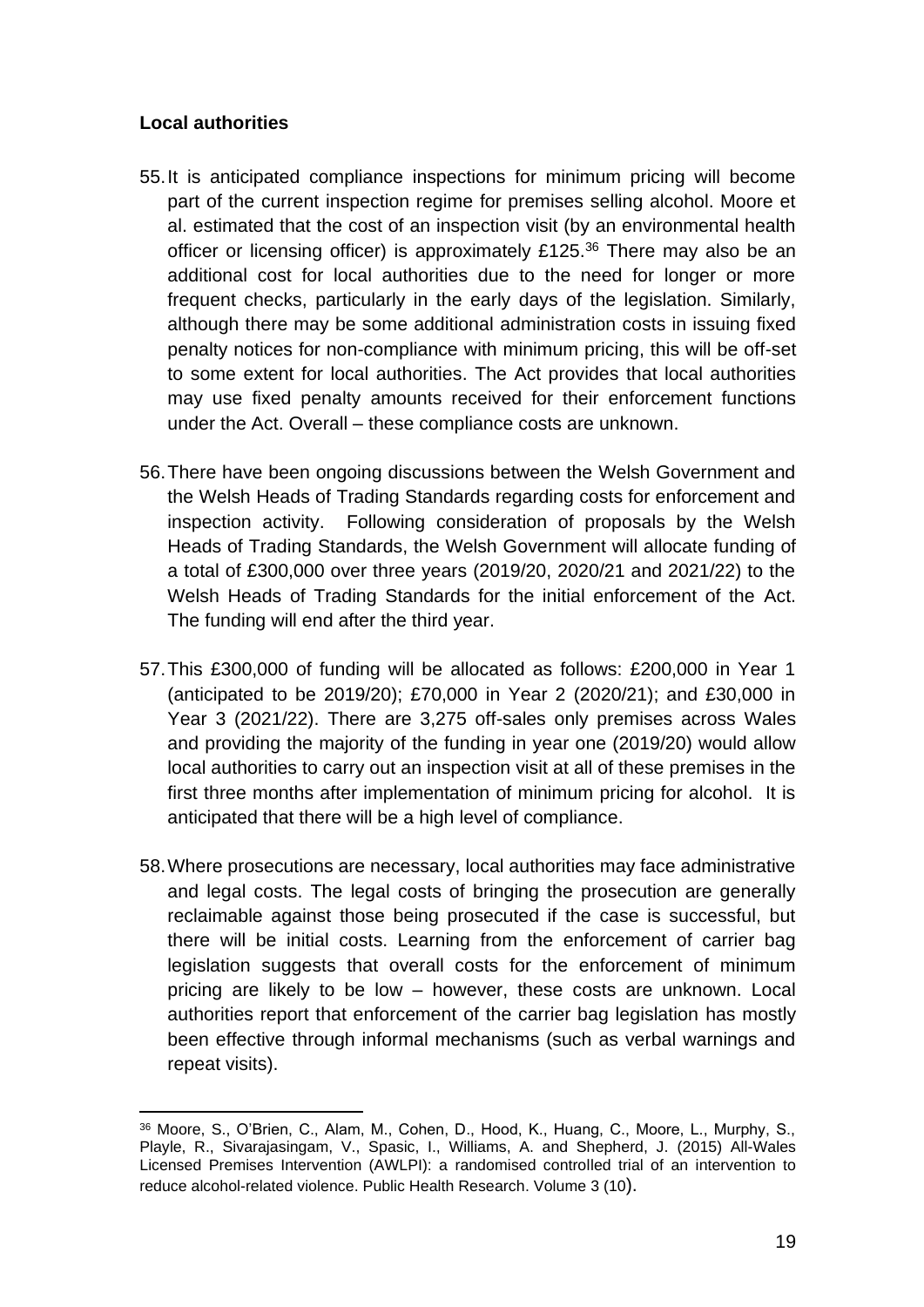## **Court costs**

- 59.Estimated court costs associated with the introduction of a minimum unit price are likely to be the same, regardless of the level of the minimum unit price.
- 60.While enforcement action will be taken by local authorities under the Act, the Welsh Government does not anticipate that breaches of minimum pricing will result in many court cases due to the anticipated high levels of compliance. Further, as noted, local authorities may, wherever possible and in appropriate cases, wish to exercise their discretion and work with retailers to resolve issues voluntarily with enforcement officers working with alcohol retailers to avoid repeat offences. It is anticipated that such work will form part of the normal work of enforcement officers. Guidance will be issued to help support the introduction of a minimum price for alcohol. In addition, there is provision for a fixed penalty notice to be issued before a prosecution is brought or in place of one. Therefore, it is not anticipated that there will be a large number of court cases. However, associated costs are unknown ahead of the implementation of the legislation.

# **Welsh Government**

- 61.Estimated Welsh Government costs associated with the introduction of a minimum price for alcohol are the same regardless of the level of the minimum unit price.
- 62.There will be a small implementation cost to the Welsh Government in developing guidance on minimum pricing. The development of guidance (based on an estimate of 6,000 words), including engaging stakeholders to ensure the guidance is fit for purpose, is anticipated to take approximately five weeks over a period of three months of a full time equivalent (FTE) higher executive officer (equating to £4,280), and five weeks over a three month period of a FTE executive officer (equating to £2,740). These costs would be incurred in 2019-20. The total cost for preparing guidance would therefore be £7,020.<sup>37</sup>
- 63.It is anticipated from previous guidance produced by the Welsh Government that design and translation would take approximately two months to complete. The design would require approximately a week of a FTE executive officer's time over the two-month period, which would equate to approximately £600. It is estimated that translation and proof reading would

<sup>37</sup> These are costs based on 2017/18 Welsh Government Pay Scales. Source: Updated Pay Band Costs and Revised Standardisation of DRC Forecasting Guidance.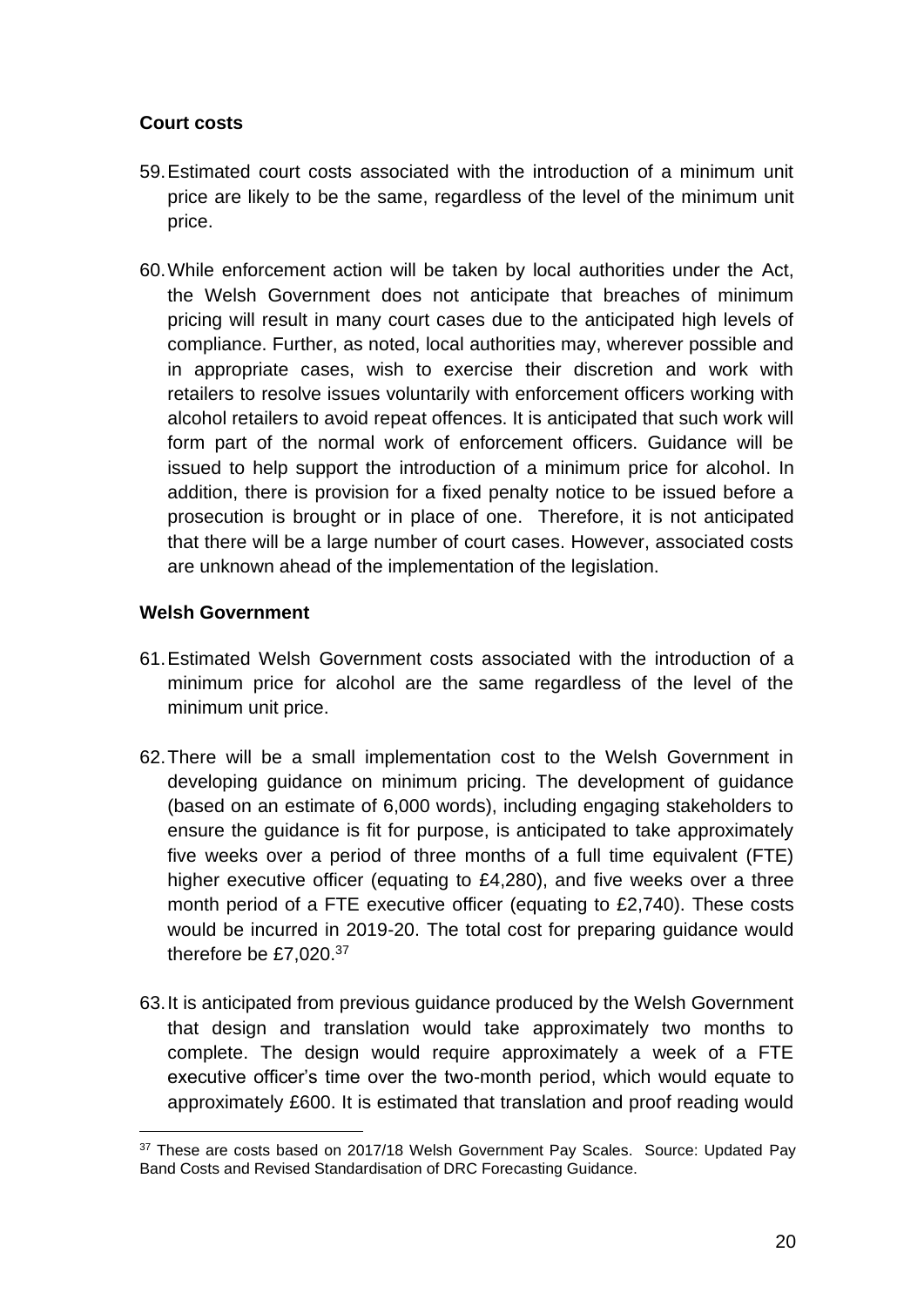cost approximately £600.<sup>38</sup> In addition there would be administration and management costs, estimated at one week of a FTE executive officer – again, approximately £600. The guidance would be shared electronically with local authorities, avoiding the need for printing and distribution costs. The total cost for design and translation of the guidance would therefore be £1,800, based on 2017/18 Welsh Government pay scales.

- 64.The Welsh Government would, if the minimum pricing provisions are not repealed at the end of the 6 year period, update the guidance after the review period as required. It is envisaged that this update could require one week of a FTE higher executive officer's time (equating to approximately £860), and a week of a FTE executive officer (equating to approximately £600 based on 2017/18 Welsh Government pay scales) to review the operation and mechanisms with all local authorities and evidence on their implementation. Design and translation costs would amount to half the original costs, a total of £900. It is proposed the review would then be repeated every four or five years. The total cost for a review of the guidance would therefore be approximately £2,360 every five years.
- 65.Section 29 of the Act places a duty on Welsh Ministers to take steps to promote awareness of the commencement of the minimum pricing regime introduced by the Act, ahead of that commencement. It specifies that the steps taken in this regard must include promoting awareness of the health risks of excessive alcohol consumption and of how the introduction of minimum pricing in Wales is intended to reduce alcohol consumption.
- 66.Communications to promote awareness of the Act's requirements and of how minimum pricing is intended to reduce the excessive consumption of alcohol were developed and published by the Welsh Government to coincide with Royal Assent, on 9 August 2018. This work continued during the consultation on the preferred level of the MUP and will continue in the lead up to (and following) implementation, later in 2019.
- 67.This work will include publicising the change in the law to businesses (for example via direct mail, websites, social media and trade publications, and to the public (for example via a PR campaign, launch event and web and social media). This will assist in avoiding confusion for retailers about how to handle differing minimum price levels set by the UK Government (through the ban on below-cost sales) and by the Welsh Government (through minimum pricing).<sup>39</sup>

<sup>38</sup> Based on £75 per 1,000 words for translation, £21 per 1,000 words for proof reading.

<sup>&</sup>lt;sup>39</sup> The Welsh Government is working closely with the Welsh Heads of Trading Standards, local authority colleagues, service providers and other relevant stakeholders (and will continue to do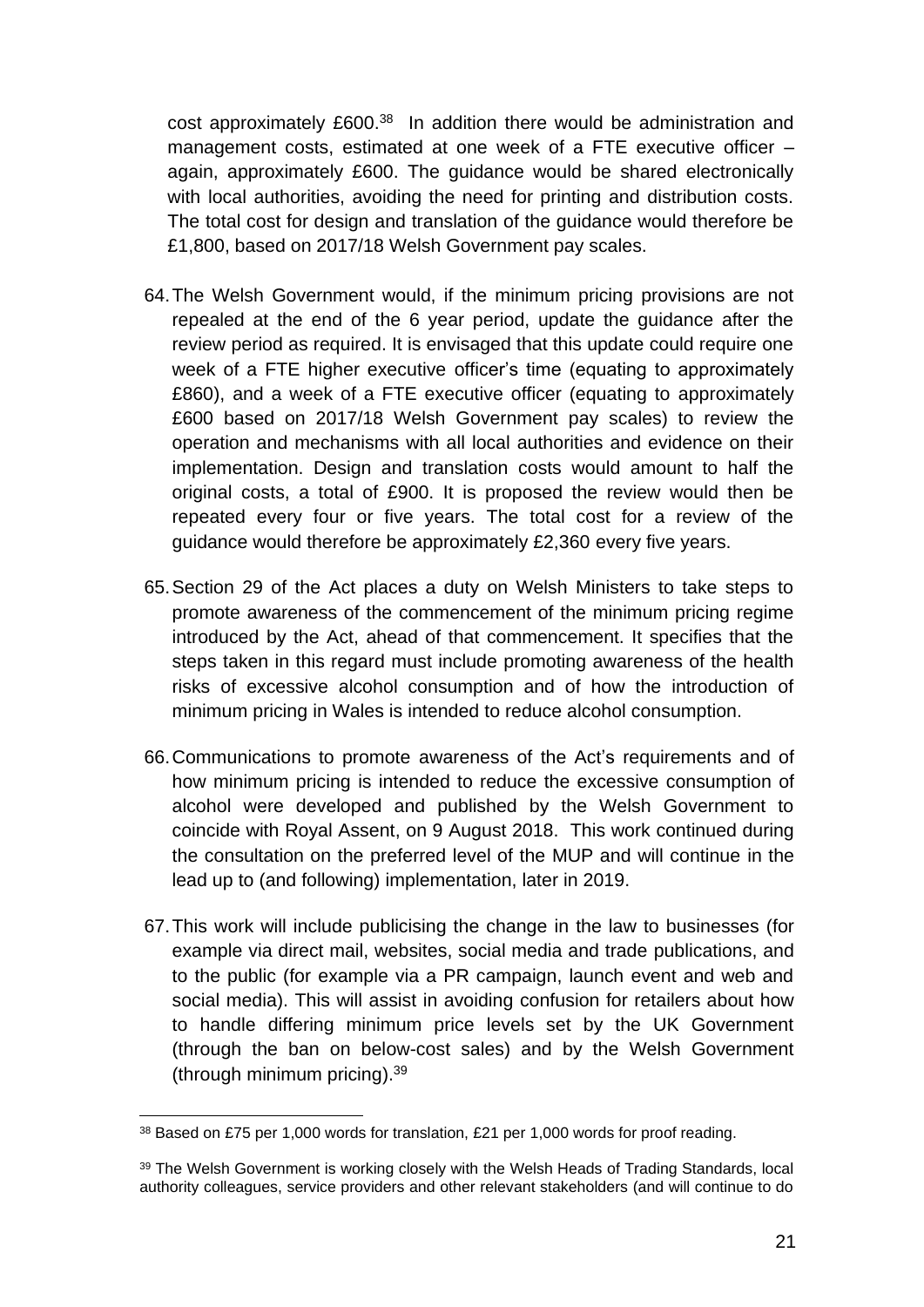- 68.It is proposed that training in relation to the legislation's requirements will be provided to enforcement staff from local authorities. It is anticipated that this will cost the Welsh Government £6,000 for training for 22 local authorities for half a day. This will not be a cost for local authorities, as this will form part of normal staff continual professional development training. It is proposed that power point / E-Learning materials will also be developed for local authorities (which could also then be used by service providers and stakeholders), in order to promote awareness of the requirements of the Act and its aims.
- 69.During the consultation period on the draft Bill, Directors of Public Protection Wales indicated support for the introduction of minimum pricing but highlighted concerns about additional burdens for local government associated with the local authority-led enforcement regime and the need for the Welsh Government to invest. This was also an issue raised during stage 1 scrutiny sessions held by the National Assembly's Health, Social Care and Sport Committee, regarding the Bill which was then before it. As highlighted above, following consideration of proposals from the Welsh Heads of Trading Standards, £300,000 will be allocated by Welsh Government to cover additional inspection and enforcement activity in the first three years of implementation.
- 70.The Act places a duty on Welsh Ministers to, as soon as practicable after five years from commencement of the minimum pricing regime, lay before the National Assembly and subsequently publish a report on the operation and effect of the Act during that period. At this stage, based on costs associated with similar evaluations and reviews conducted previously – including the Human Transplantation (Wales) Act 2013 – costs are estimated at £350,000, spread over five years. It is important to note that the total cost of the evaluation will depend on the balance of using and analysing routinely-available and bespoke data, undertaking future modelling work, the potential purchase of commercial data and research about the implementation and enforcement of the legislation. Plans for the evaluation of the introduction of a minimum unit price for alcohol were shared with the National Assembly's Health, Social Care and Sport

so ahead of implementation) to develop materials and campaigns to raise awareness of the changes within Wales and the aims of the legislation. This will be in addition to the guidance that the Welsh Government will issue. A national set of Welsh Government publicity and communications materials will be provided and these will remain available to local authorities, service providers and stakeholders. This follows the model used by the single use carrier bags campaign where materials were provided on the internet and local authorities and stakeholders printed and disseminated these documents as required.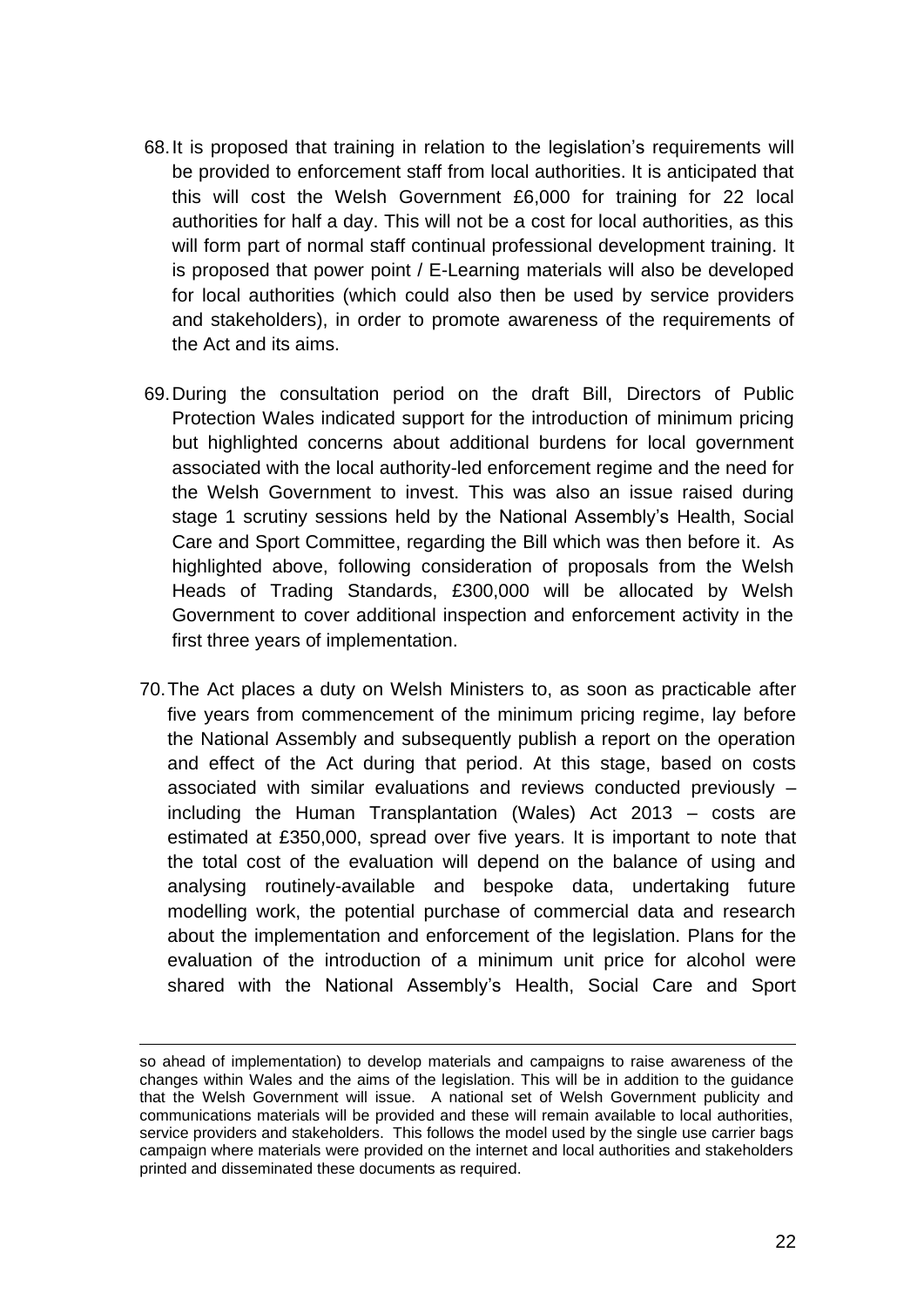Committee. <sup>40</sup> Different elements of the research and evaluation are now being commissioned. . A summary of these plans can be found in section 10 of this RIA (Post Implementation Review).

### **UK Government**

71.The UK Government will be affected through a reduction in the level of the duty and VAT associated with any changes in the volume and pattern of the sale of alcohol products where minimum pricing successfully reduces alcohol consumption. Under a 50p minimum unit price, there is an anticipated 0.4% overall decrease in revenue (amounting to £1.9m per year), largely resulting from the decrease in off-trade duty receipts resulting from the reduction in alcohol consumption.<sup>41</sup>

#### **Benefits**

#### **Individuals and society**

- 72.A 50p minimum unit price is associated with a total societal reduction in health harms, crime and workplace absence estimated at £783m (in 2016 prices) over the 20-year period modelled.<sup>42</sup> This figure includes reduced direct healthcare costs (£91m); savings from reduced crime (£188m); savings from reduced workplace absence (£14m); and a financial valuation of the health benefits (£490m), measured in terms of quality adjusted life years (QALYs, which are valued at £60,000 in line with Home Office guidelines).<sup>43</sup> <sup>44</sup>
- 73.A particular benefit is the degree to which it is targeted at hazardous and harmful drinkers, with whom the costs of alcohol misuse are most strongly

<sup>40</sup> <http://senedd.assembly.wales/mgIssueHistoryHome.aspx?IId=20029>

<sup>41</sup> Angus, C. et al. (2018); Sheffield: ScHARR, University of Sheffield. Table 32. Page 59.

<sup>&</sup>lt;sup>42</sup> All costs and benefits in the Sheffield Model which relate to a 20 year period have been discounted at 3.5%.

<sup>43</sup> Angus, C. et al. (2018); Sheffield: ScHARR, University of Sheffield. Table 32. Page 59.

<sup>44</sup> A value of £60,000 per QALY is used as the QALYs are being valued from a societal perspective. This is higher than the value per QALY used by NICE. The value used by NICE is the maximum that the NHS can justify spending on a QALY due to resource constraints. See Public Health England (2015) A Guide to Social Return on Investment for Alcohol and Drug<br>Treatment Commissioners. http://www.nta.nhs.uk/uploads/a-quide-to-social-return-on-Treatment Commissioners. [http://www.nta.nhs.uk/uploads/a-guide-to-social-return-on](http://www.nta.nhs.uk/uploads/a-guide-to-social-return-on-investment-for-alcohol-and-drug-treatment-commissioners.pdf)[investment-for-alcohol-and-drug-treatment-commissioners.pdf](http://www.nta.nhs.uk/uploads/a-guide-to-social-return-on-investment-for-alcohol-and-drug-treatment-commissioners.pdf)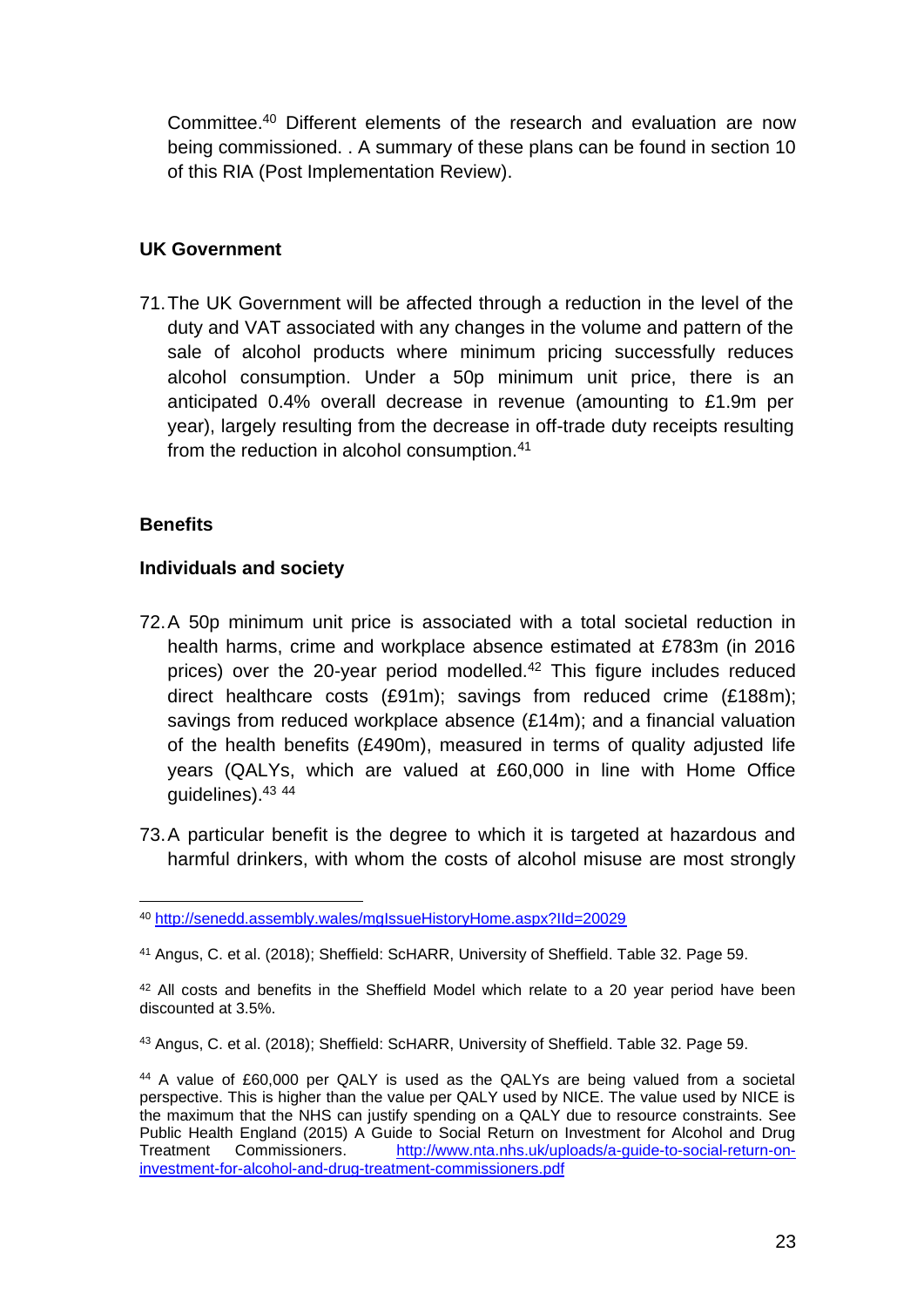associated. There is a strong impact on the consumption levels of these drinkers because they tend to favour cheaper alcohol, which is most affected by the policy. A 50p minimum unit price would reduce alcohol consumption by 6.8% for harmful drinkers, an absolute reduction of 268.7 units per year, compared to a reduction in alcohol consumption of 1.1%, which equates to 2.4 units per year, for moderate drinkers. Harmful drinkers contribute to 69% of the reduction in alcohol-related deaths and 44% of the reduction in hospital admissions.

- 74.Furthermore, as shown above, the patterns of drinking differ when examined by income group. Moderate drinkers in the most deprived quintile have a small decline in consumption levels in absolute terms (6.9 units per year) whereas moderate drinkers in the least deprived quintile are not estimated to change their consumption. For harmful drinkers in the most deprived quintile, since they tend to favour cheaper drinks, and drinks that have larger price elasticities, particularly off-trade beer and cider, minimum unit pricing has the largest effect and this effect is mainly reduced consumption (1,118.9 units per year) and a reduction in spending of £206.20 per year.<sup>45</sup>
- 75.Minimum unit pricing is likely to have a beneficial effect even on the heaviest drinkers who have serious problems with alcohol. One study in Scotland found that since problem drinkers (drinking on average 198 units per week) were drinking as cheaply as they could already and lower unit prices were associated with increased consumption within this group, a minimum price is likely to have a "relatively large absolute effect on consumption".<sup>46</sup> As highlighted earlier, NICE guidance notes that a minimum unit price can help problem drinkers – both those who are not in regular contact with the relevant services and those receiving treatment – by creating an environment that supports lower-risk drinking.<sup>47</sup>
- 76.The model suggests that a minimum unit price of 50p will have a greater effect on the health of those in the most deprived WIMD quintile, with an estimated 12 fewer deaths and 203 fewer hospital admissions per 100,000 drinkers for those in the most deprived quintile compared to zero fewer deaths and two fewer hospital admissions per 100,000 drinkers for those in the least deprived quintile as set out in table 2 below. Ludbrook et al. also

<sup>45</sup> Angus C. et al. (2017); Sheffield: ScHARR, University of Sheffield. Tables 12 and 13.

<sup>46</sup> Black, H., Gill, J. and Chick, J. (2011) The price of a drink: levels of consumption and price paid per unit of alcohol by Edinburgh's ill drinkers with a comparison to wider alcohol sales in Scotland. Addiction. Volume 106. Page 735.

<sup>47</sup> NICE Public Health Guidance 24 (June 2010) Alcohol-use disorders: preventing harmful drinking.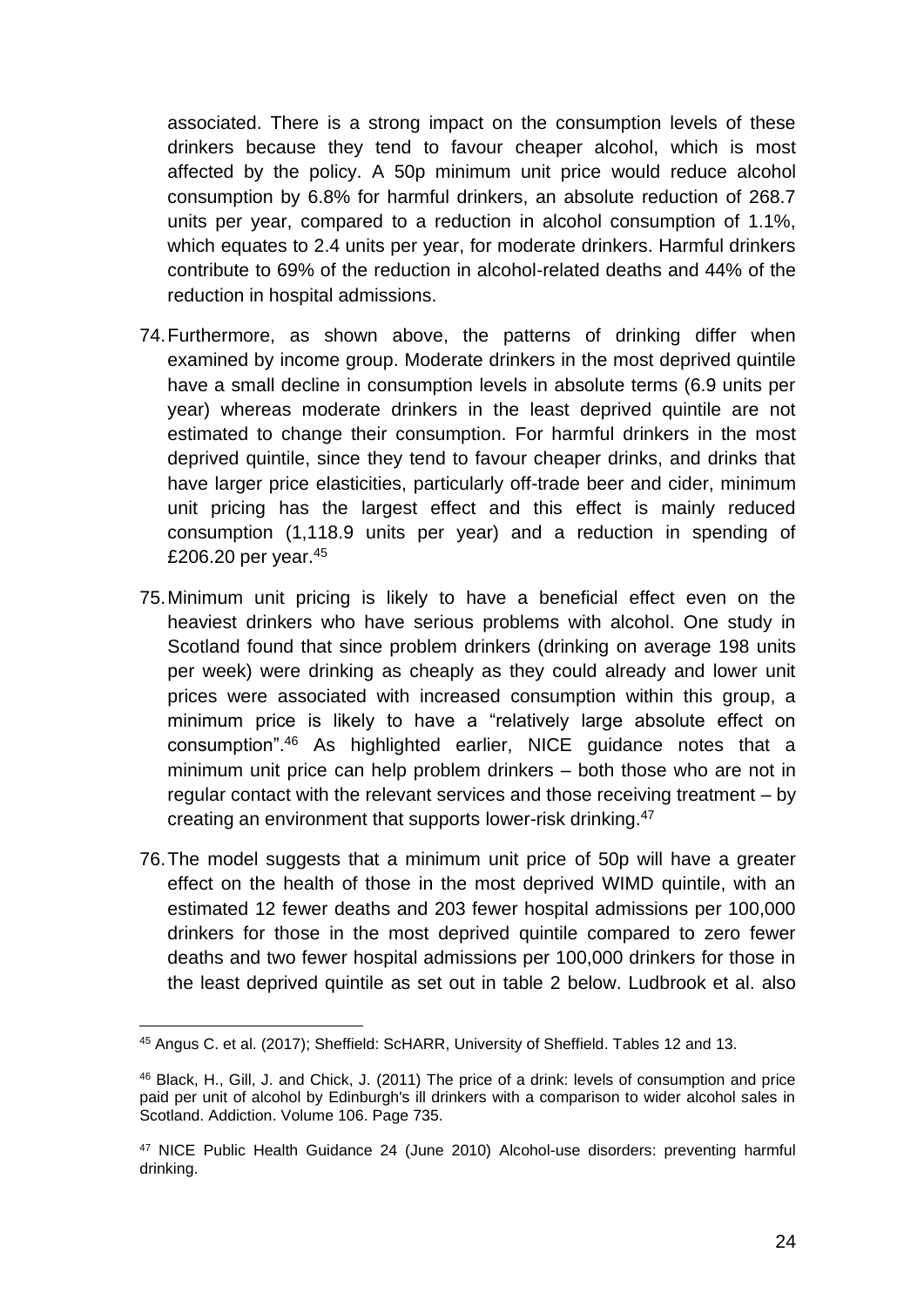consider that reduced consumption could be more beneficial for those in poverty, since disadvantaged groups tend to have worse health outcomes than others, when alcohol consumption is the same.<sup>48</sup>

77.The population benefits of minimum unit pricing in reducing alcohol-related health problems, crime and workplace absence are detailed below.

#### *Health*

- 78.The University of Sheffield model estimates substantial reductions in alcohol-related harms from all modelled policies, with an estimated reduction of 66 deaths and 1,281 fewer hospital admissions per year for a 50p minimum unit price.
- 79.Direct costs to healthcare services are estimated to reduce under all modelled policies, with savings of more than £90m over 20 years for a minimum unit price threshold of 50p (table 4).
- 80.This is consistent with evidence from other countries, which have implemented similar policies. In Canada, a 10% increase in average minimum alcohol prices was associated with a 32% reduction in wholly alcohol-caused deaths.<sup>49</sup>

<sup>48</sup> Ludbrook, A., Petrie, D., McKenzie, L., Farrar, S. (2012) Tackling Alcohol Misuse. Applied Health Economics and Health Policy. January 2012. Volume 10 (1). Pages 51-63.

<sup>49</sup> Stockwell, T. and Thomas, G. (2013) Is alcohol too cheap in the UK? The case for setting a Minimum Unit Price for alcohol. Institute of Alcohol Studies Report.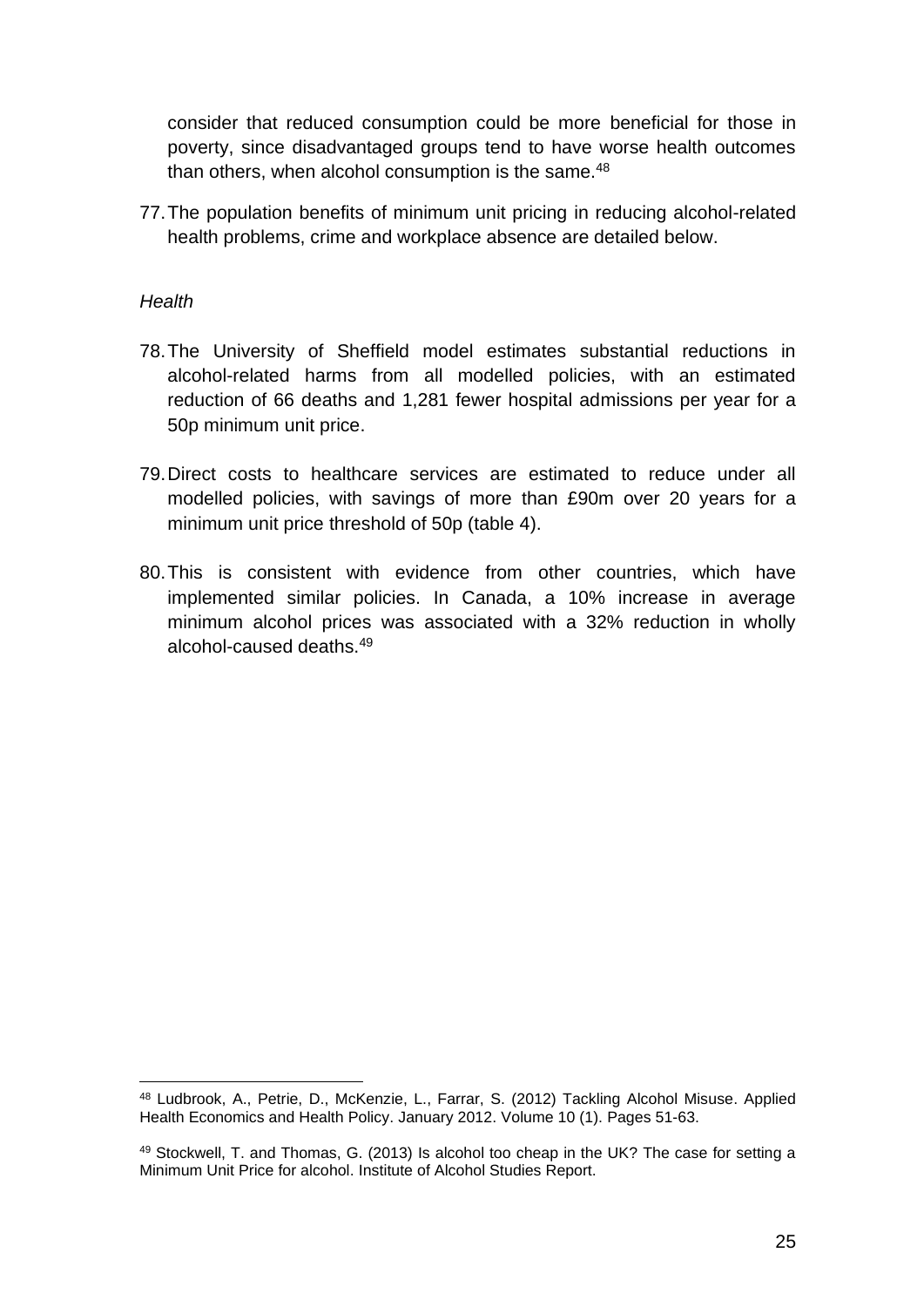| Table 2: Estimated impact of a 50p minimum unit price on mortality and hospitalisation rates by |  |  |  |
|-------------------------------------------------------------------------------------------------|--|--|--|
| deprivation <sup>50</sup>                                                                       |  |  |  |

|                                                                                               | WIMD Q1<br>(least<br>deprived) | WIMD Q2 | WIMD Q3 | WIMD Q4  | WIMD Q5<br>(most<br>deprived) |
|-----------------------------------------------------------------------------------------------|--------------------------------|---------|---------|----------|-------------------------------|
| <b>Baseline</b><br>alcohol-attributable<br>annual<br>deaths per 100,000 drinkers              | 28                             | 30      | 35      | 45       | 75                            |
| alcohol-attributable<br><b>Post-intervention</b><br>deaths per 100,000 drinkers               | 28                             | 29      | 32      | 42       | 62                            |
| Absolute change                                                                               | $-0.1$                         | $-0.9$  | $-2.7$  | $-3.6$   | $-12.3$                       |
| Relative change                                                                               | $-0.3%$                        | $-3.1%$ | $-7.7%$ | $-8.0\%$ | $-16.5%$                      |
|                                                                                               |                                |         |         |          |                               |
| <b>Baseline</b><br>alcohol-attributable<br>annual<br>hospital admissions per 100,000 drinkers | 1,390                          | 1,542   | 1,741   | 2,124    | 2,823                         |
| alcohol-attributable<br><b>Post-intervention</b><br>hospital admissions per 100,000 drinkers  | 1,388                          | 1,522   | 1,684   | 2,031    | 2,619                         |
| Absolute change                                                                               | $-1.8$                         | $-19.7$ | $-57.4$ | $-93.4$  | $-203.3$                      |
| Relative change                                                                               | $-0.1%$                        | $-1.3%$ | $-3.3%$ | $-4.4%$  | $-7.2%$                       |

#### *Workplace absence*

*81.*Workplace absence is estimated to fall under all modelled policies (as set out in table 3), with a reduction of 514 days absent per 100,000 drinkers per year by year 20 for a 50p minimum unit price. This has been valued at £14m over 20 years (as set out in table 4).

## *Crime*

82.Crime is expected to fall, with an estimated 110 fewer offences per 100,000 drinkers per year under a 50p minimum unit price policy. The greatest estimated reductions are in hazardous drinkers. Costs of crime are estimated to reduce by £188m (in 2016 prices) over 20 years with a 50p minimum unit price (as set out in table 4).<sup>51</sup>

<sup>50</sup> Angus, C. et al. (2017); Sheffield: ScHARR, University of Sheffield. Table 16. Page 22.

<sup>&</sup>lt;sup>51</sup> Some of these savings will be accrued by the UK Government given that policing is a devolved matter. However, data are only available on the total amount of savings – as opposed to being able to apportion these savings to the UK Government / Welsh Government.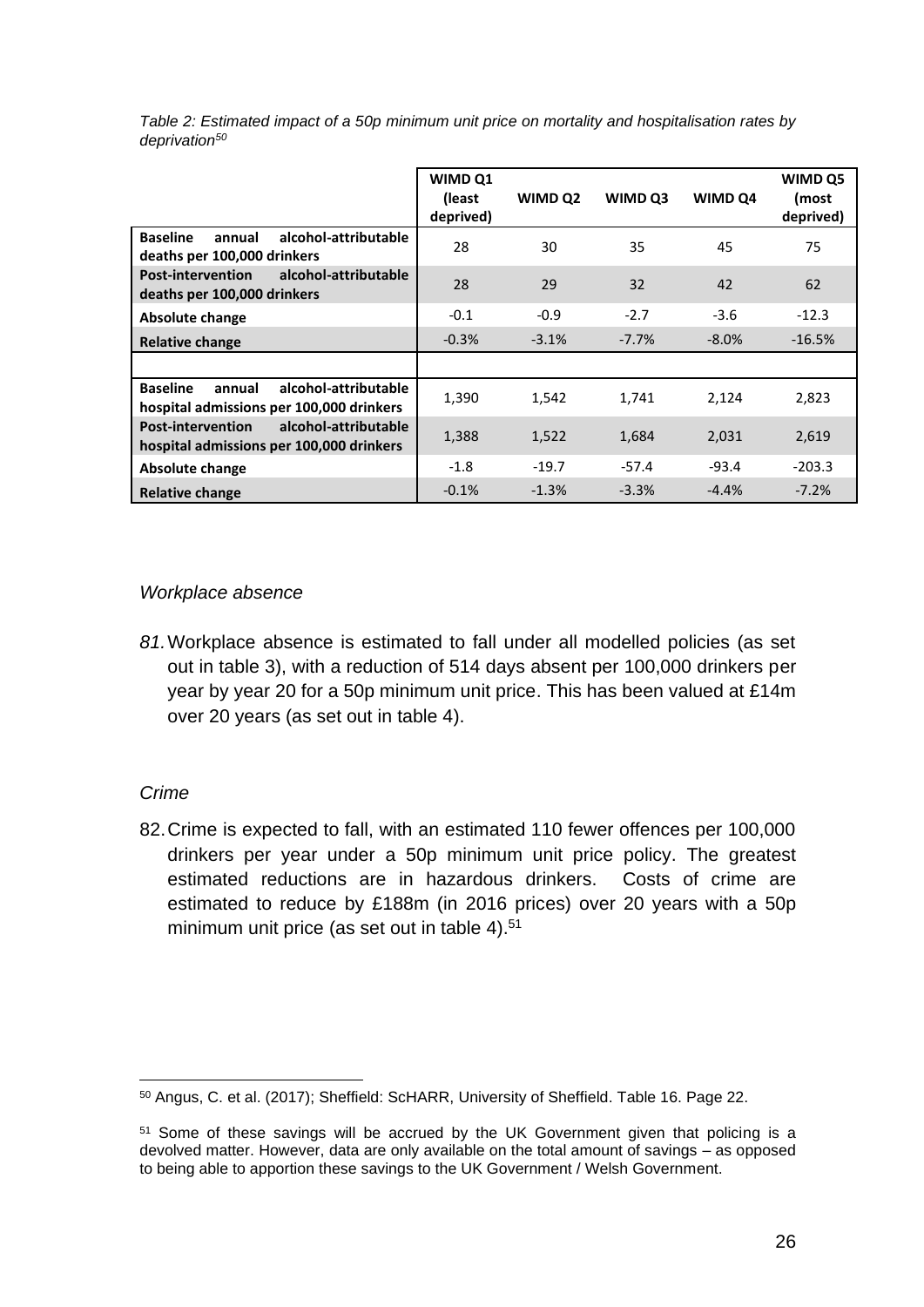|                                                                            |         | All<br>drinkers | Moderate  | <b>Hazardous</b> | Harmful  |
|----------------------------------------------------------------------------|---------|-----------------|-----------|------------------|----------|
| Baseline annual alcohol-attributable days' absence                         |         | 507,795         | 212,963   | 227,856          | 66,975   |
| Baseline annual alcohol-attributable days' absence per 100,000<br>drinkers |         | 26,585          | 15,440    | 50,709           | 82,287   |
|                                                                            |         |                 |           |                  |          |
|                                                                            | 35p MUP | $-1,838$        | $-457$    | $-1,110$         | $-272$   |
|                                                                            | 40p MUP | $-3,737$        | $-911$    | $-2,330$         | $-497$   |
|                                                                            | 45p MUP | $-6,270$        | $-1,519$  | $-3,997$         | $-754$   |
| Absolute change in absence days per year                                   | 50p MUP | $-9,808$        | $-2,621$  | $-6,138$         | $-1,049$ |
|                                                                            | 55p MUP | $-14,476$       | $-4,359$  | $-8,787$         | $-1,331$ |
|                                                                            | 60p MUP | $-20,489$       | $-6,766$  | $-12,076$        | $-1,647$ |
|                                                                            | 65p MUP | $-27,468$       | $-9,738$  | $-15,762$        | $-1,968$ |
|                                                                            | 70p MUP | $-35,086$       | $-13,169$ | $-19,603$        | $-2,315$ |
|                                                                            |         |                 |           |                  |          |
|                                                                            | 35p MUP | $-96$           | $-33$     | $-247$           | $-334$   |
|                                                                            | 40p MUP | $-196$          | $-66$     | $-518$           | $-610$   |
|                                                                            | 45p MUP | $-328$          | $-110$    | $-890$           | $-926$   |
| Absolute change in absence days per 100,000                                | 50p MUP | $-514$          | $-190$    | $-1,366$         | $-1,289$ |
| drinkers per year                                                          | 55p MUP | $-758$          | $-316$    | $-1,955$         | $-1,635$ |
|                                                                            | 60p MUP | $-1,073$        | $-491$    | $-2,687$         | $-2,024$ |
|                                                                            | 65p MUP | $-1,438$        | $-706$    | $-3,508$         | $-2,418$ |
|                                                                            | 70p MUP | $-1,837$        | $-955$    | $-4,363$         | $-2,844$ |
|                                                                            |         |                 |           |                  |          |
|                                                                            | 35p MUP | $-0.4%$         | $-0.2%$   | $-0.5%$          | $-0.4%$  |
|                                                                            | 40p MUP | $-0.7%$         | $-0.4%$   | $-1.0%$          | $-0.7%$  |
|                                                                            | 45p MUP | $-1.2%$         | $-0.7%$   | $-1.8%$          | $-1.1%$  |
| <b>Relative change</b>                                                     | 50p MUP | $-1.9%$         | $-1.2%$   | $-2.7%$          | $-1.6%$  |
|                                                                            | 55p MUP | $-2.9%$         | $-2.0%$   | $-3.9%$          | $-2.0%$  |
|                                                                            | 60p MUP | $-4.0%$         | $-3.2%$   | $-5.3%$          | $-2.5%$  |
|                                                                            | 65p MUP | $-5.4%$         | $-4.6%$   | $-6.9%$          | $-2.9%$  |
|                                                                            | 70p MUP | $-6.9%$         | $-6.2%$   | $-8.6%$          | $-3.5%$  |

#### *Table 3: Estimated impact of minimum unit price policies on alcohol-attributable workplace absence by drinker group<sup>52</sup>*

<sup>52</sup> Angus, C. et al. (2018); Sheffield: ScHARR, University of Sheffield. Table 31. Page 57.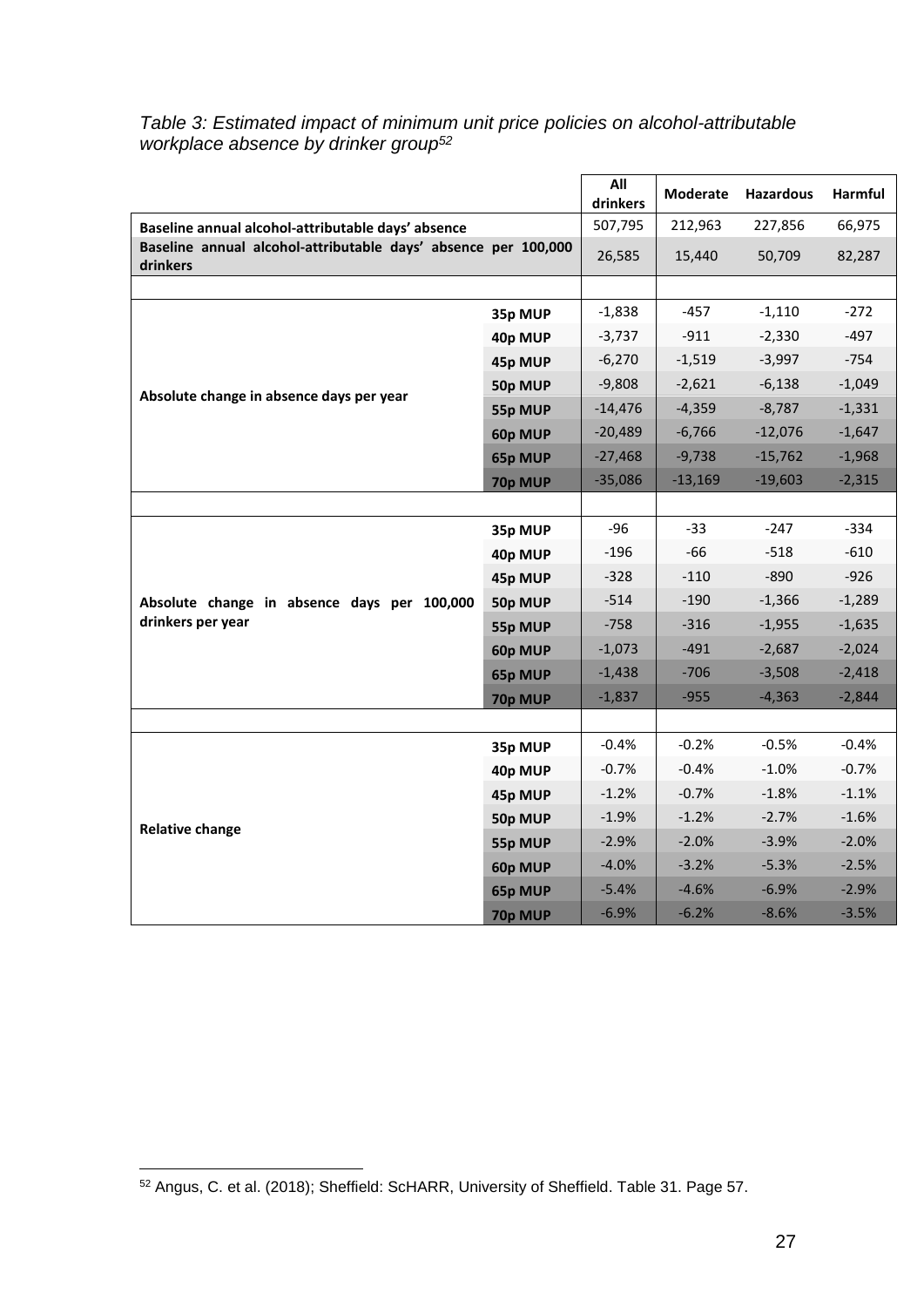|                                                                         |         | <b>Direct</b><br>healthcare<br>costs | Valuation of<br><b>QALYs</b><br>gained | Costs of<br>crime | Costs of<br>workplace<br>absence | Total <sup>54</sup> |
|-------------------------------------------------------------------------|---------|--------------------------------------|----------------------------------------|-------------------|----------------------------------|---------------------|
| Baseline annual alcohol-attributable<br>costs over 20 years, discounted |         | £1,992                               | £6,500                                 | £7,487            | £668                             | £16,647             |
|                                                                         |         |                                      |                                        |                   |                                  |                     |
|                                                                         | 35p MUP | $-E20$                               | $-£115$                                | $-E34$            | $-E3$                            | $-£171$             |
|                                                                         | 40p MUP | $-£38$                               | $-E213$                                | $-E70$            | $-E5$                            | $-E326$             |
|                                                                         | 45p MUP | $-E62$                               | $-E336$                                | $-£119$           | $-E9$                            | $-E526$             |
| <b>Cumulative</b><br>absolute                                           | 50p MUP | $-£91$                               | $-£490$                                | $-£188$           | $-£14$                           | $-E783$             |
| change over 20 years<br>(£m), discounted                                | 55p MUP | $-E127$                              | $-£656$                                | $-E276$           | $-E21$                           | $-£1,079$           |
|                                                                         | 60p MUP | $-E171$                              | $-E858$                                | $-E382$           | $-E29$                           | $-£1,441$           |
|                                                                         | 65p MUP | $-E222$                              | $-£1,085$                              | $-E502$           | $-E39$                           | $-£1,849$           |
|                                                                         | 70p MUP | $-E275$                              | $-£1,317$                              | $-E632$           | $-E50$                           | $-E2,274$           |
|                                                                         |         |                                      |                                        |                   |                                  |                     |
|                                                                         | 35p MUP | $-1.0%$                              | $-1.8%$                                | $-0.5%$           | $-0.4%$                          | $-1.0%$             |
|                                                                         | 40p MUP | $-1.9%$                              | $-3.3%$                                | $-0.9%$           | $-0.8%$                          | $-2.0%$             |
|                                                                         | 45p MUP | $-3.1%$                              | $-5.2%$                                | $-1.6%$           | $-1.4%$                          | $-3.2%$             |
|                                                                         | 50p MUP | $-4.6%$                              | $-7.5%$                                | $-2.5%$           | $-2.1%$                          | $-4.7%$             |
| <b>Relative change</b>                                                  | 55p MUP | $-6.4%$                              | $-10.1%$                               | $-3.7%$           | $-3.1%$                          | $-6.5%$             |
|                                                                         | 60p MUP | $-8.6%$                              | $-13.2%$                               | $-5.1%$           | $-4.4%$                          | $-8.7%$             |
|                                                                         | 65p MUP | $-11.2%$                             | $-16.7%$                               | $-6.7%$           | $-5.9%$                          | $-11.1%$            |
|                                                                         | 70p MUP | $-13.8%$                             | $-20.3%$                               | $-8.4%$           | $-7.5%$                          | $-13.7%$            |

*Table 4: Estimated impact of minimum unit price policies on societal costs over 20 years following policy implementation <sup>53</sup>*

## **Retailers**

83.A 50p minimum unit price is estimated to lead to an overall increase in revenue for retailers of £17.8m per year (2.6%) with increase in revenue for off-trade retailers of £16.8m (9.9%) and for on-trade retailers of £1m (0.2%).<sup>55</sup> It should be noted, however, that uncertainty remains regarding retailers' likely responses to the introduction of a minimum unit price in Wales. Retailers and producers may make a range of additional changes to both prices and products which may impact on resulting revenue changes to the Exchequer and retailers and other modelled outcomes.

<sup>53</sup> Angus, C. et al. (2018); Sheffield: ScHARR, University of Sheffield. Table 32. Page 59.

<sup>54</sup> Note that a) this figure includes both direct costs and indirect costs accrued across different parts of society (the NHS, the broader economy, society as a whole) and b) this figure should not be interpreted as representing the full burden (or the full policy impact) of alcohol on society as there are numerous impacts which are not included in the modelling (such as harm to others, public nuisance etc.).

<sup>55</sup> Angus, C. et al. (2018); Sheffield: ScHARR, University of Sheffield. Page 43.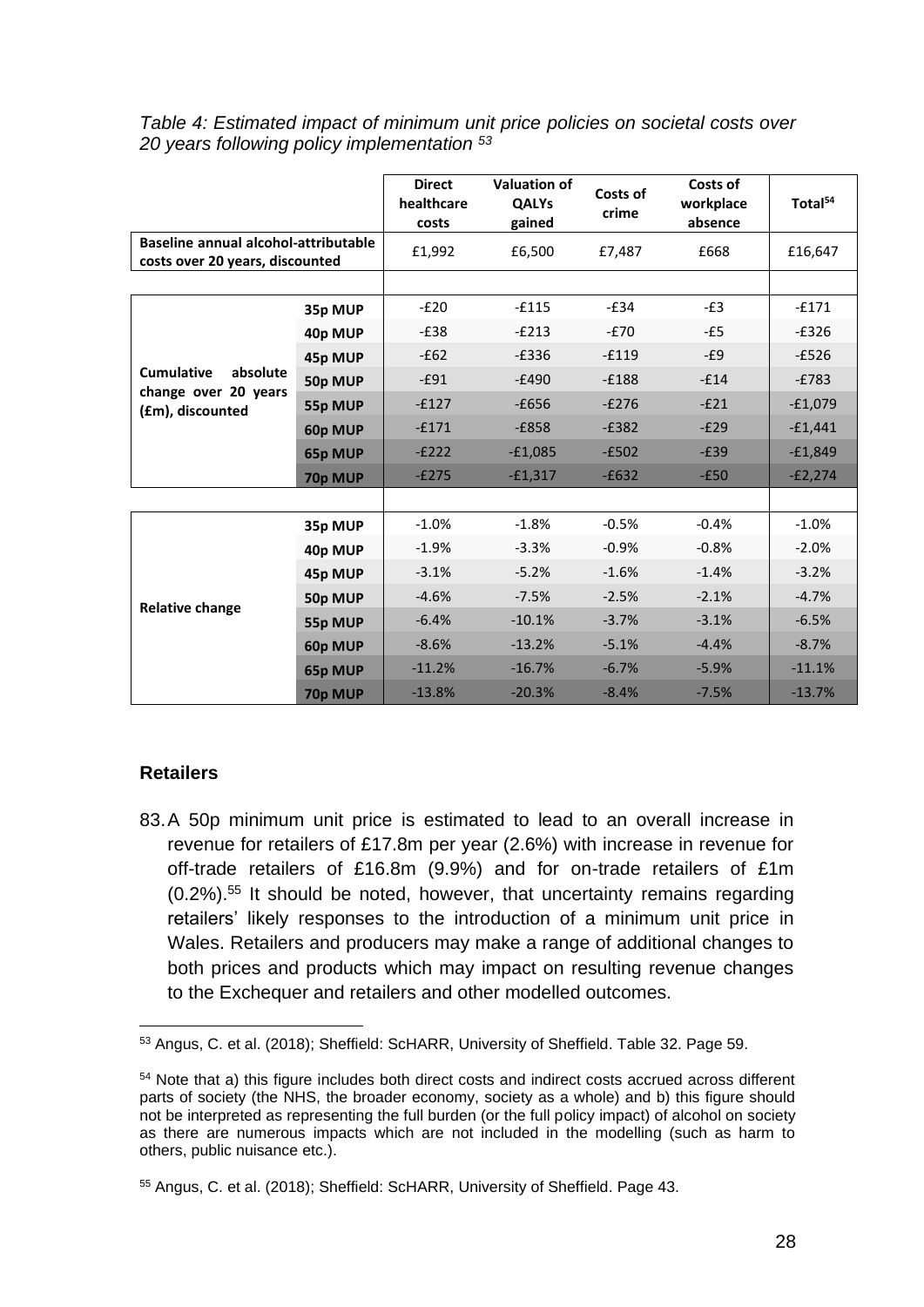## **Summary of costs and benefits for a 50p minimum unit price: Welsh Government's preferred level**

84. Table 5 summarises the costs for introducing a 50p minimum unit price in Wales.

|                                                  | Year one costs          | Year two costs £ | Year<br>three | <b>Year four</b> | Year five costs |  |  |  |
|--------------------------------------------------|-------------------------|------------------|---------------|------------------|-----------------|--|--|--|
|                                                  | £                       |                  | costs £       | costs<br>£       | £               |  |  |  |
| <b>Welsh Government costs</b>                    |                         |                  |               |                  |                 |  |  |  |
| Guidance costs                                   | 8,820                   | 0                | 0             | 0                | 2,360           |  |  |  |
| Communications                                   | 100,000                 | 0                | 0             | 0                | 0               |  |  |  |
| Training for LA staff                            | 6,000                   | 0                | $\Omega$      | $\Omega$         | 0               |  |  |  |
| Evaluation<br>and<br>review                      | 70,000                  | 70,000           | 70,000        | 70,000           | 70,000          |  |  |  |
| Inspection<br>and<br>enforcement costs           | 200,000                 | 70,000           | 30,000        |                  |                 |  |  |  |
| <b>Total Cost to Welsh</b><br>Government         | 384,820                 | 140,000          | 100,000       | 70,000           | 72,340          |  |  |  |
| UK Government -<br>lower alcohol duty<br>revenue | 1,900,000               | 1,900,000        | 1,900,000     | 1,900,000        | 1,900,000       |  |  |  |
|                                                  |                         |                  |               |                  |                 |  |  |  |
| <b>Local authorities</b>                         |                         |                  |               |                  |                 |  |  |  |
| <b>Staff</b><br>for<br>costs<br>and              | Anticipated<br>to<br>be |                  |               |                  |                 |  |  |  |
| inspections<br>enforcement                       | low,<br>enforcing       |                  |               |                  |                 |  |  |  |
|                                                  | minimum pricing         |                  |               |                  |                 |  |  |  |
|                                                  | expected to<br>is       |                  |               |                  |                 |  |  |  |
|                                                  | undertaken<br>be        |                  |               |                  |                 |  |  |  |
|                                                  | within<br>the           |                  |               |                  |                 |  |  |  |
|                                                  | existing                |                  |               |                  |                 |  |  |  |
|                                                  | inspection              |                  |               |                  |                 |  |  |  |
|                                                  | regime.                 |                  |               |                  |                 |  |  |  |
| Total cost to local                              | Not known.              |                  |               |                  |                 |  |  |  |
| authorities                                      |                         |                  |               |                  |                 |  |  |  |
|                                                  |                         |                  |               |                  |                 |  |  |  |
| <b>Retailers</b>                                 |                         |                  |               |                  |                 |  |  |  |
| <b>Staff</b><br>for<br>costs                     | 313,600                 | 78,000           | 78,000        | 78,000           | 78,000          |  |  |  |
| familiarisation<br>with                          | (four hours per         | (one hour per    |               |                  |                 |  |  |  |
| the new legislation                              | license holder)         | license holder)  |               |                  |                 |  |  |  |
| Staff costs to change                            | 477,040                 | 0                | 0             | 0                | 0               |  |  |  |
| prices                                           |                         |                  |               |                  |                 |  |  |  |
| <b>Total</b><br>cost<br>to<br>retailers*         | 790,640                 | 78,000           | 78,000        | 78,000           | 78,000          |  |  |  |
|                                                  |                         |                  |               |                  |                 |  |  |  |
| Consumers**                                      | £17.8m                  | £17.8m           | £17.8m        | £17.8m           | £17.8m          |  |  |  |
|                                                  | each year               | each year        | each year     | each year        | each year       |  |  |  |

## **Table 5: Summary of costs for 50p minimum unit price<sup>56</sup>**

<sup>56</sup> Costs for the Welsh Government, retailers and local authorities are estimated to be the same for all three options.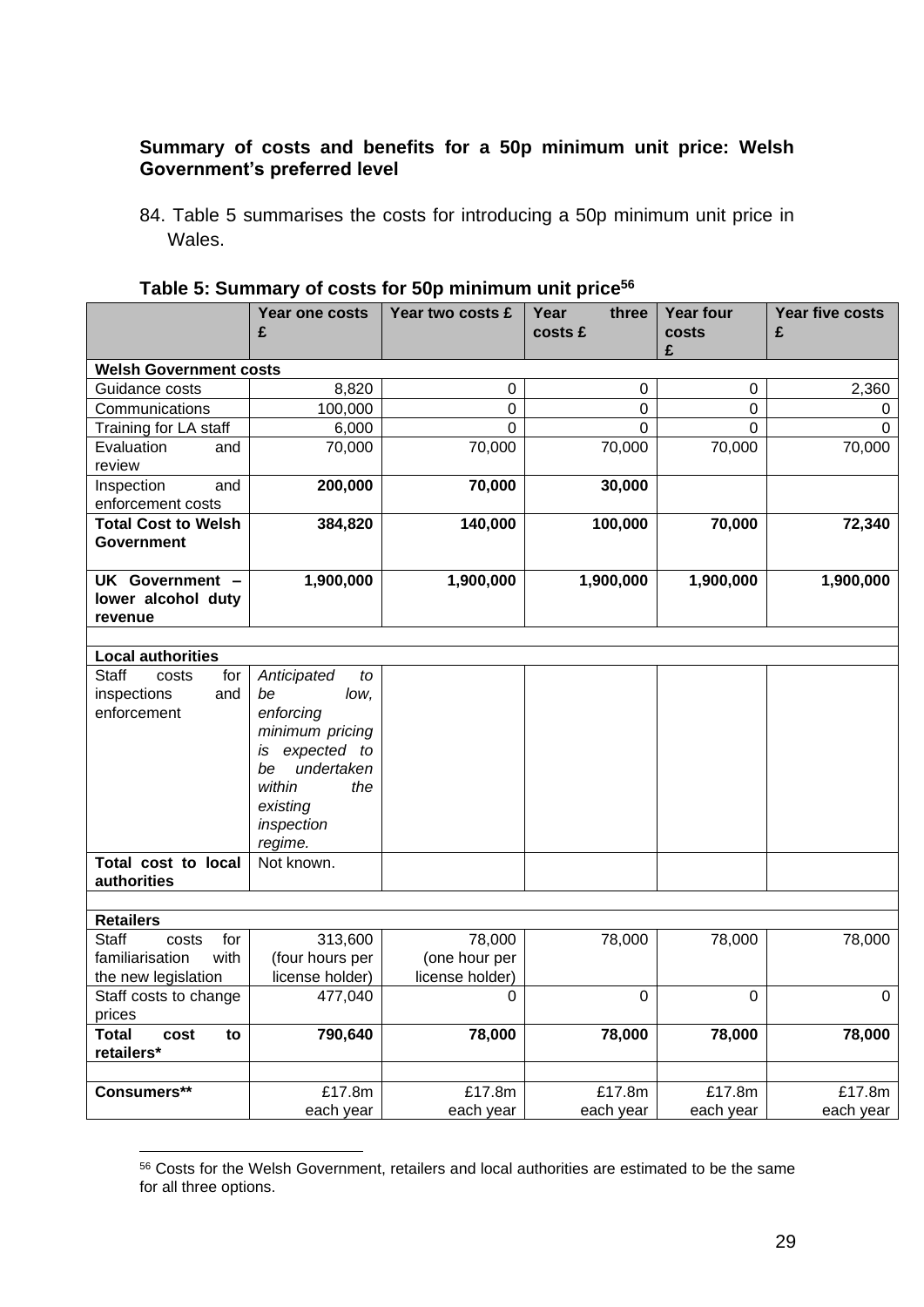\* *This is an aggregate estimated cost. There may be other costs associated with implementation for larger stores, for example software updates, wastage, reviewing promotions; however, it is very difficult to estimate these at this stage. These costs should also be covered by the increased revenues resulting from higher prices.* 

*\*\* It should be noted that the £17.8m a year cost to consumers is a £17.8m a year gain to retailers and is therefore treated as a transfer payment.* 

- 85.For comparison purposes, the costs should be discounted over a 20-year period to be consistent with the benefits. This translates into total Welsh Government costs of £0.7m and total retailer costs of £1.9m.<sup>57</sup>
- 86.One of the largest cost impacts of the policy would be the reduced revenue from alcohol duty as a result of lower consumption. This equates to £27m over the 20-year period. However, in terms of the calculation of net costs and benefits, taxation is normally treated as a transfer, which means there is no overall change.
- 87.In addition to the above, the policy would involve a substantial transfer from consumers to retailers. This is estimated to be of the order of £18m per annum. This £18m is the gain to retailers caused by consumers paying more than they would have done without minimum pricing for alcohol. In terms of the calculation of net costs and benefits this transfer payment has no effect because it is a cost to consumers but a benefit to retailers. This does not affect the overall cost/benefit directly but there may be distributional consequences.
- 88.In terms of benefits: The introduction of a minimum unit price at 50p is estimated to lead to a reduction in health costs of £581m; a reduction in crime costs of £188m; and a reduction in workplace absence costs of £14m over a 20-year period. This results in a net benefit over 20 years of £781m.

 $57$  The total discounted retailer costs assume that the familiarisation costs of £75,000 occur every year over the twenty year period.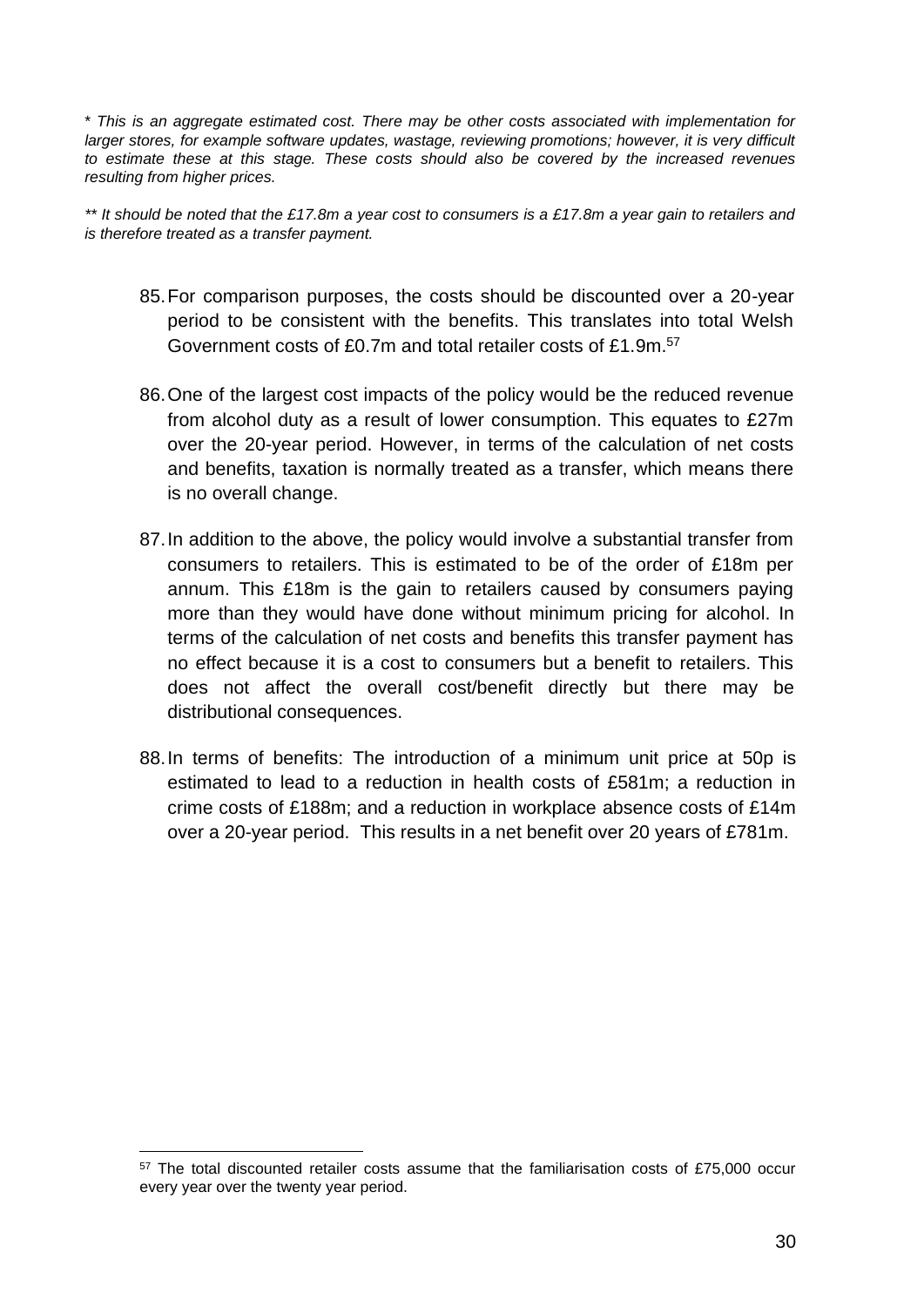### **Option 2: 55p minimum unit price**

#### **Costs**

#### **Consumers**

- 89.50% of all alcohol <sup>58</sup> is currently purchased at less than 55p per unit. This accounts for just under two-thirds of all off-trade alcohol (65 per cent sold below 55p).<sup>59</sup>
- 90.While a higher minimum unit price is estimated to result in greater reductions in consumption (and associated reductions in alcohol-related harms) among hazardous and harmful drinkers (see section on health benefits), it is also estimated to have more of an impact on moderate drinkers.<sup>60</sup>
- 91.Moderate drinkers purchase just over a third (34%) of their units below a 55p minimum unit price, with the figures for hazardous and harmful drinkers being higher (49% and 62% respectively).
- 92.A 55p minimum unit price is estimated to result in consumption reductions of 5.0 per cent (30.3 units per year) at population level. Consumption reductions are estimated to be largest among harmful drinkers (8.6%, 339.3 units per drinker per year) and hazardous drinkers (4.4%, 55.0 units per drinker per year). The smallest effects would be seen among moderate drinkers (1.9%, 4.0 units per drinker per year).<sup>61</sup>
- 93.Of the total reduction in units consumed under a 55p minimum unit price, 48% would occur among harmful drinkers, 43% among hazardous drinkers and 10% among moderate drinkers.<sup>62</sup>
- 94.Following these consumption changes, spending on alcohol is estimated to increase by 2.4% or £14 per drinker per year under a 55p minimum unit price. The largest spending increases would be seen among harmful

<sup>58</sup> In Wales and the West.

<sup>59</sup> Angus, C. et al. (2018); Sheffield: ScHARR, University of Sheffield. Table 8. Page 30.

<sup>60</sup> As highlighted by Angus, C. et al. (2018): "At all potential MUP levels, the heavier the drinker, the greater the proportion of their alcohol which will be affected by the policy. However, the proportion of moderate drinkers' consumption which is affected also rises as the MUP threshold increases, from 4% at 35p to 22% at 50p and 50% at 70p/unit." Sheffield: ScHARR, University of Sheffield. Page 29.

<sup>61</sup> Angus, C. et al. (2018); Sheffield: ScHARR, University of Sheffield. Table 16. Page 37.

 $62$  Angus, C. et al. (2018); Sheffield: ScHARR, University of Sheffield. Figure 14. Page 39.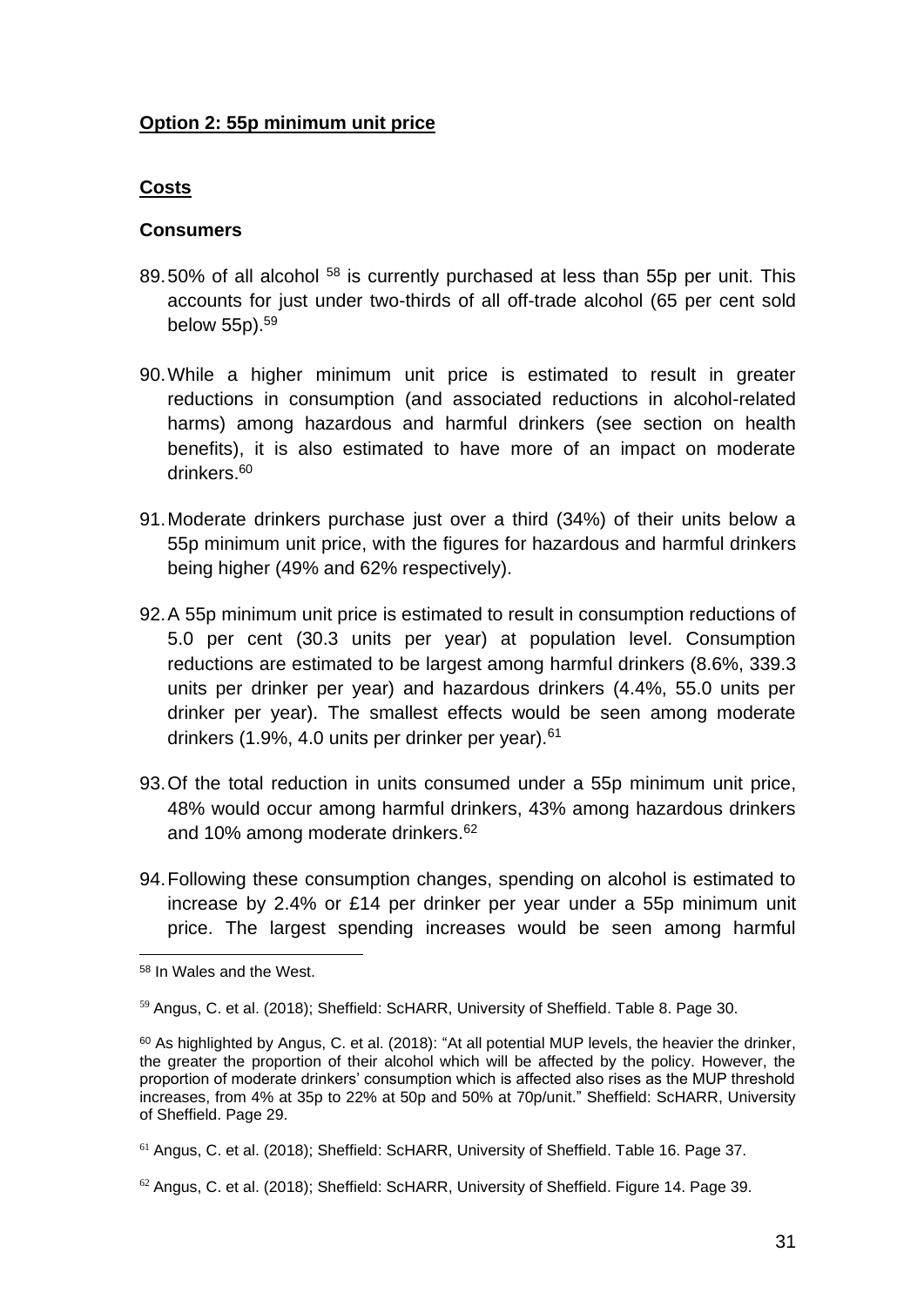drinkers (3.0%, £88 per drinker per year) with smaller increases seen for hazardous drinkers (2.5%, £30 per drinker per year) and moderate drinkers (1.8%, £5 per drinker per year). 63

- 95.Moderate drinkers in the most deprived quintile are estimated to increase their spend by 1.7% (£3) compared to an increase of 1.7% (£7) for the least deprived quintile. Hazardous drinkers in the most deprived quintile are estimated to increase their spend by 0.1% (£1) and harmful drinkers in this quintile are estimated to reduce their spend by 7.9%.<sup>64</sup>
- 96.A 55p minimum unit price is estimated to have a greater impact on moderate drinkers, capturing just over a third of the alcohol they purchase compared to just over a fifth at the 50p level. Although the difference in the impact on spend is small, this is because moderate drinkers in the most deprived quintile reduce consumption by more than the other quintiles (5.5% reduction for the most deprived, compared to 3.4% reduction for the next most deprived and only 0.1% for the least deprived).<sup>65</sup>

#### **Retailers**

- 97.A higher minimum unit price is estimated to have more of an impact on both off-trade and on-trade sales. For example, half of all alcohol is currently purchased at less than 55p per unit, but this accounts for nearly two-thirds of all off-trade alcohol (65% sold below 55p) and 3% of all on-trade alcohol.
- 98.Higher proportions of all alcohol (compared to a 50p and 45p minimum unit price) are purchased at less than 55p per unit in the off-trade: 76% of offtrade beer is purchased at less than 55p per unit, 79% of cider, 55% of wine and 74% of spirits (see Table 1).
- 99.Stakeholders from the retail and alcohol industry have continued to express a preference for parity with the Scottish minimum pricing regime so far as is possible to do so as to minimise implementation and compliance costs. However, the potential differences in implementation costs for retailers (for different levels of a minimum unit price) are unknown and so at this stage, this RIA includes estimated implementation costs for a minimum unit price of 55p (and 45p) as being the same as those for a 50p minimum unit price: £1.9m discounted over a period of 20 years.

<sup>&</sup>lt;sup>63</sup> Angus, C. et al. (2018); Sheffield: ScHARR, University of Sheffield. Table 19. Page 41.

<sup>64</sup> Angus, C. et al. (2018); Sheffield: ScHARR, University of Sheffield. Table 51. Page 90.

<sup>65</sup> Angus, C. et al. (2018); Sheffield: ScHARR, University of Sheffield. Table 49. Page 88.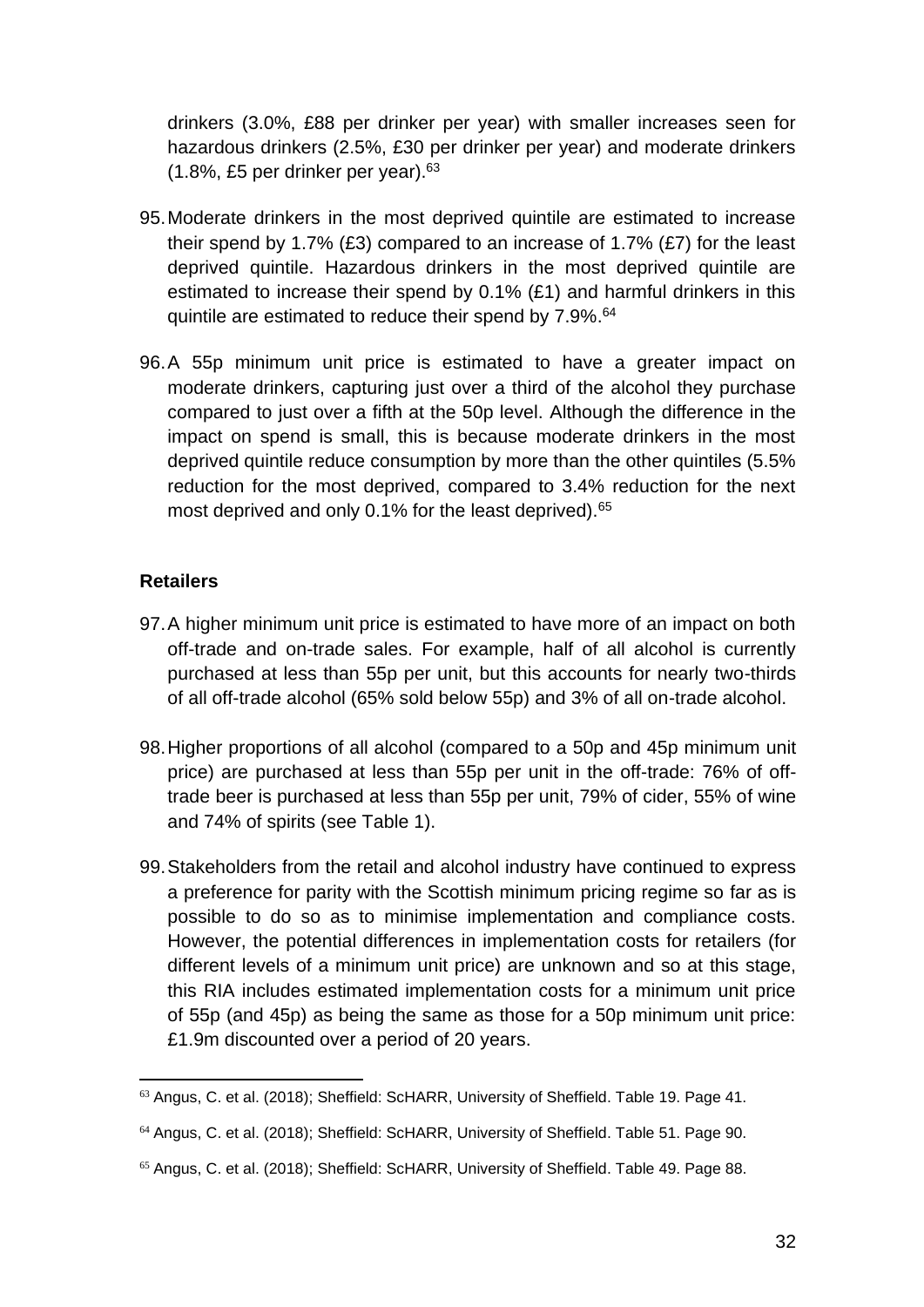#### **Local Authorities, Courts and Welsh Government**

100. The estimated costs for local authorities, courts and the Welsh Government would be the same regardless of the level of the minimum unit price (see Table 5).

## **UK Government**

101. Annual revenue to the Exchequer from alcohol duties and VAT in Wales is estimated to fall by 0.4% or £2.1m following the introduction of a 55p minimum unit price.<sup>66</sup>

## **Benefits**

#### **Individuals and society**

102. For a 55p minimum unit price, the discounted total reduction in societal costs of alcohol over 20 years arising from reductions in alcohol-attributable harm is estimated to be £1,079m, or a reduction in total costs of 6.5%. This is comprised of a 6.4% or £127m reduction in direct healthcare costs, a 10.1% or £656m reduction in losses of Quality Adjusted Life Years (QALYs), a 3.7% or £276m reduction in the direct and QALY-related costs of crime and a 3.1% or £21m reduction in costs associated with workplace absences (see Table 4).

## *Health*

- *103.* A 55p minimum unit price is estimated to lead to 87 or 11.2% fewer alcohol-attributable deaths per year and 1,807 or 5.1% fewer alcoholattributable hospital admissions per year.<sup>67</sup>
- *104.* Of the total reduction in deaths arising from a 55p minimum unit price, an estimated 66% occur among harmful drinkers, 52% occur among the most deprived quintile and 39% occur among harmful drinkers in the most

<sup>66</sup> Angus, C. et al. (2018); Sheffield: ScHARR, University of Sheffield. Table 21. Page 43.

<sup>67</sup> Angus, C. et al. (2018); Sheffield: ScHARR, University of Sheffield. Table 22. Page 45.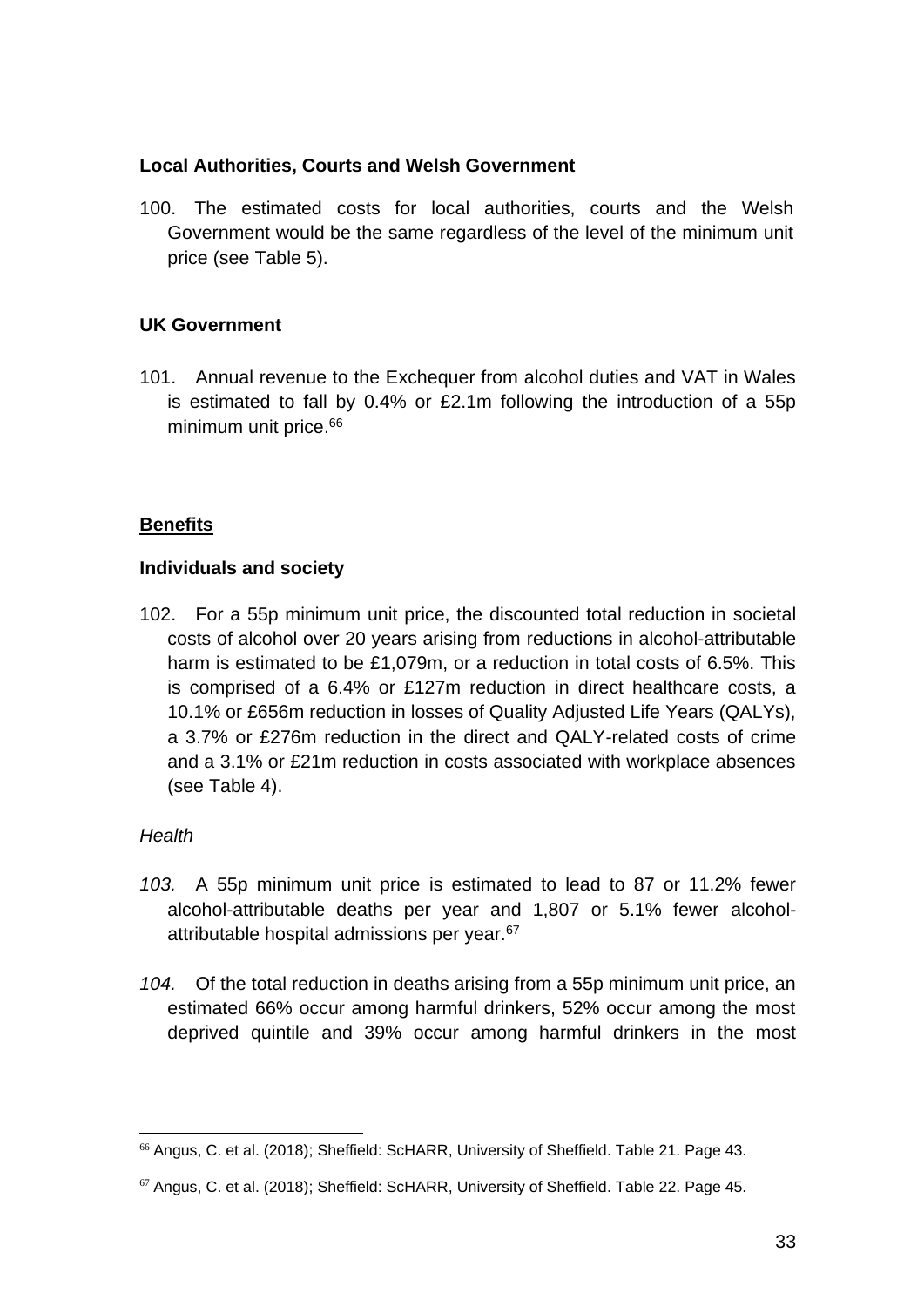deprived quintile. The equivalent figures for reductions in alcoholattributable hospital admissions are 41%, 45% and 20%.<sup>68</sup>

#### *Crime*

105. Crime is expected to fall, with an estimated 162 fewer offences per 100,000 drinkers per year under a 55p minimum unit price policy. The greatest estimated reductions are in hazardous drinkers. Costs of crime are estimated to reduce by £276m (in 2016 prices) over 20 years with a 55p minimum unit price (as set out in table 4).<sup>69</sup>

#### *Workplace absence*

*106.* Workplace absence is estimated to fall (as set out in table 3), with a reduction of 758 days absent per 100,000 drinkers per year by year 20 for a 55p minimum unit price. This has been valued at £21m over 20 years (as set out in table 4).

#### **Retailers**

- 107. Retailer revenue is estimated to increase by a larger amount under a higher minimum unit price.
- 108. Specifically, total annual revenue to retailers from alcohol sales is estimated to increase by 15.9% or £27.1m in the off-trade and 0.5% or £2.5m in the on-trade, under a 55p minimum unit price. This amounts to an estimated increase in revenue to retailers of £29.7m under a 55p minimum unit price, compared to £17.8m under a 50p minimum unit price.<sup>70</sup>

#### **Summary of costs and benefits for a 55p minimum unit price:**

- 109. Costs for the Welsh Government, retailers and local authorities are estimated to be the same for all three options (see Table 5).
- 110. Under a 55p minimum unit price, the reduced revenue from alcohol duty as a result of lower consumption equates to £29.8m over the 20-year

<sup>&</sup>lt;sup>68</sup> Angus, C. et al. (2018); Sheffield: ScHARR, University of Sheffield. Figure 22, page 48. Table 25, page 50.

 $69$  Some of these savings will be accrued by the UK Government given that policing is a devolved matter. However, data are only available on the total amount of savings – as opposed to being able to apportion these savings to the UK Government / Welsh Government.

<sup>70</sup> Angus et al. (2018); Sheffield: ScHARR, University of Sheffield Table 21.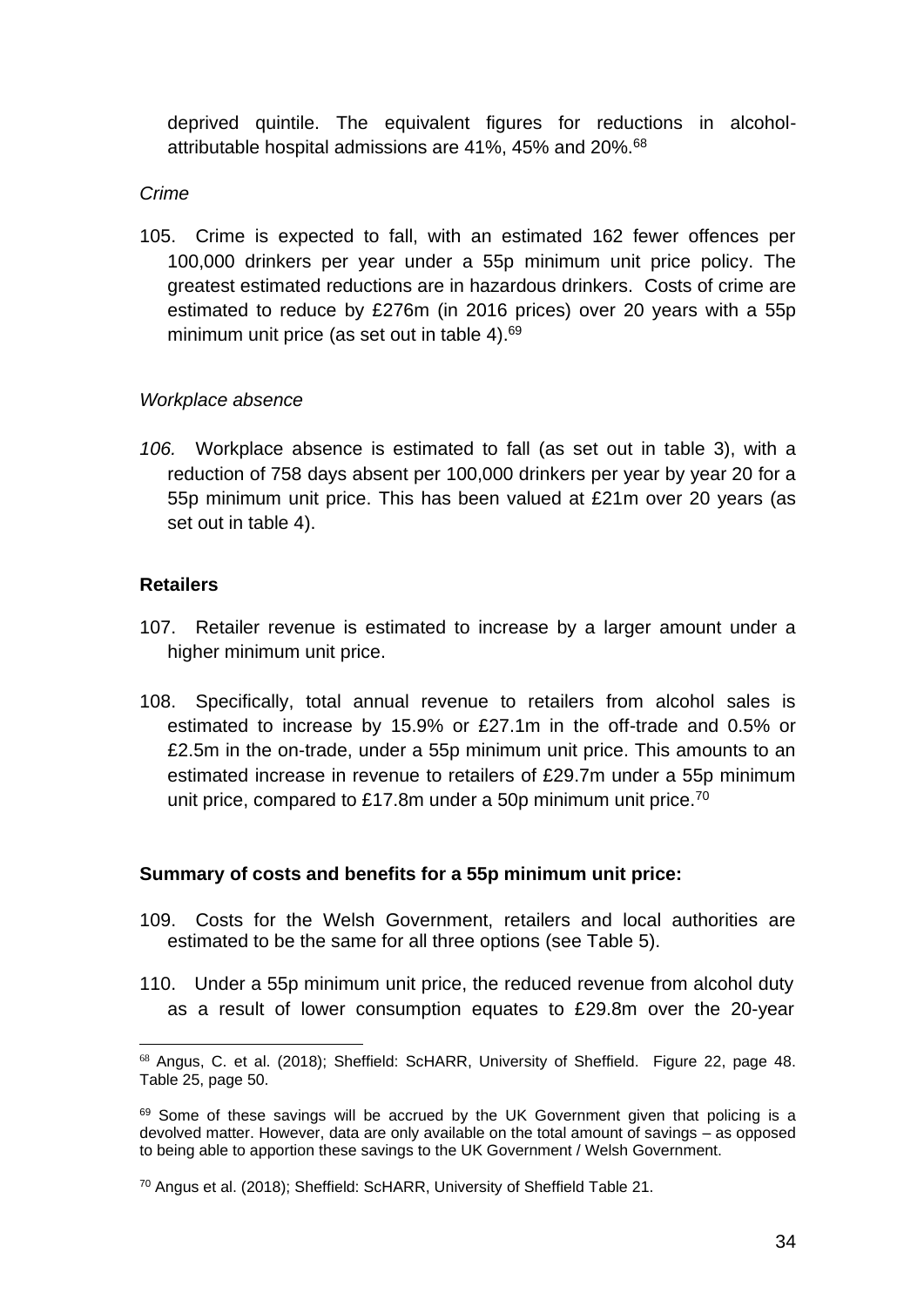period. However, as highlight for option 1, in terms of the calculation of net costs and benefits, taxation is normally treated as a transfer, which means there is no overall change.

- 111. A 55p minimum unit price would also involve a substantial transfer from consumers to retailers. This is estimated to be £29.7m per annum (compared to £18m for a 50p minimum unit price). As highlighted for option 1, this £29.7m is the gain to retailers caused by consumers paying more than they would have done without the introduction of a minimum unit price. In terms of the calculation of net costs and benefits this transfer payment has no effect because it is a cost to consumers but a benefit to retailers.<sup>71</sup>
- 112. In terms of benefits: For a 55p minimum unit price, the discounted total reduction in societal costs of alcohol over 20 years arising from reductions in alcohol-attributable harm is estimated to be £1,079m, or a reduction in total costs of 6.5%. This is comprised of a 6.4% or £127m reduction in direct healthcare costs, a 10.1% or £656m reduction in losses of Quality Adjusted Life Years (QALYs), a 3.7% or £276m reduction in the direct and QALYrelated costs of crime and a 3.1% or £21m reduction in costs associated with workplace absences. This results in a net benefit over 20 years of £1,076.5m.

# **Option 3: 45p minimum unit price**

## **Costs**

## **Consumers**

- 113. Fewer units (27% of the total) are currently sold below a 45p minimum unit price (see Table 1).
- 114. In particular, a lower minimum unit price is anticipated to have less of an impact on reducing levels of consumption (and associated reductions in alcohol-related harms) among hazardous and harmful drinkers (see section on health benefits). Moderate drinkers purchase 16% of their units below a 45p minimum unit price, with the figures for hazardous and harmful drinkers being higher (26% and 35% respectively).<sup>72</sup>
- 115. A 45p minimum unit price is estimated to reduce consumption by 2.4% (14.9 units per year) at population level. As with other levels considered in

 $71$  Angus et al. (2018); Sheffield: ScHARR, University of Sheffield, Table 39, Page 69.

 $72$  Angus et al. (2018); Sheffield: ScHARR, University of Sheffield. Table 7. Page 29.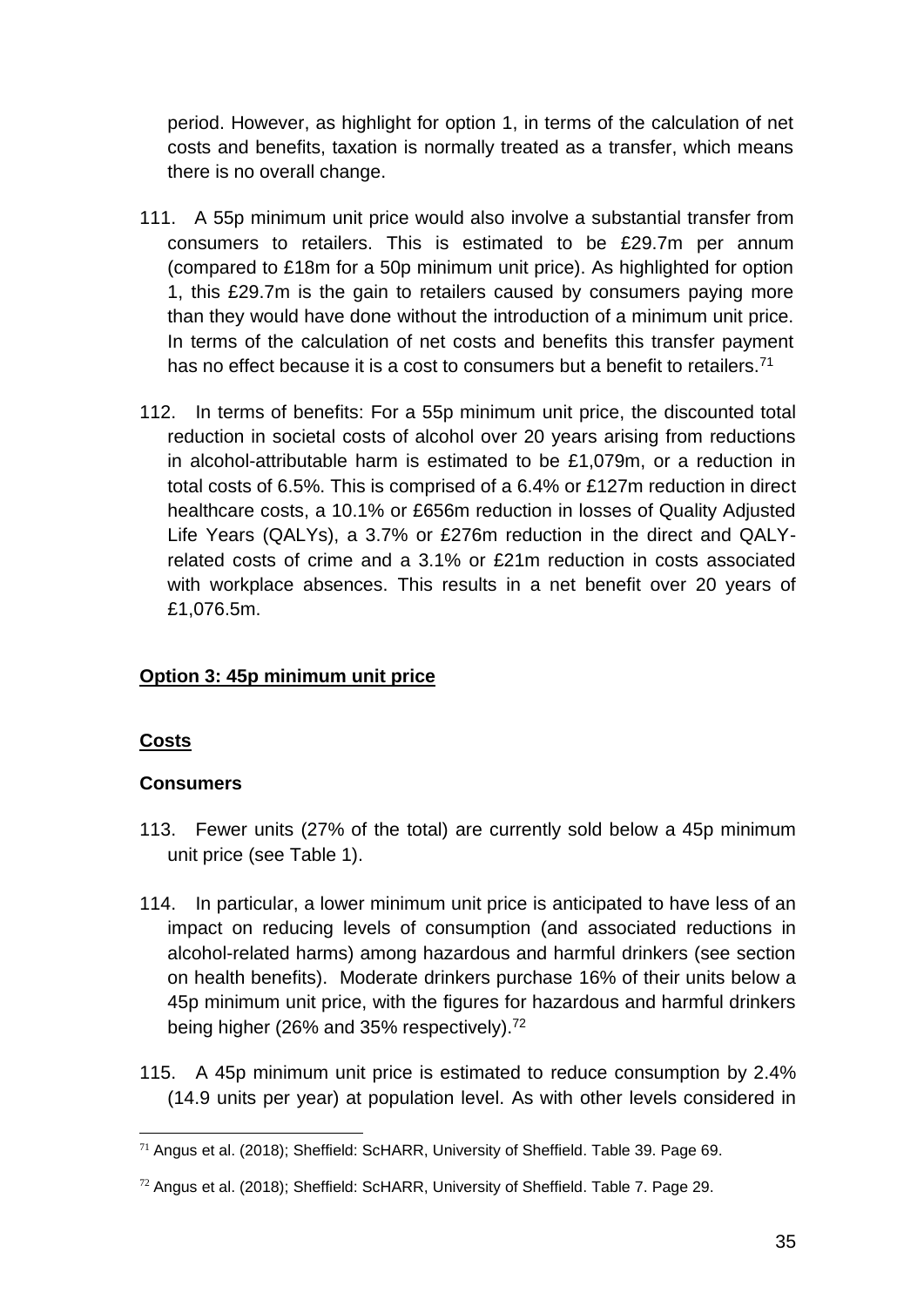this RIA, consumption reductions (although smaller than a 50p or 55p minimum unit price) are estimated to be largest among harmful drinkers (4.9%, 193.1 units per drinker per year) and hazardous drinkers (1.9%, 24.0 units per drinker per year). The smallest effects would be seen among moderate drinkers (0.7%, 0.7 units per drinker per year).<sup>73</sup>

- 116. Of the total reduction in units consumed under a 45p minimum unit price, 55% would occur among harmful drinkers, 38% among hazardous drinkers and 7% among moderate drinkers. Drinkers from the most deprived quintile would account for 53% of the reduction in units consumed.<sup>74</sup>
- 117. Following these consumption changes, spending on alcohol is estimated to increase by 0.7% or £4 per drinker per year under a 45p minimum unit price. The largest spending increases would be seen among harmful drinkers (0.8%, £24 per drinker per year) with smaller increases seen for hazardous drinkers (0.7%, £8 per drinker per year) and moderate drinkers (0.6%, £2 per drinker per year).<sup>75</sup>
- 118. Those in the most deprived quintile are estimated to reduce their spending on alcohol by 1.3% or £6 per drinker per year, following the above consumption changes. Drinkers in other deprivation quintiles are estimated to increase their spending by between £4 and £7 per drinker per year.<sup>76</sup>

## **Retailers**

- 119. A lower minimum unit price is estimated to have less of an impact on both off-trade and on-trade sales. 27% of all alcohol (35% of all off-trade alcohol and 1% of all on trade) is currently purchased at less than 45p per unit, compared to 37% under a 50p minimum unit price and 50% under a 55p minimum unit price (see Table 1).
- 120. Implementation costs are estimated to be the same as those for other levels: £1.9m discounted over a period of 20 years.

<sup>73</sup> Angus et al. (2018); Sheffield: ScHARR, University of Sheffield. Table 16. Page 37.

<sup>74</sup> Angus et al. (2018); Sheffield: ScHARR, University of Sheffield. Figure 14. Page 39.

<sup>75</sup> Angus et al. (2018); Sheffield: ScHARR, University of Sheffield. Table 19. Page 41.

 $76$  Angus et al. (2018); Sheffield: ScHARR, University of Sheffield. Table 20. Page 42.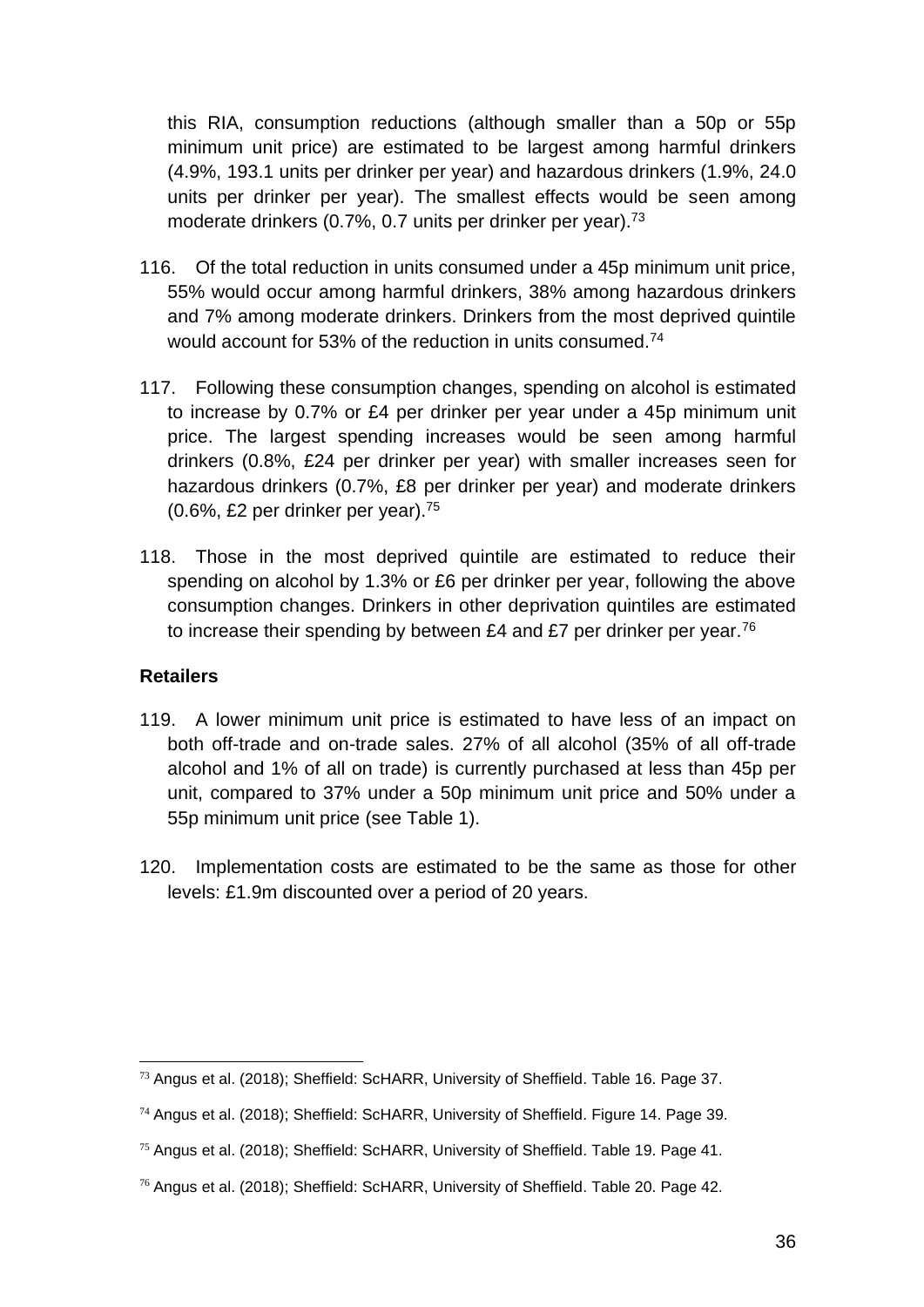## **Local Authorities, Courts and Welsh Government**

121. The estimated costs for local authorities, courts and the Welsh Government would be the same regardless of the level of the minimum unit price.

## **UK Government**

122. Annual revenue to the Exchequer from alcohol duties and VAT in Wales is estimated to fall by 0.3% or £1.6m following the introduction of a 45p minimum unit price.<sup>77</sup>

# **Benefits**

## **Individuals and society**

123. For a 45p minimum unit price, the discounted total reduction in societal costs of alcohol over 20 years arising from reductions in alcohol-attributable harm is estimated to be £526m, or a reduction in total costs of 63.2%. This is comprised of a 3.1% or £62m reduction in direct healthcare costs, a 5.2% or £336m reduction in losses of Quality Adjusted Life Years (QALYs), a 1.6% or £119m reduction in the direct and QALY-related costs of crime and a 1.4% or £9m reduction in costs associated with workplace absences (see Table 4).

## *Health*

- *124.* A lower minimum unit price is estimated to have a reduced impact on alcohol-related deaths and hospital admissions. A 45p minimum unit price is estimated to lead to 45 or 5.8% fewer alcohol-attributable deaths per year and 857 or 2.4% fewer alcohol-attributable hospital admissions per year.<sup>78</sup>
- *125.* Of the total reduction in deaths arising from a 45p minimum unit price, an estimated 70% occur among harmful drinkers, 60% occur among the most deprived quintile and 47.4% occur among harmful drinkers in the most deprived quintile. The equivalent figures for reductions in alcoholattributable hospital admissions are 46%, 51% and 26%.

 $77$  Angus et al. (2018); Sheffield: ScHARR, University of Sheffield. Table 21. Page 43.

<sup>78</sup> Angus et al. (2018). Sheffield: ScHARR, University of Sheffield. Table 22. Page 45.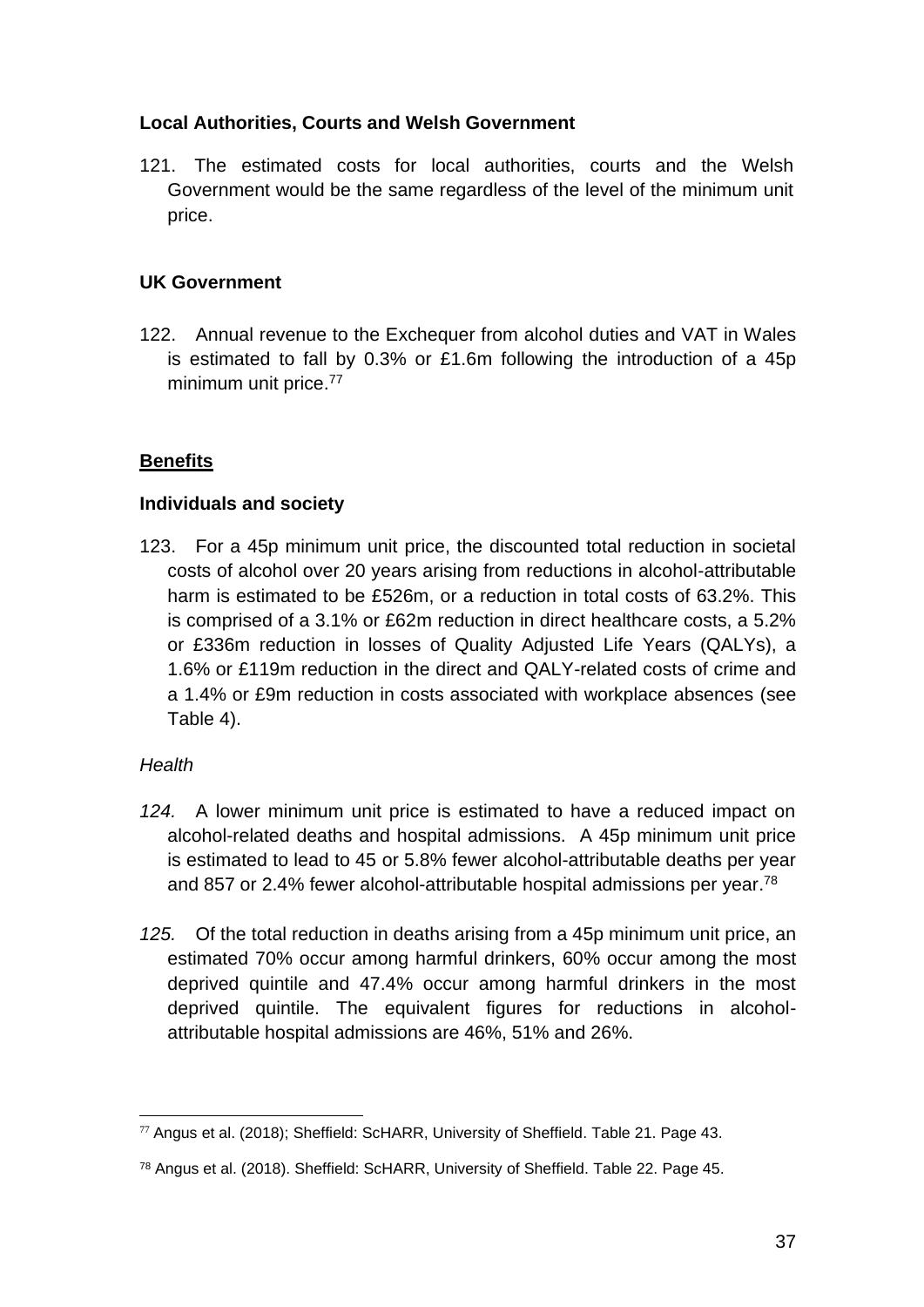### *Crime*

- *126.* Crime is expected to fall, with an estimated 69 fewer offences per 100,000 drinkers per year under a 45p minimum unit price policy (but this fall is less than for a 50p or 55p minimum unit price). A 45p minimum unit price is estimated to lead to 1.5% or 1,315 fewer alcohol-attributable crimes per year. The largest reduction is seen in crimes committed by hazardous drinkers at 2.0% or 830 fewer crimes per year, compared to 1.0% or 371 fewer crimes per year for moderate drinkers and 1.4% or 114 fewer crimes per year for harmful drinkers.<sup>79</sup>
- 127. Costs of crime are estimated to reduce by £119m (in 2016 prices) over 20 years with a 45p minimum unit price (as set out in table 4).<sup>80</sup>

## *Workplace absence*

128. The number of working days lost to alcohol-attributable workplace absences is estimated to fall by 1.2% or 6,270 days per year under a 45p minimum unit price. The largest reduction is seen in days absent for hazardous drinkers at 1.8% or 3,997 fewer days absent per year, compared to 0.7% or 1,519 fewer days absent per year for moderate drinkers and 1.1% or 754 fewer days absent per year for harmful drinkers.

## **Retailers**

- 129. The estimated increase in revenue to retailers will be lower under a 45p minimum unit price.
- 130. Total annual revenue to retailers from alcohol sales is estimated to increase by 5.6% or £9.6m in the off-trade and reduce slightly by 0% or £0.2m in the on-trade. This amounts to an estimated increase in revenue to retailers of £9.4m under a 45p minimum unit price, compared to £17.8m under a 50p minimum unit price.<sup>81</sup>

<sup>79</sup> Angus et al. (2018). Sheffield: ScHARR, University of Sheffield. Table 30. Page 55.

<sup>80</sup> Some of these savings will be accrued by the UK Government given that policing is a devolved matter. However, data are only available on the total amount of savings – as opposed to being able to apportion these savings to the UK Government / Welsh Government.

<sup>81</sup> Angus et al. (2018). Sheffield: ScHARR, University of Sheffield. Table 21. Page 43.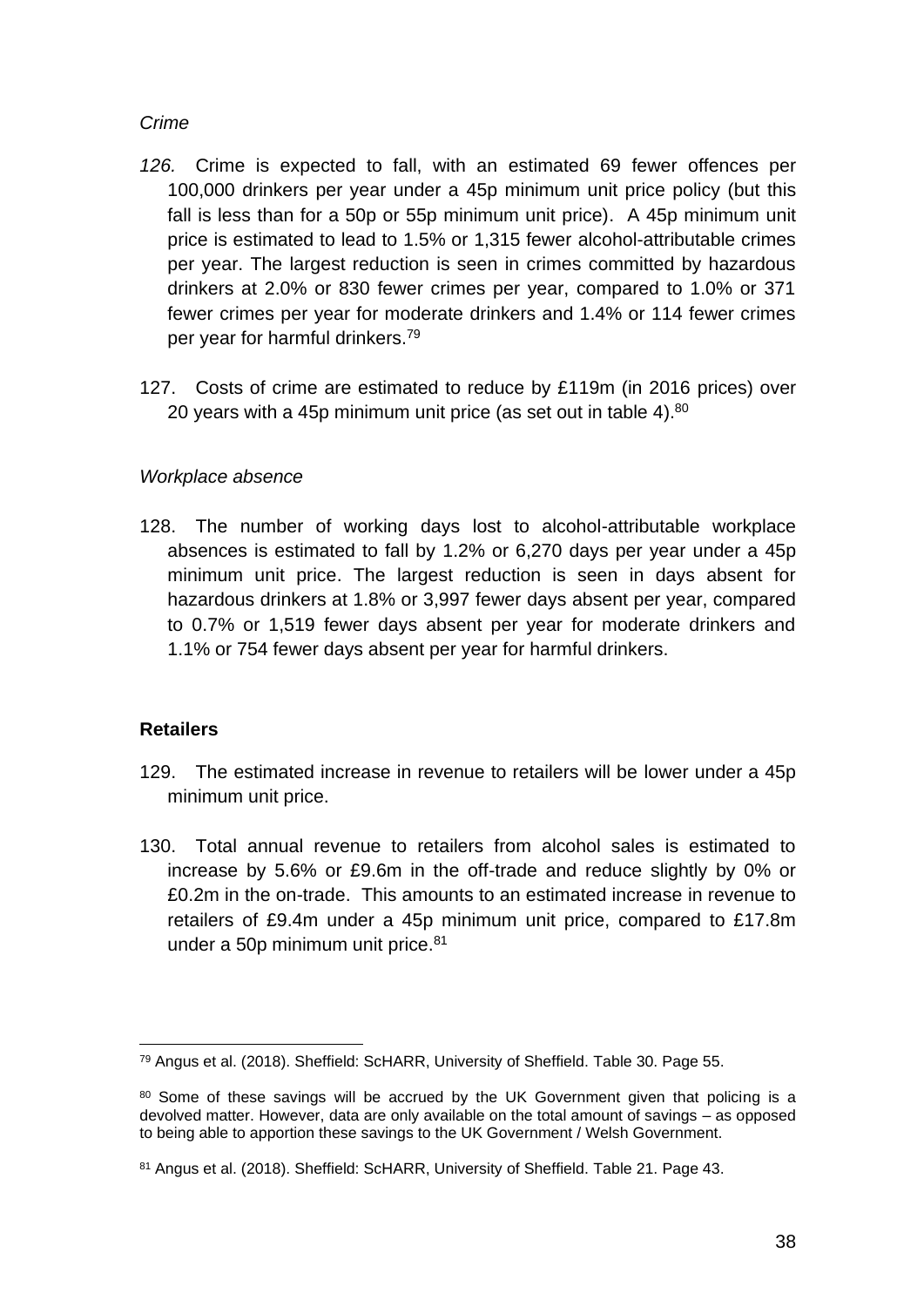#### **Summary of costs and benefits for a 45p minimum unit price**

- 131. Costs for the Welsh Government, retailers and local authorities are estimated to be the same for all three options (see Table 5).
- 132. Under a 45p minimum unit price, the reduced revenue from alcohol duty as a result of lower consumption equates to £22.7m over the 20-year period. However, as highlighted for option 1, in terms of the calculation of net costs and benefits, taxation is normally treated as a transfer, which means there is no overall change.
- 133. A 45p minimum unit price would also involve a substantial transfer from consumers to retailers – but this is lower than for a 50p and 55p minimum unit price. This is estimated to be £9.6m per annum. As highlighted for options 1 and 2, this is the gain to retailers caused by consumers paying more than they would have done without the introduction of a minimum unit price.
- 134. In terms of benefits: The discounted total reduction in societal costs of alcohol over 20 years arising from these reductions in alcohol-attributable harm is £526m or a reduction in total costs of 3.2%. This is comprised of a 3.1% or £62m reduction in direct healthcare costs, a 5.2% or £336m reduction in losses of Quality Adjusted Life Years (QALYs), a 1.6% or £119m reduction in the direct and QALY-related costs of crime and a 1.4% or £9m reduction in costs associated with workplace absences. This results in a net benefit over 20 years of £523.5m.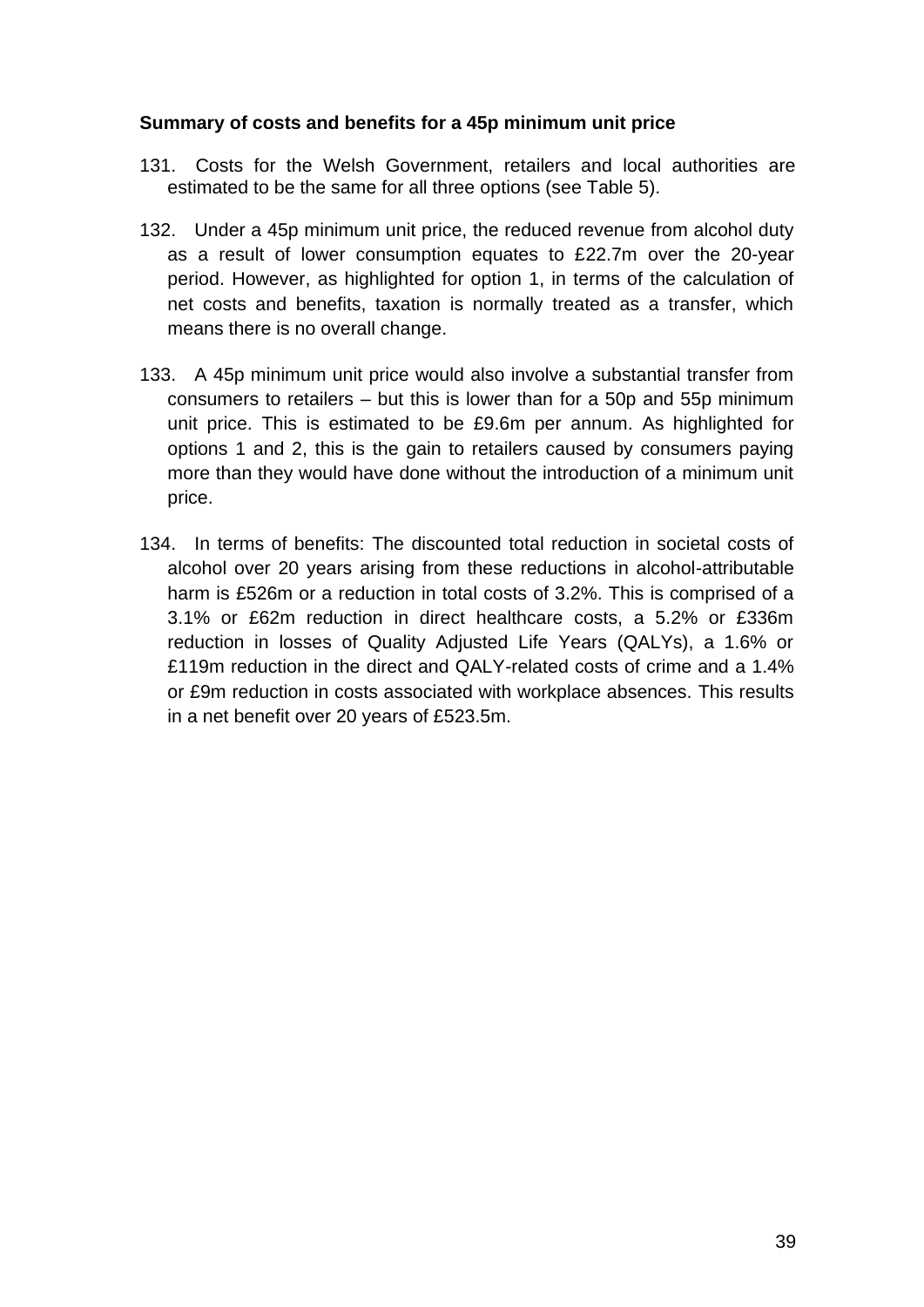## **Summary of costs and benefits for all options**

135. Table 6 below summarises the costs and benefits for each of the three options.

|                         |                                                                                           | <b>Option 1</b><br>50 <sub>p</sub><br>minimum<br>unit price                                 | <b>Option 2</b><br>55p<br>minimum<br>unit price              | <b>Option 3</b><br>45p<br>minimum<br>unit price              |
|-------------------------|-------------------------------------------------------------------------------------------|---------------------------------------------------------------------------------------------|--------------------------------------------------------------|--------------------------------------------------------------|
| <b>Costs</b>            | <b>WG</b>                                                                                 | £0.7m                                                                                       | £0.7m                                                        | £0.7m                                                        |
|                         | <b>Retailers</b>                                                                          | £1.9m                                                                                       | £1.9m                                                        | £1.9m                                                        |
| <b>Benefits</b>         | Health                                                                                    | £581m                                                                                       | £784m                                                        | £398m                                                        |
|                         | Crime                                                                                     | £188m                                                                                       | £276m                                                        | £119m                                                        |
|                         | Workplace<br>absence                                                                      | £14m                                                                                        | £21m                                                         | £9m                                                          |
| Net Benefit /<br>(Cost) |                                                                                           | £781m                                                                                       | £1,078m                                                      | £523.5m                                                      |
| <b>Other</b>            | $+/-$ retailers<br>revenue                                                                | £17.8m<br>increase per<br>year (impact<br>of minimum<br>unit price<br>paid to<br>retailers) | £29.7m<br>increase per<br>year                               | £9.4m<br>increase per<br>year                                |
|                         | <b>UK</b><br>reduction in<br>alcohol duty<br>revenue<br>from<br>fewer<br>alcohol<br>sales | $-E27m$<br>based on a<br>reduction of<br>£1.9m per<br>year                                  | $-E29.8m$<br>based on a<br>reduction of<br>£2.1m per<br>year | $-E22.7m$<br>based on a<br>reduction of<br>£1.6m per<br>year |

## **Table 6: Summary of costs for all options<sup>82</sup>**

<sup>82</sup> The figures for options one to three are discounted over a 20 year period at 3.5%. This is to make the calculations consistent with the modelling work undertaken by the University of Sheffield, which assessed a 20 year period. The 3.5% is standard discounting where costs/benefits occur over multiple time periods. A rate of 3.5% is used for government projects. We use a 20 year period here as this was the timeframe incorporated into the Sheffield modelling.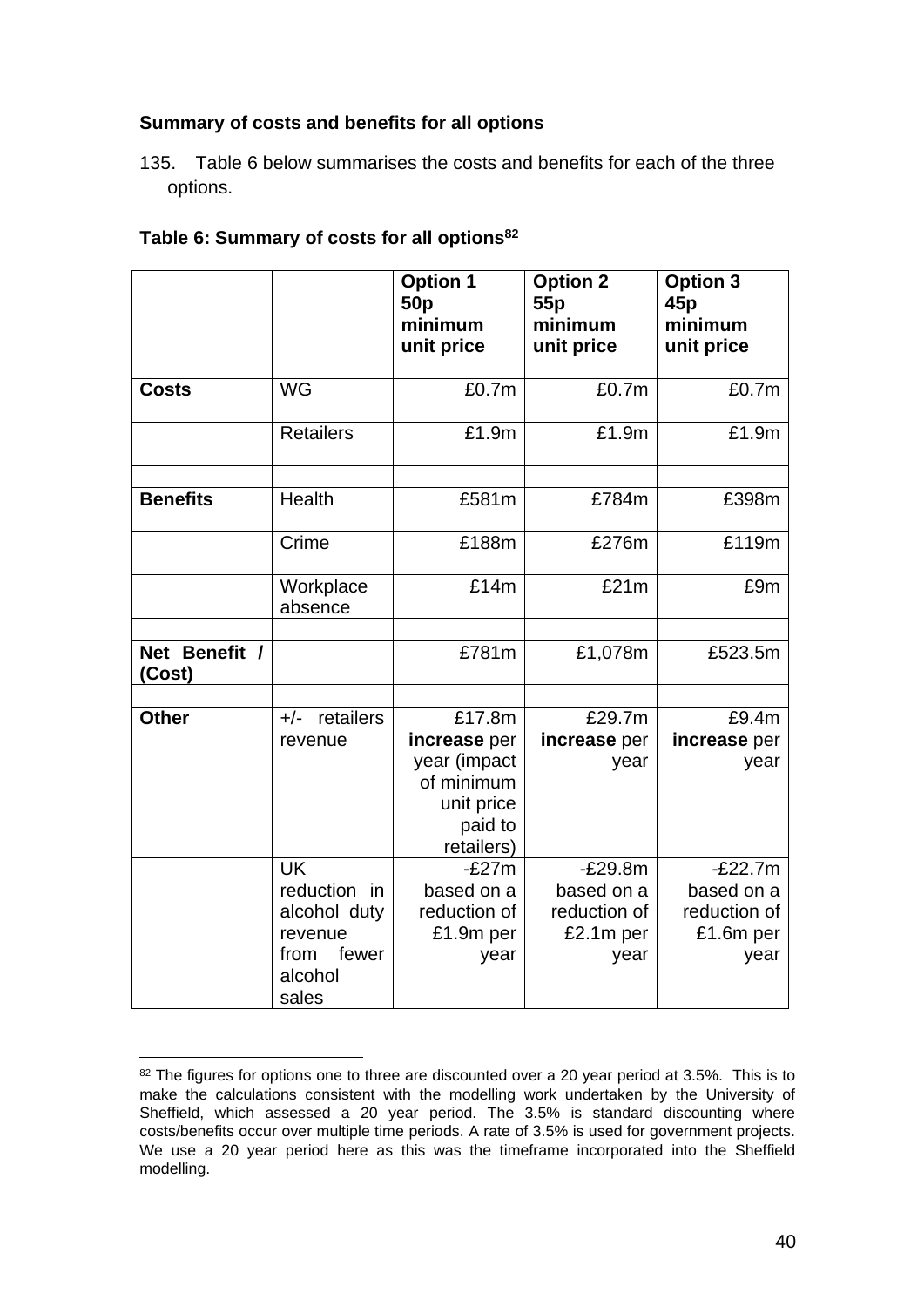#### **Conclusion and preferred option**

- 136. The Welsh Government's preferred level is a 50p minimum unit price (Option 1).
- 137. Modelling suggests that a 50p minimum unit price will target the consumption levels of hazardous and harmful drinkers (who tend to consume greater quantities of low-cost and high-alcohol content products), whilst minimising impacts on moderate drinkers.
- 138. A 50p minimum unit price will target nearly half (47%) of all off-trade alcohol being purchased and just under half of alcohol purchased by harmful drinkers, whilst only capturing just over a fifth of alcohol purchased by moderate drinkers.<sup>83</sup> This is an important factor which has contributed to our preference for a minimum unit price of this level – we want to target cheap alcohol (which is favoured by heavier drinkers and predominantly sold in the off-trade) while balancing this against intervention in the market.
- 139. Under a 50p minimum unit price, over half of the estimated reduction in consumption would be accounted for by harmful drinkers. There would consequently be minimal impact on moderate drinkers, accounting for less than ten per cent of the reduction in consumption, again in line with the targeted aim of the legislation.
- 140. For a minimum unit price above 50p, there are greater estimated impacts on those living in poverty and estimated reductions in consumption. However, there are also greater estimated impacts on moderate drinkers living in poverty.
- 141. A 50p minimum unit price is also consistent with the level of minimum unit price currently applicable in relation to Scotland. Retailers and representatives from the alcohol industry have continually stated their preference for consistency as far as is possible.
- 142. Option 2, a 55p minimum unit price, would capture a greater proportion of alcohol purchased by harmful drinkers (just over three-fifths, compared to

<sup>83</sup> Off-trade is defined as locations where alcohol is sold for consumption off the premises, e.g. shops and supermarkets. On-trade is defined as locations where alcohol is sold for consumption on the premises, e.g. pubs and restaurants. Source: Glossary in Angus, C., Holmes, J., Brennan, A. and Meier, P. (2018) Model-based appraisal of the comparative impact of Minimum Unit Pricing and taxation policies in Wales: Final report. Cardiff: Welsh Government

[https://gov.wales/docs/caecd/research/2018/180222-comparative-impact-minimum-unit-pricing](https://gov.wales/docs/caecd/research/2018/180222-comparative-impact-minimum-unit-pricing-taxation-policies-summary-en.pdf)[taxation-policies-summary-en.pdf](https://gov.wales/docs/caecd/research/2018/180222-comparative-impact-minimum-unit-pricing-taxation-policies-summary-en.pdf)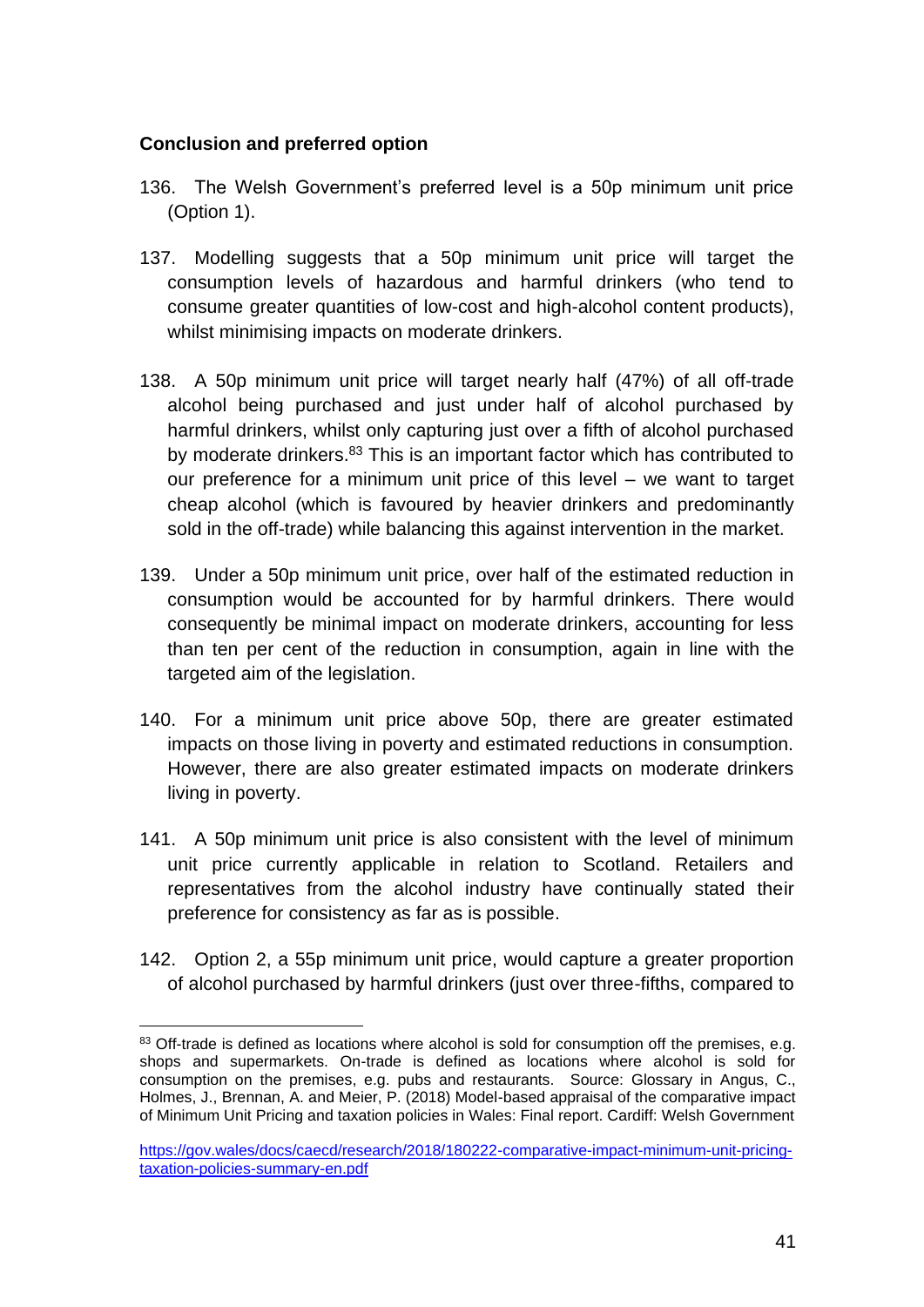just under half for a 50p minimum unit price) and is also estimated to achieve a greater reduction in alcohol consumption and a higher estimated impact on alcohol-attributable deaths and hospital admissions. However, a 55p minimum unit price would have a greater impact on moderate drinkers.

143. Option 3, a 45p minimum unit price, only captures 27% of total units purchased, 35% of alcohol purchased by harmful drinkers and just over a quarter of alcohol purchased by hazardous drinkers (26%). As such, a minimum unit price at this level is estimated to lead to smaller reductions in levels of consumption, particularly amongst hazardous and harmful drinkers, resulting in lower anticipated reductions in alcohol-related deaths and alcohol-related hospital admissions than can be achieved under higher levels of MUP.

## **8. Consultation**

- 144. As highlighted in section 5 of the Explanatory Memorandum, the Welsh Government consulted on its preferred level of the MUP of 50p for 12 weeks, from 28 September to 21 December 2018.
- 145. The consultation was intended to gain views from a range of stakeholders to inform the level of the minimum unit price to be specified in regulations, for the purposes of the 2018 Act. The consultation was not about the principle of minimum unit pricing, as the Welsh Government has consulted twice before (in 2014 and 2015) on this matter.
- 146. The consultation was published on the Welsh Government website. Information on the consultation documents and how to respond was widely distributed and shared via social media. Information was also shared with the NHS Equalities Leads, Welsh Government Equalities Networks, the Children's Commissioner, the Older People's Commissioner, the Future Generations' Commissioner, the End Child Poverty Network, Alcohol Brief Intervention Practitioners and Public Health Wales Alcohol Leads. Articles were also included in the Chief Medical Officer's Newsletter and the Department for Health and Social Services Newsletter.
- 147. Meetings were also held with stakeholders, service providers, Area Planning Boards, the Welsh Heads of Trading Standards, retailers and representatives from the alcohol industry. Three engagement meetings were held with service users (in Gwent, RCT and Cardiff and the Vale) and Children in Wales ran two workshops with children and young people (in north and south Wales). A list of all stakeholder meetings and a summary of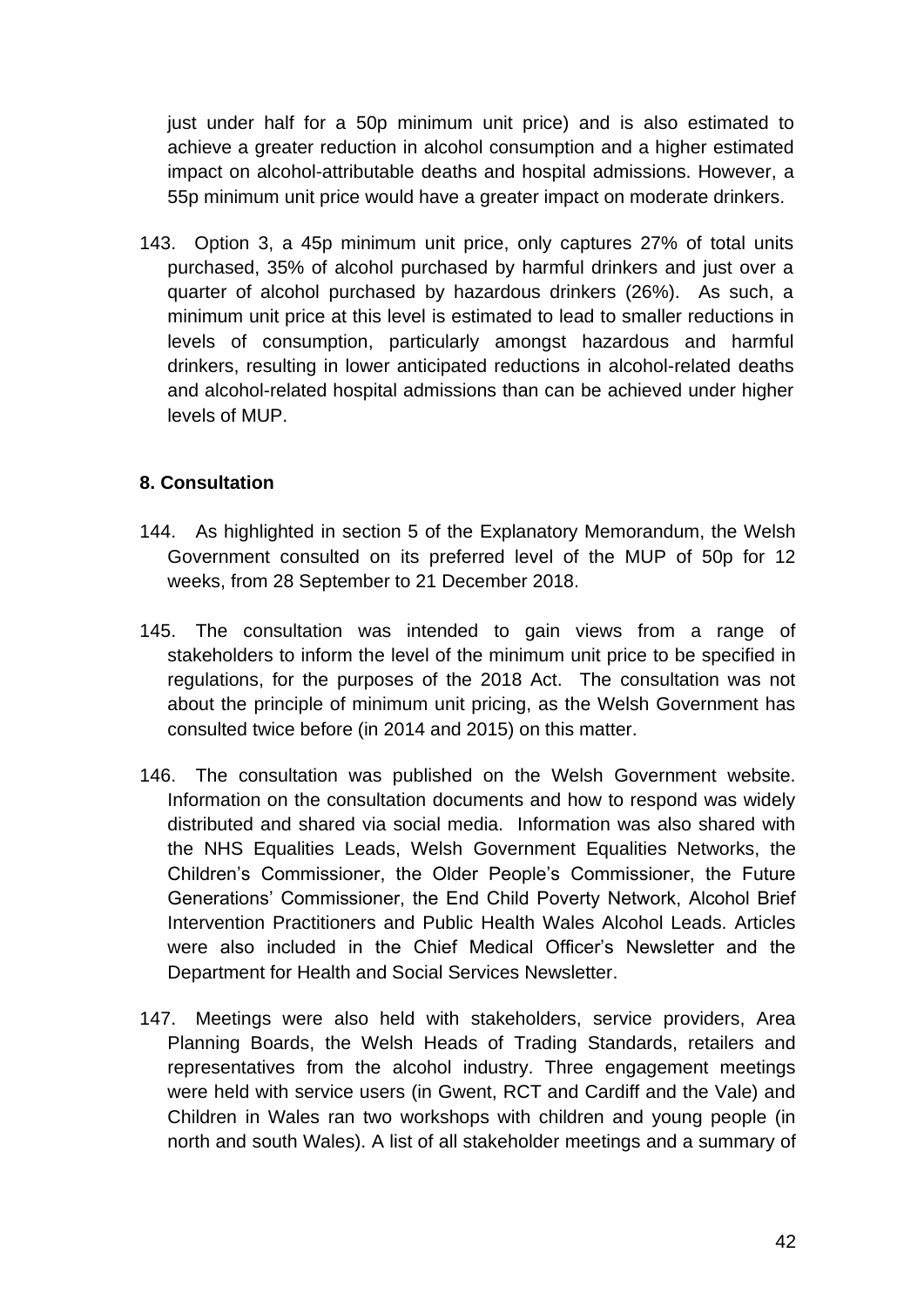the key themes to emerge from this engagement is included as part of this summary.<sup>84</sup>

- 148. Based on analysis by the University of Sheffield on the impacts of minimum unit pricing published in November 2017 and February 2018<sup>85</sup> (plus the wider evidence base set out in the Explanatory Memorandum and Regulatory Impact Assessment for the Bill)<sup>86</sup> the consultation document on the preferred level of the minimum unit price noted the following: "Taking into account a range of factors, the Welsh Government considers a 50p minimum unit price would be a proportionate response to tackling the health risks of excessive alcohol consumption and strikes a reasonable balance between the anticipated public health and social benefits and intervention in the market "87
- 149. Of the 148 written responses received, 95 commented on the Welsh Government's preferred minimum unit price of 50p.
	- Of those 95 respondents who commented specifically on the proposed level of the MUP of 50p, 43 were responses from organisations and 52 were from individuals.
	- 58 (61%) of the respondents who commented on the proposed price of 50p per unit were supportive of the Welsh Government's preferred level.
	- 9 (9%) of the respondents who commented on the proposed price of 50p per unit stated that the minimum unit price should be higher than 50p per unit.

85 An Interim Report on the impacts of a 50p Minimum Unit Price was published in November 2017. A full report on the impacts of different levels of MUP ranging from 35p to 70p in five pence increments was published in February 2018. These reports can be accessed here:

[https://gov.wales/statistics-and-research/research-likely-impact-public-attitudes-towards](https://gov.wales/statistics-and-research/research-likely-impact-public-attitudes-towards-minimum-unit-price-alcohol/?lang=en)[minimum-unit-price-alcohol/?lang=en](https://gov.wales/statistics-and-research/research-likely-impact-public-attitudes-towards-minimum-unit-price-alcohol/?lang=en)

<https://beta.gov.wales/setting-minimum-unit-price-alcohol>

<sup>84</sup> The list of stakeholder engagement meetings and an overview of their views on a 50p MUP and issues raised was included as part of the summary of consultation responses published on 15 February (see Table 1, page 26).

[https://beta.gov.wales/sites/default/files/consultations/2019-02/summary-of-responses\\_0.pdf](https://beta.gov.wales/sites/default/files/consultations/2019-02/summary-of-responses_0.pdf)

<sup>&</sup>lt;sup>86</sup> The Explanatory Memorandum and RIA for the Bill were last updated in June 2018. The latest version can be accessed here: [http://www.assembly.wales/laid%20documents/pri](http://www.assembly.wales/laid%20documents/pri-ld11577-em/pri-ld11577-em-e.pdf)[ld11577-em/pri-ld11577-em-e.pdf](http://www.assembly.wales/laid%20documents/pri-ld11577-em/pri-ld11577-em-e.pdf)

<sup>87</sup> Welsh Government Consultation Document (September 2018) Minimum Unit Pricing for Alcohol.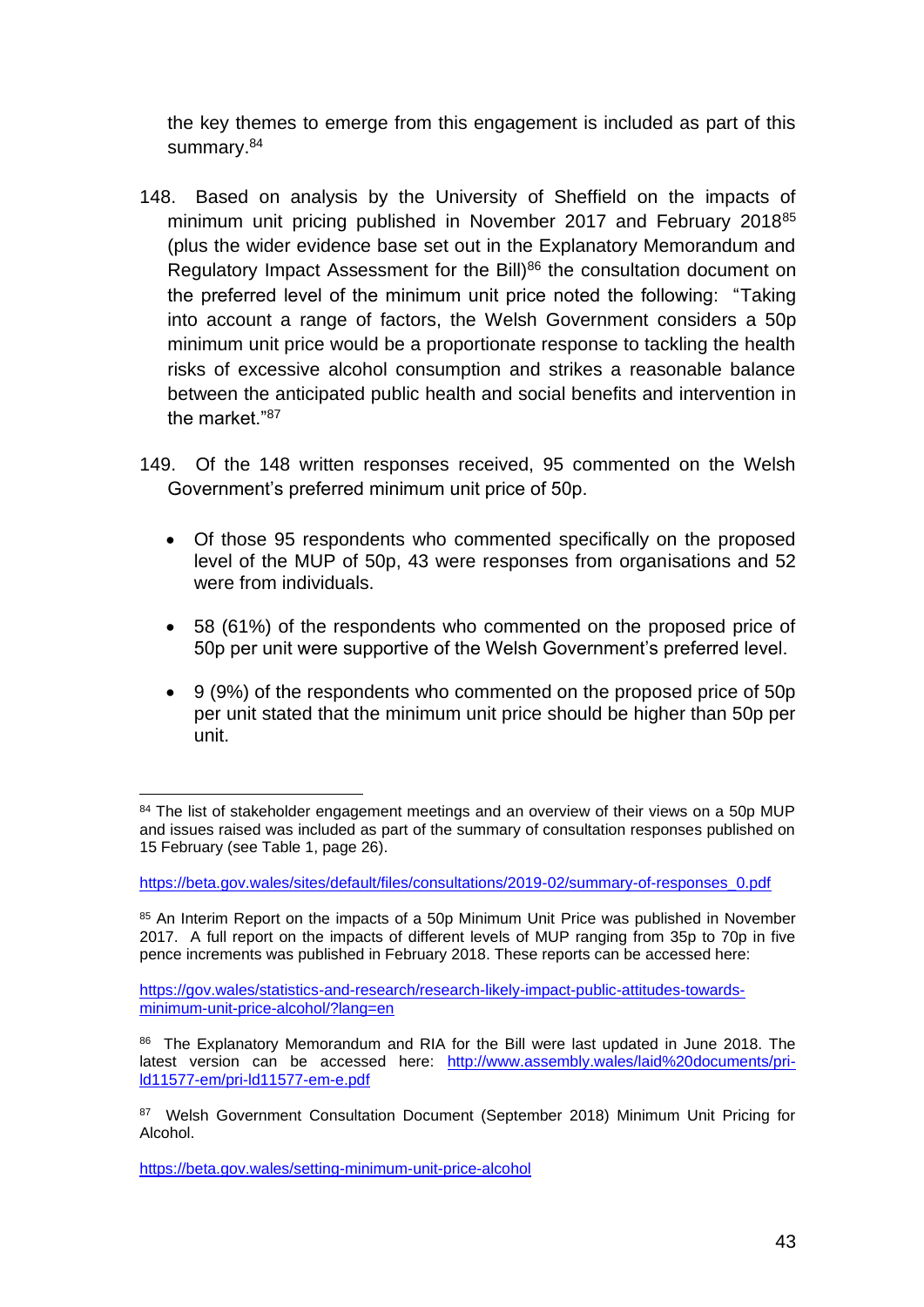- 13 (14%) of the respondents who commented on the proposed price of 50p per unit stated that the minimum unit price should be lower than 50p per unit. Five of these specifically stated that the level of the MUP should be zero.
- 15 (16%) of respondents commented on the price but were not explicit about whether or not they support the proposed price of 50p per unit.
- Out of the 148 responses, 55 stated that there should be no minimum unit price introduced for alcohol.
- A small number of responses stated it would not be appropriate for them to comment specifically on the level of the MUP (or said they did not have a view). This included a small number of Third Sector organisations and those representing retailers / the alcohol industry.
- 150. When commenting on the preferred level of the MUP, a number of key themes emerged from the responses of those supporting a 50p MUP. Particular reference was made to the research carried out by the University of Sheffield and the **anticipated health gains** of introducing a 50p MUP, whilst also recognising the need for balance and proportionality, in terms of interference in the market. Responses commented that a 50p MUP was "a fair price" / "a sensible place to start" / "a good place to start" / "a reasonable price to set" – and that "there is an overall logic to the proposals".
- 151. Another key theme to emerge was the importance of **consistency and parity with the level of the MUP in Scotland.** This was emphasised in responses from retailers, networks representing retailers and the alcohol industry, Third Sector organisations, as well as by public health stakeholders and health boards, local authorities and APBs.
- 152. Amongst the consultation responses supporting a higher MUP, the key issue raised was that the Welsh Government had already consulted on a 50p MUP in 2015 and so the preferred level should now be higher. Some responses also commented on the public health benefits of a higher MUP – and the greater anticipated reduction in alcohol-related deaths and hospital admissions, from an MUP above 50p. A number of responses also commented on needing to take inflation into account, since the Welsh Government consulted on minimum pricing as part of the Public health White Paper in 2014 and on the draft Public Health (Minimum Price for Alcohol) (Wales) Bill in 2015. It was also suggested that a higher MUP could also have more of an impact on cultural change and reducing consumption amongst children and young people.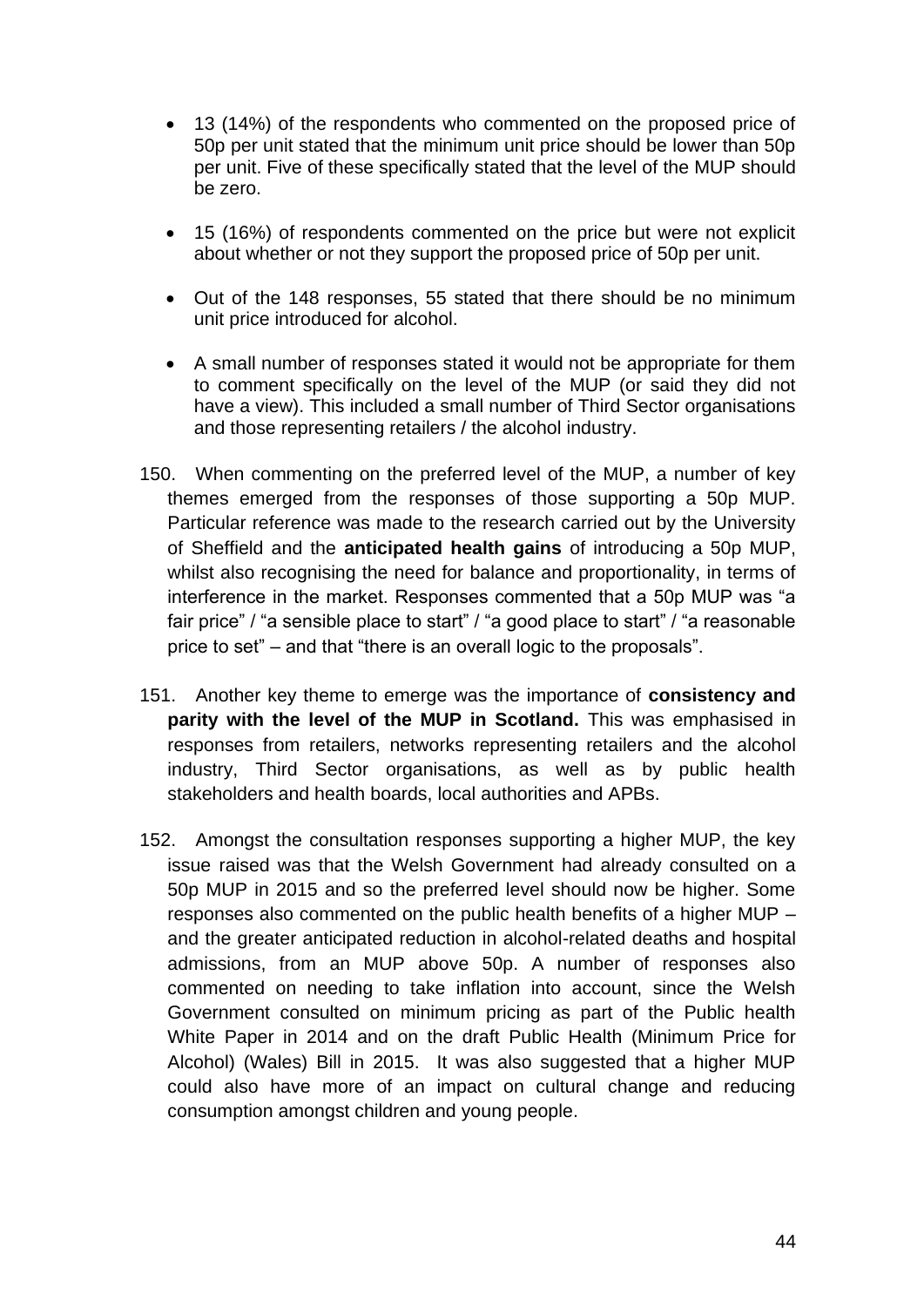- 153. Amongst the responses supporting a lower MUP, the key issue raised was the potential impact of MUP on moderate drinkers and concerns over impacts on retailers, the Welsh economy and tourism. Calls were also made for the level of the MUP to be zero.
- 154. Amongst the responses not supportive of a 50p MUP (or minimum pricing in general), a number of key themes emerged. In particular, concerns were raised over the impacts of a 50p MUP on households living in poverty. In particular, a number of responses highlighted the impacts of introducing an MUP for alcohol on household budgets. Specific concerns were raised that introducing a MUP for alcohol will have unintended consequences for families with children, if parents choose to continue drinking and have to pay more for alcohol, and could therefore have less money for food and fuel and potential increases in debt. The concept of being punished for being a moderate drinker was a particularly strong theme to emerge, with a number of respondents commenting on MUP being an example of the "nanny state". Those not supportive of a 50p MUP questioned the policy rationale and evidence base on using price as a lever to reduce hazardous and harmful drinking and raised particular concerns over whether dependent drinkers would reduce consumption following an increase in the price of alcohol.
- 155. Responses also highlighted potential impacts and unintended consequences for vulnerable groups, including dependent drinkers and people who are homeless; potential impacts on crime – including shop-lifting and the sale of illegal and illicit alcohol; a possible increase in the number of people switching from alcohol to other substances; impacts on cross border shopping; and a potential for an increase in demand for substance misuse services.
- 156. The summary of consultation responses stated that the Welsh Government "would continue to consider these potential issues" – highlighting recently commissioned research looking at the risk of switching from alcohol to other substances, which will report ahead of implementation (see section 10 of the RIA). The summary of consultation responses also highlighted the extra £2.4 million in finding announced for 2019/20 for the seven Area Planning Boards who are responsible for commissioning front line substance misuse services.
- 157. The outcome of the consultation was that the Welsh Government remains of the view that a 50p MUP should be specified in the Regulations for the purposes of the 2018 Act.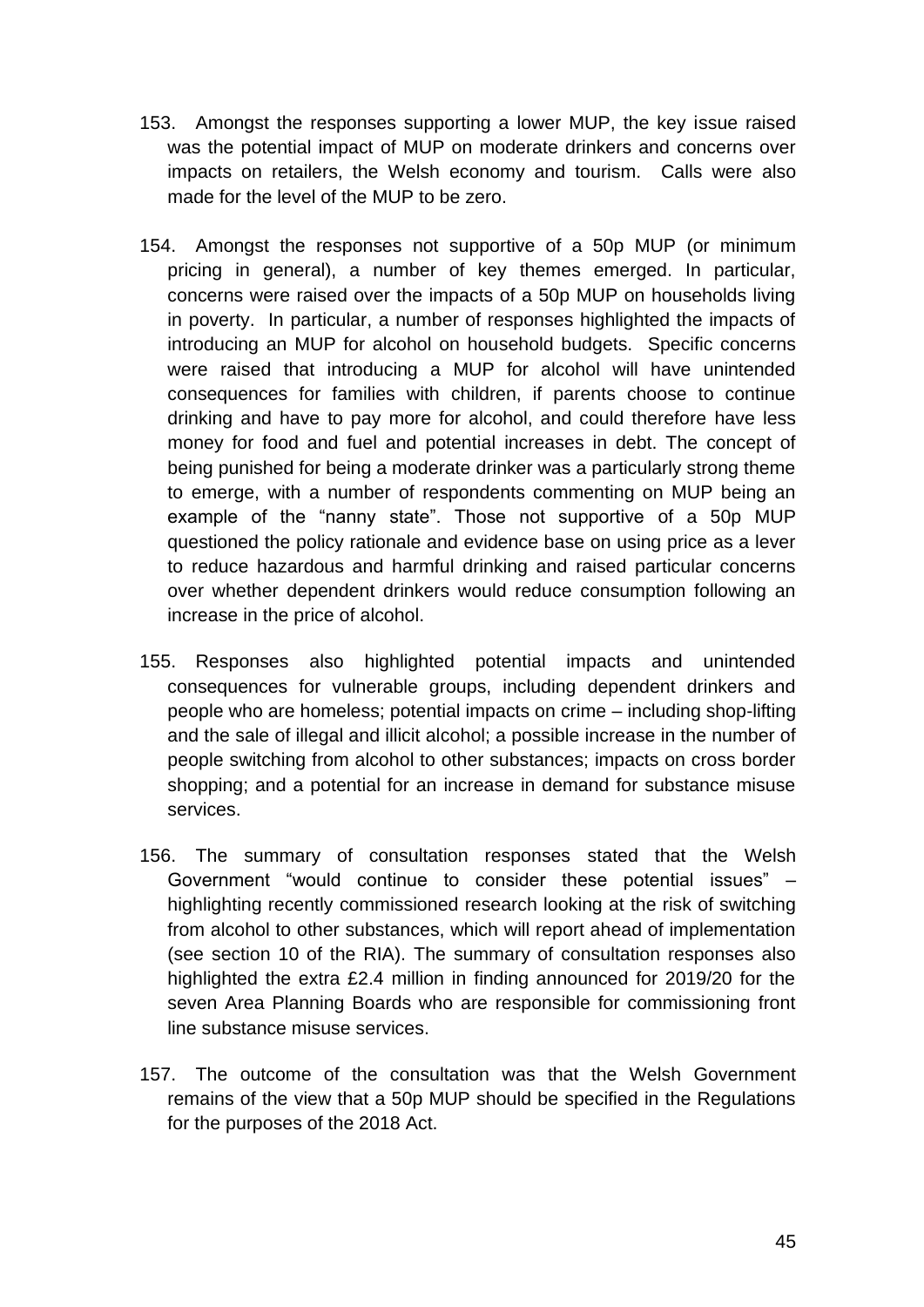### **9. Competition Assessment**

- 158. A Competition Assessment on the introduction of minimum pricing for alcohol was undertaken as part of the RIA for the then Public Health (Minimum Price for Alcohol) (Wales) Bill.
- 159. Both the Competition Filter Assessment and the Second Stage Competition Assessment for the introduction of a minimum price for alcohol can be found on pages 138 to 163 of the RIA for the Bill – and so this assessment is not repeated here.
- 160. The revised EM and RIA for the Bill, published on 5 June 2018, can be accessed here:

[http://www.assembly.wales/laid%20documents/pri-ld11577-em/pri-ld11577](http://www.assembly.wales/laid%20documents/pri-ld11577-em/pri-ld11577-em-e.pdf) [em-e.pdf](http://www.assembly.wales/laid%20documents/pri-ld11577-em/pri-ld11577-em-e.pdf)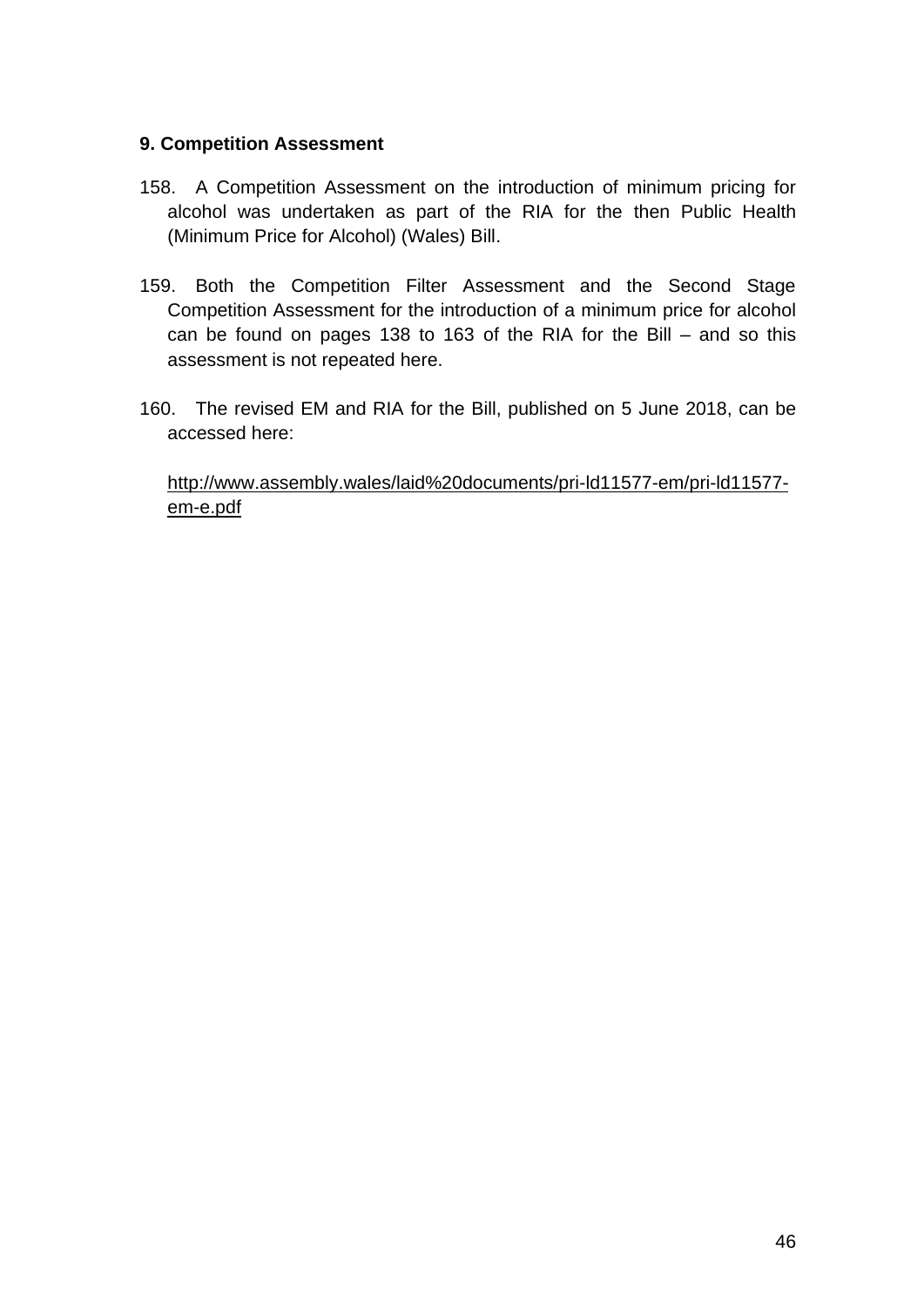#### **10. Post implementation review**

- 161. The Act provides that the majority of its provisions will come into force on a day appointed by the Welsh Ministers. The current policy intention is that the substantive provisions of the Act be commenced in September 2019. This is intended to allow sufficient time for those affected to prepare accordingly.
- 162. In accordance with the Act's provisions, the Welsh Ministers will as soon as practicable after five years from commencement of the minimum pricing regime, lay before the National Assembly and subsequently publish a report on the operation and effect of the Act. In preparing that report, they must consult with the National Assembly for Wales and with those persons they consider appropriate.
- 163. It is proposed that the effect of the Act and regulations made under it will be measured in a number of ways. Methods will include research and evaluation with stakeholders as well as routine health data, monitoring data, and a formal evaluation and review.

## **Routine health data**

- 164. The National Survey for Wales collects and reports on alcohol consumption on an annual basis – new data are published during the summer and will be reported annually as part of ongoing monitoring for alcohol policy.
- 165. Data on alcohol-attributable mortality and alcohol-attributable hospital admissions are included in the annual profile for substance misuse produced and published by Public Health Wales each autumn.

## **Monitoring data**

166. Monitoring data will be collected from local authorities about compliance with the legislation.

#### **Formal evaluation and review**

167. It is intended that the overarching evaluation of the Act will take the form of a contribution analysis.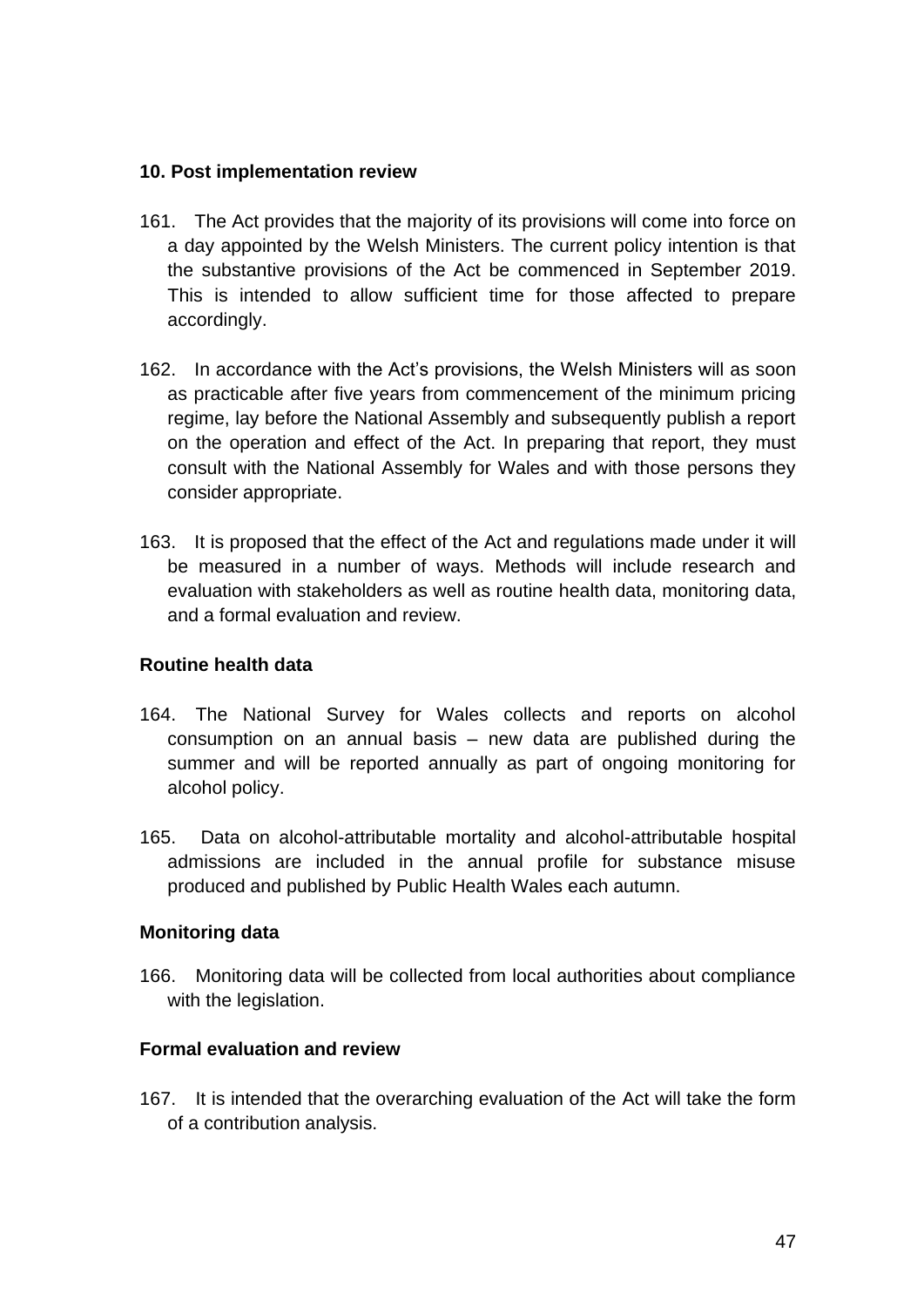- 168. Contribution analysis is a theory-based evaluation method, appropriate to the review of complex, multi-level programmes of work where direct causal attributions are not possible. $88$  The approach is applicable here as the introduction of a minimum price for alcohol is not the only factor which may impact on alcohol consumption and alcohol-related harm. The evaluation approach needs to take account of this and assess the contribution the policy has made to any observed changes in outcomes. Theoretically, it is considered reasonable to assess the contribution of the programme if:
	- There is a theory of change illustrating links between actions and outcomes.
	- Planned activities were implemented.
	- Evidence is available to support the above.
	- Other factors that could have an impact on outcomes have been considered.
- 169. This approach aims to make a reasonable assessment of the contribution of the policy to meeting its overall aim. There are a number of strands of work that will contribute to the generation and reviewing of evidence, including routine data and commissioned studies.

## *Commissioned Studies*

170. A number of specific studies will be (and have been) commissioned to provide the evidence to feed into the contribution analysis. They include research into the impact of MUP on retailers; qualitative work with service providers and service users (looking at the potential risk of switching from alcohol to other substances); and an assessment of introducing an MUP on the wider population of drinkers.

## *Internal Review of the Level of the Minimum Unit Price*

- 171. Welsh Government officials will also carry out an internal review of the level of the initially-specified minimum unit price after the first two years, following the date of the bringing into force of the minimum pricing regime.
- 172. To inform consideration of the level (and any decision on whether the initial level of the minimum unit price specified in regulations should be changed and new regulations made), this review will consider compliance,

<sup>88</sup> Mayne, J. (2008) Contribution analysis: An approach to exploring cause and effect. The Institutional Learning and Change (ILAC) Initiative.